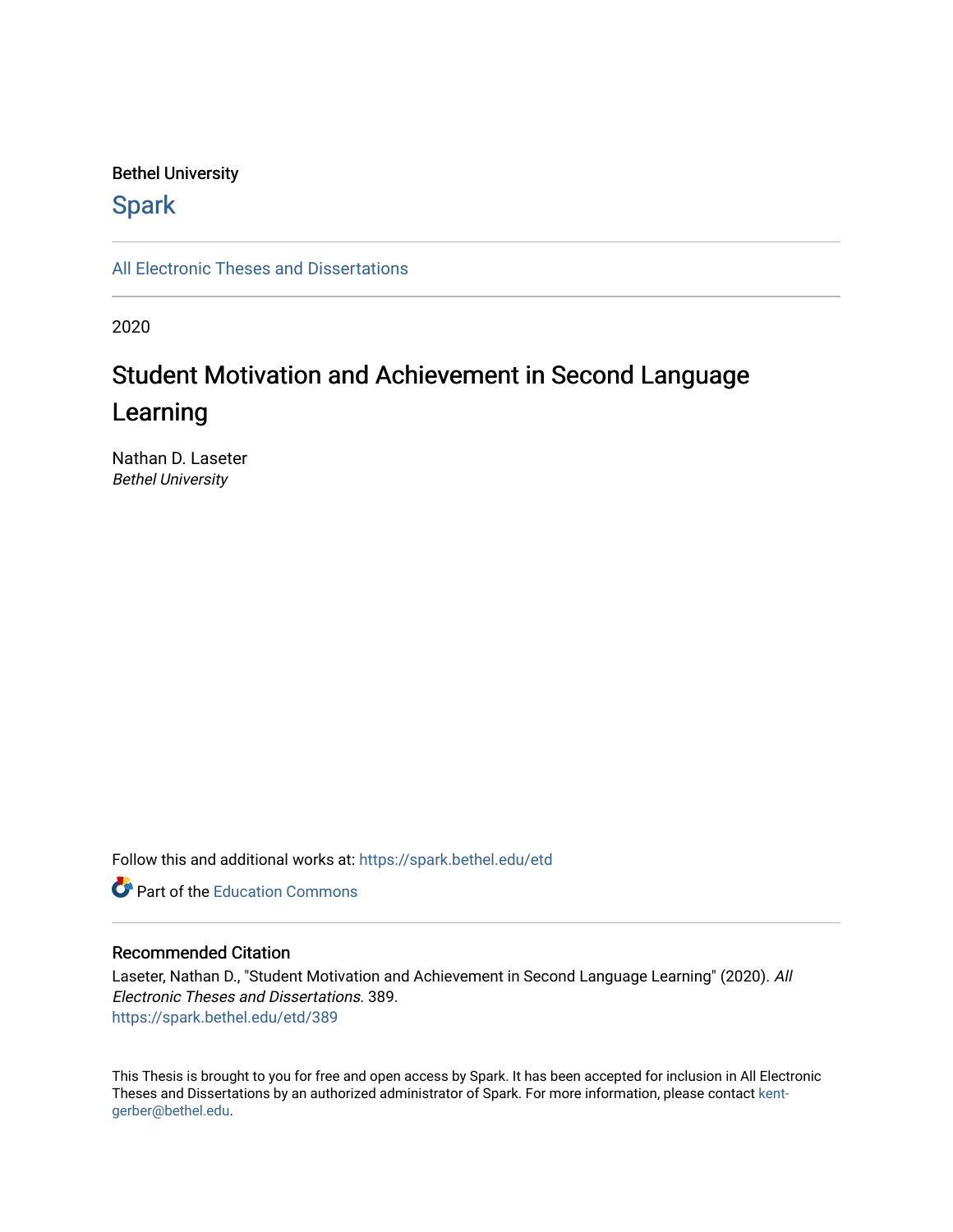## STUDENT MOTIVATION AND ACHIEVEMENT IN SECOND LANGUAGE LEARNING

## A MASTER'S THESIS

# SUBMITTED TO THE FACULTY

## OF BETHEL UNIVERSITY

BY

NATHAN D. LASETER

## IN PARTIAL FULFILLMENT OF THE REQUIREMENTS

FOR THE DEGREE OF

MASTER OF ARTS

AUGUST 2020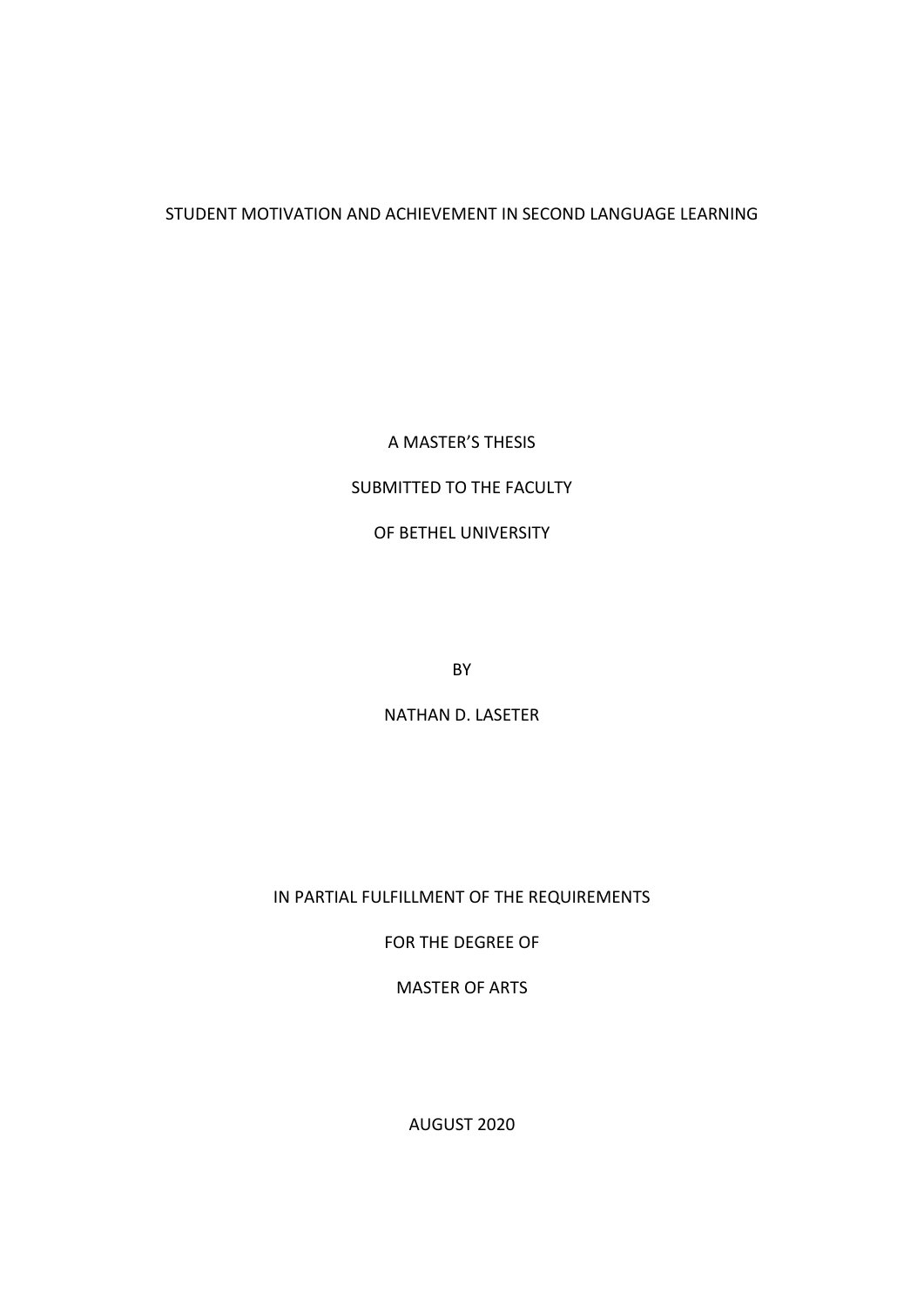BETHEL UNIVERSITY

STUDENT MOTIVATION AND ACHIEVEMENT IN SECOND LANGUAGE LEARNING

NATHAN D. LASETER

AUGUST 2020

APPROVED

Advisor's Name: Lisa M. Silmser, Ed. D.

Program Director's Name: Lisa M. Silmser, Ed. D.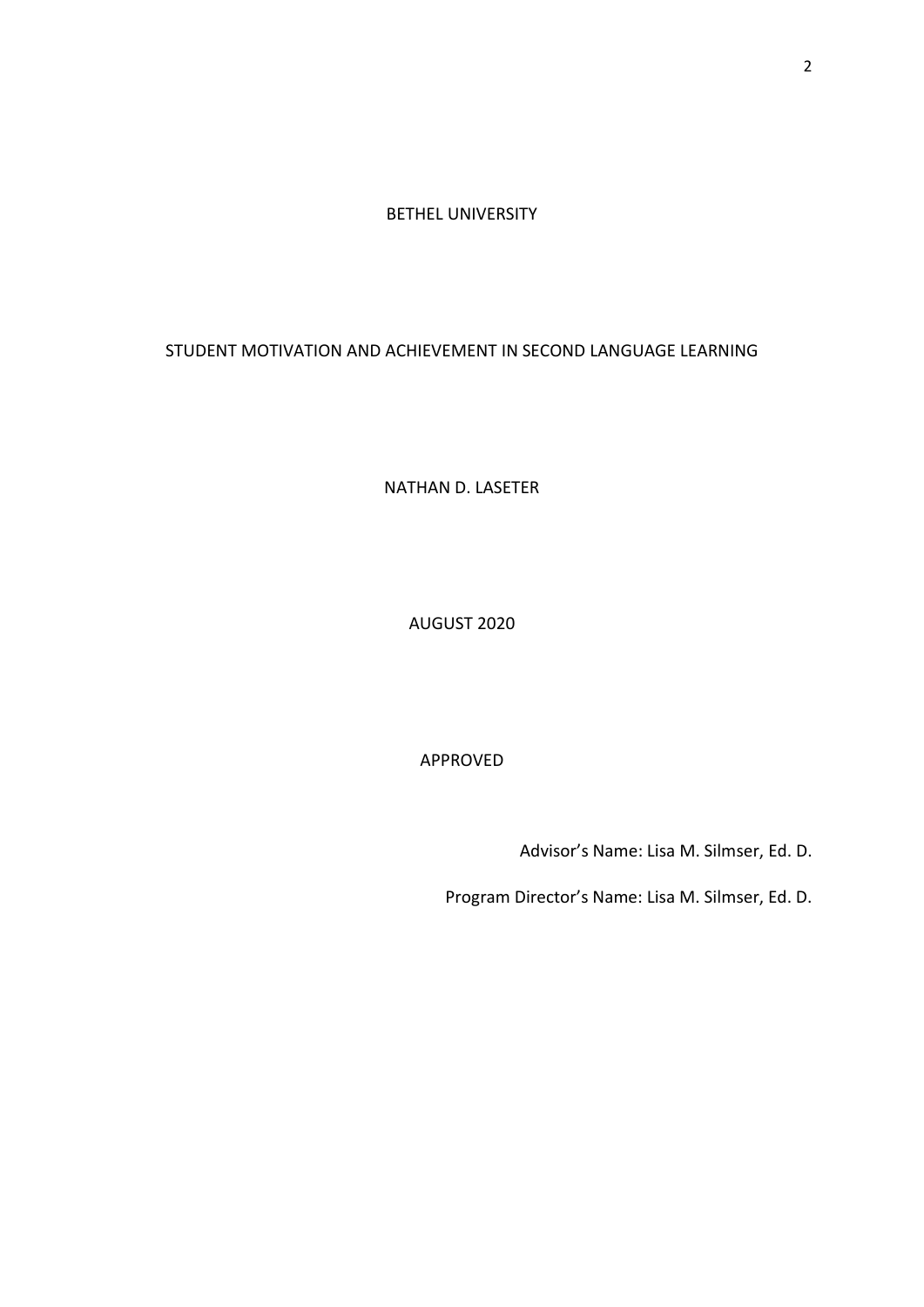#### **Abstract**

<span id="page-3-0"></span>There are many variables that affect students' motivation to learn another language. Studies have found a variety of methods and theories used to measure and explain students' motivation to learn another language. These measurements also show the effects that motivation can have on achievement in the language learning classroom. The theories that have gained the most attention and recognition include the socio-educational model, the motivational self-system, and self-determination theory. Each theory sheds light on the different factors that have an effect on second-language learners' motivation to learn a language, while also providing extensive quantitative and qualitative research supporting each theory.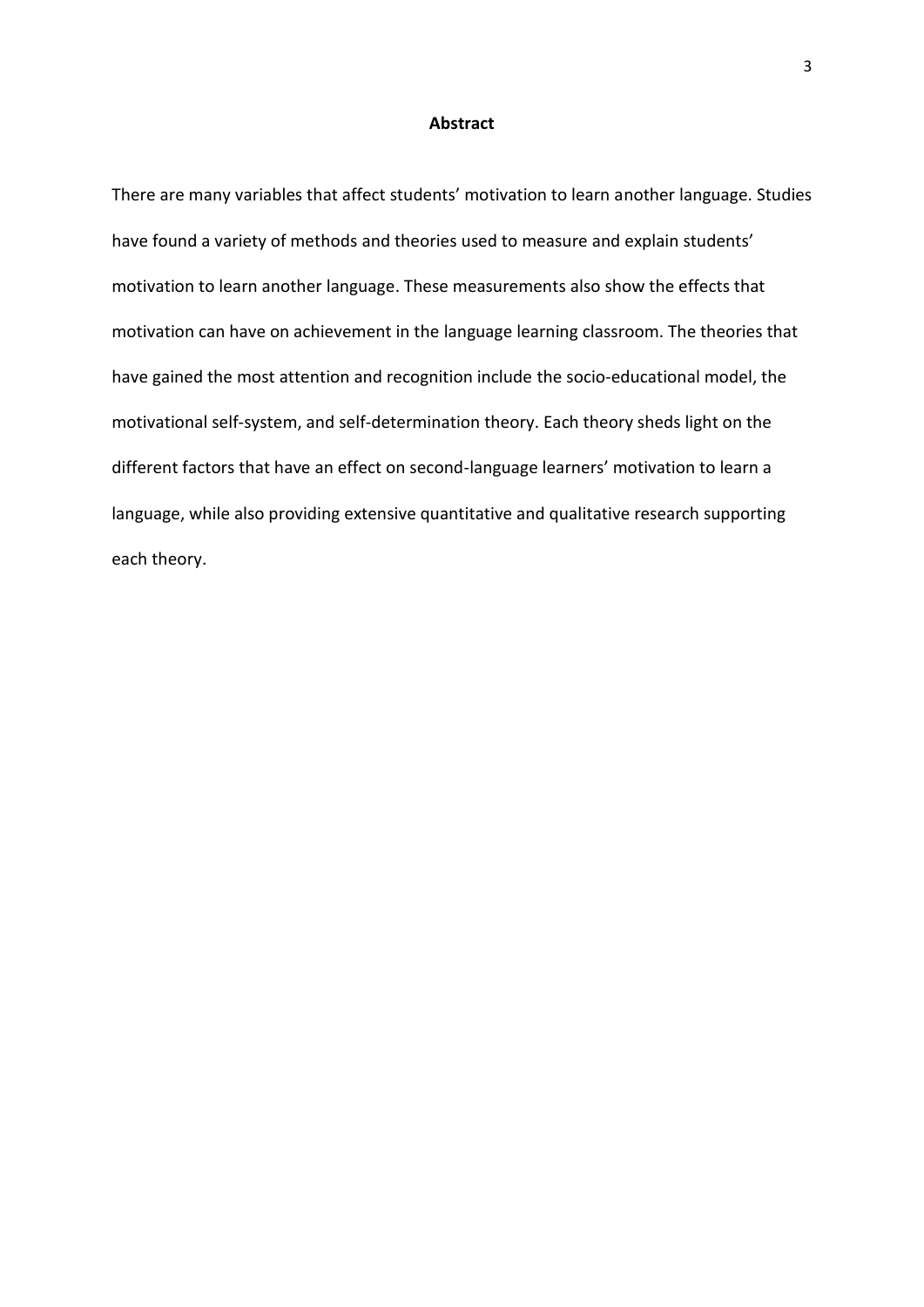## **Table of Contents**

<span id="page-4-0"></span>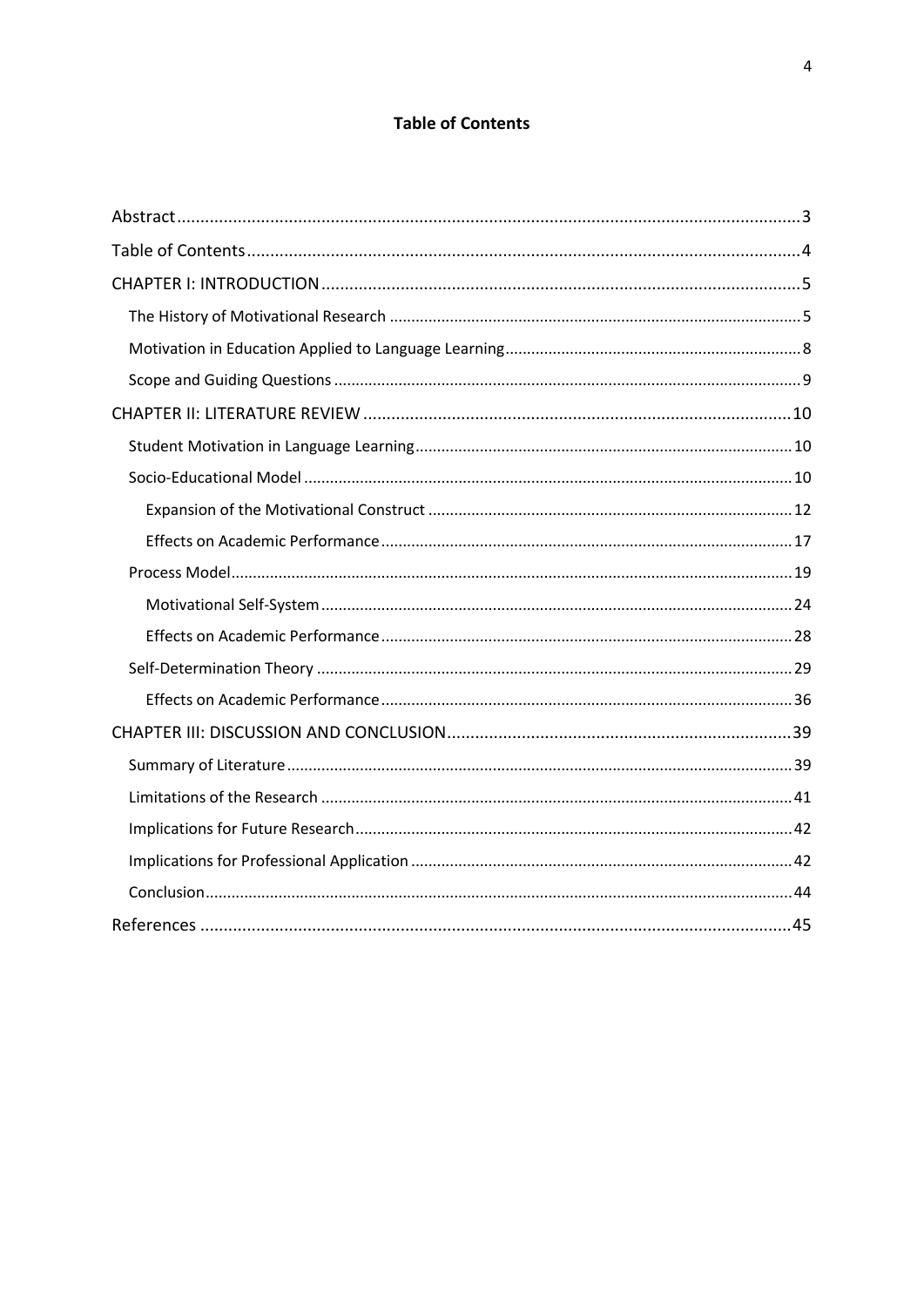#### **CHAPTER I: INTRODUCTION**

<span id="page-5-0"></span> Language acquisition teachers around the world, no matter the language or the location, have noticed a common feature among students. That is, some students are highly motivated to learn and others are not. In our globalizing world this has become a more obvious and prevalent occurrence. Which begs the question, what is motivation and how can it affect academic performance in language learning?

There are many different facets to this observation, linked to both sociology and human psychology, which will be discussed in this thesis. Theories and research studies that will be summarized are primarily grounded in the Socio-Educational Model, the Motivational Self-System, and the Self-Determination Theory. Each of these theoretical models offers a slightly different view of what student motivation looks like, however they also share many similarities in conceptualizing motivation. Each model will also be important to the scope of this thesis because there is extensive research found for each model within the realm of second language learning.

#### **The History of Motivational Research**

<span id="page-5-1"></span> Before looking at these three theoretical models for learner motivation, it is important to first look at the research in motivation that led to the creation of these models. Weiner (1991) wrote an article that briefly summarized the different focuses of motivational research beginning in the 1940s. From 1940 to 1960, the main research topics regarding education were praise and reproof, success and failure, knowledge of results, cooperation and competition, and reward and punishment. At the time, these areas of study were detached from the mainstream motivational research that looked at basic needs in rats, such as deprivation and homeostasis, and viewed human behavior as too complex to study directly. This continued with training rats using food incentives. However, the findings were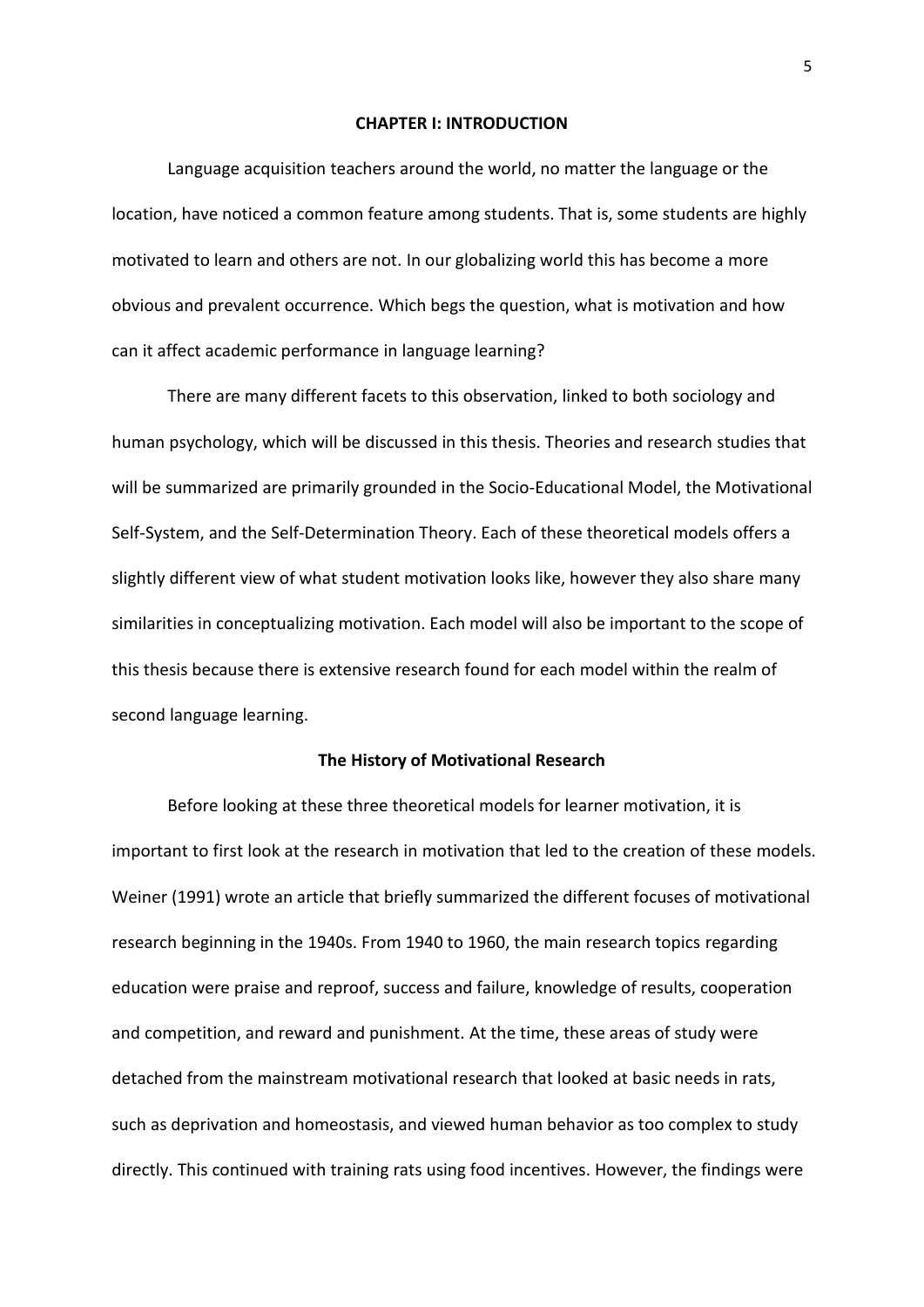not appropriate for educational psychology since it reinforced something that was already known rather than motivating the subject to engage in something new. Weiner (1991) also summarizes a study by Marx (1960) that linked motivation with energy and drive level, which drew particular focus to the idea of motivation being conceptualized as machine-like learning.

 From 1960s there was a shift from mechanical motivation toward cognition. This change was primarily portrayed in cognitive theory (Atkinson, 1964). The goal with this new area of research was to focus on human behaviors that could then inform other species' behaviors, rather than the opposite which was seen before when animal behavior was being researched and applied to human behavior. Examples of this are in the studies of goals that one is striving for, success and failure, and choosing between achievement-related tasks of differing levels of difficulty. During this time, motivation began to shift toward achievement motivation research that was closely related to the educational context, bringing more focus to educational psychology at the same time. There was also another line of research that came from this change to cognition, seen in later motivational theories. That is, the focus on individual differences such as high/low achievement needs, high/low anxiety, and high/low internal control. This allowed researchers to specify individual difference variables selected from motivational theories that could then be measured, rather than using broad personality structures to classify differences. Several new motivational variables came from this new line of research that are discussed in this thesis, including achievement needs, anxiety, and locus of control (Weiner, 1969).

 In the 1970s, there was a continued trend in the study of motivation related to cognition and a deeper focus on human behavior. This was shown by the continued study of individual differences in achievement needs, anxiety about failure, and perceptions of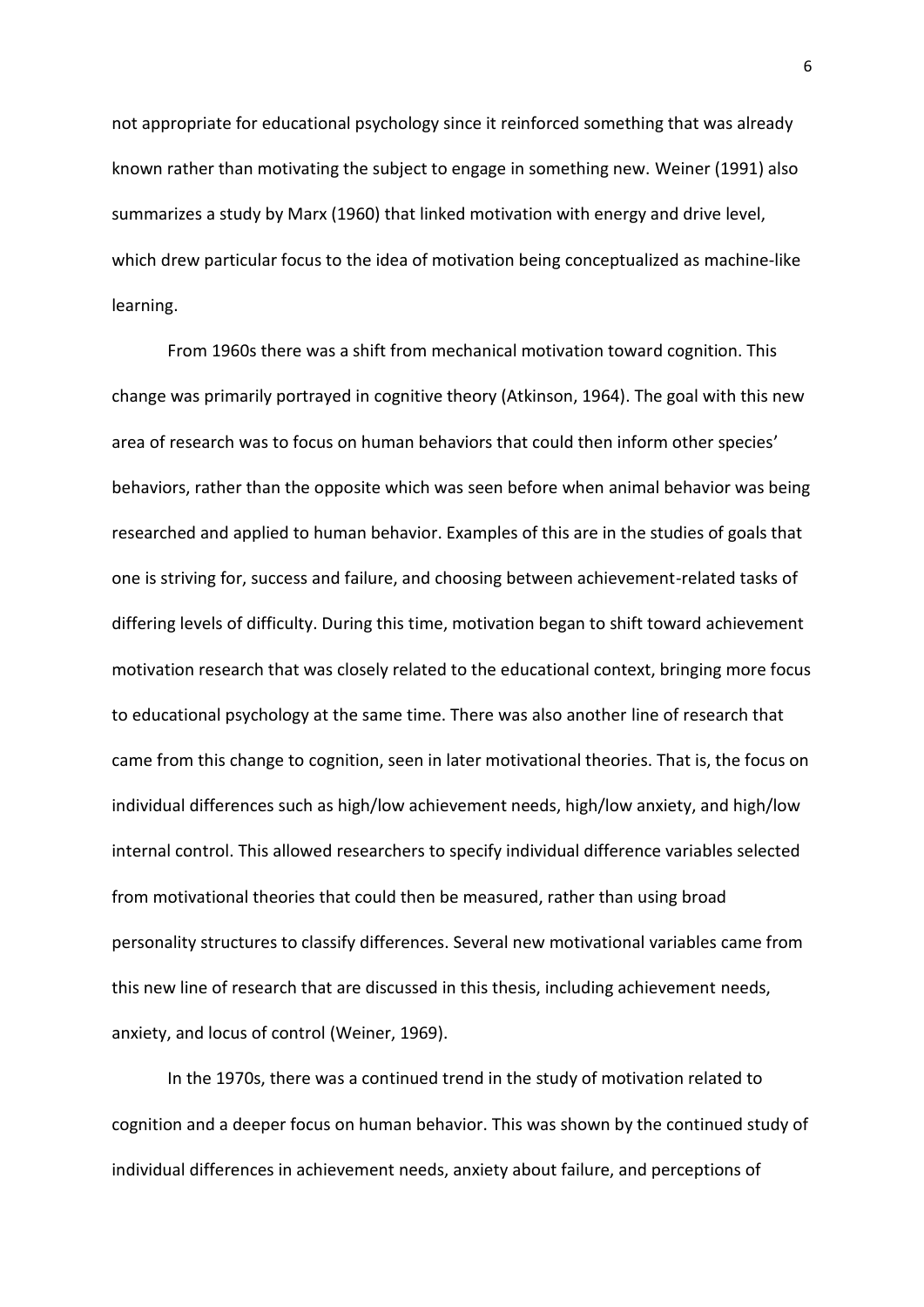control. During the 1970s there were also the beginnings of studies related to the role of "self" in motivation. This can be seen in Bandura's (1977) research of self-efficacy that is later built upon by other researchers.

 Finally, continuing with the 1980s up to when Weiner (1991) wrote the summary of motivational research, there was continued focus on achievement strivings. A new approach at that time that was gaining dominance was goal theory. This approach focused on egoinvolvement, competitive reward structures, and social comparison as an indicator of success and ability. At the same time, this was contrasted with the study of taskinvolvement, cooperative structure, and self-comparison as an indicator of success and effort. There was also a stronger emphasis on the role of emotions in motivation. For example, causal ascriptions and perceptions of helplessness were linked with a variety of emotional reactions such as pride or frustration. This idea was continued by further developments in the theory of "self," which was later expanded on by Dornyei (2005) in regard to the language learning context. Areas of research regarding the "self" that were of particular importance in the 1980s included self-actualization, self-concept, selfdetermination, and self-esteem. These variables also proved to be linked to emotional reactions, primarily pride, shame, and guilt.

With the continued growth in motivational research and the change to cognitive, human-centered variables, Weiner (1991) raised three issues with the research up to 1990. The first was the focus on motivational studies linked to learning and the need for more studies of non-learning related motivational variables. However, since this thesis is focused on language learning, this does not apply towards the current context. The second issue was the lack of cross-situational generality. Weiner's (1991) example of this was "if an individual has high achievement strivings in sports but not academics, and this individual is classified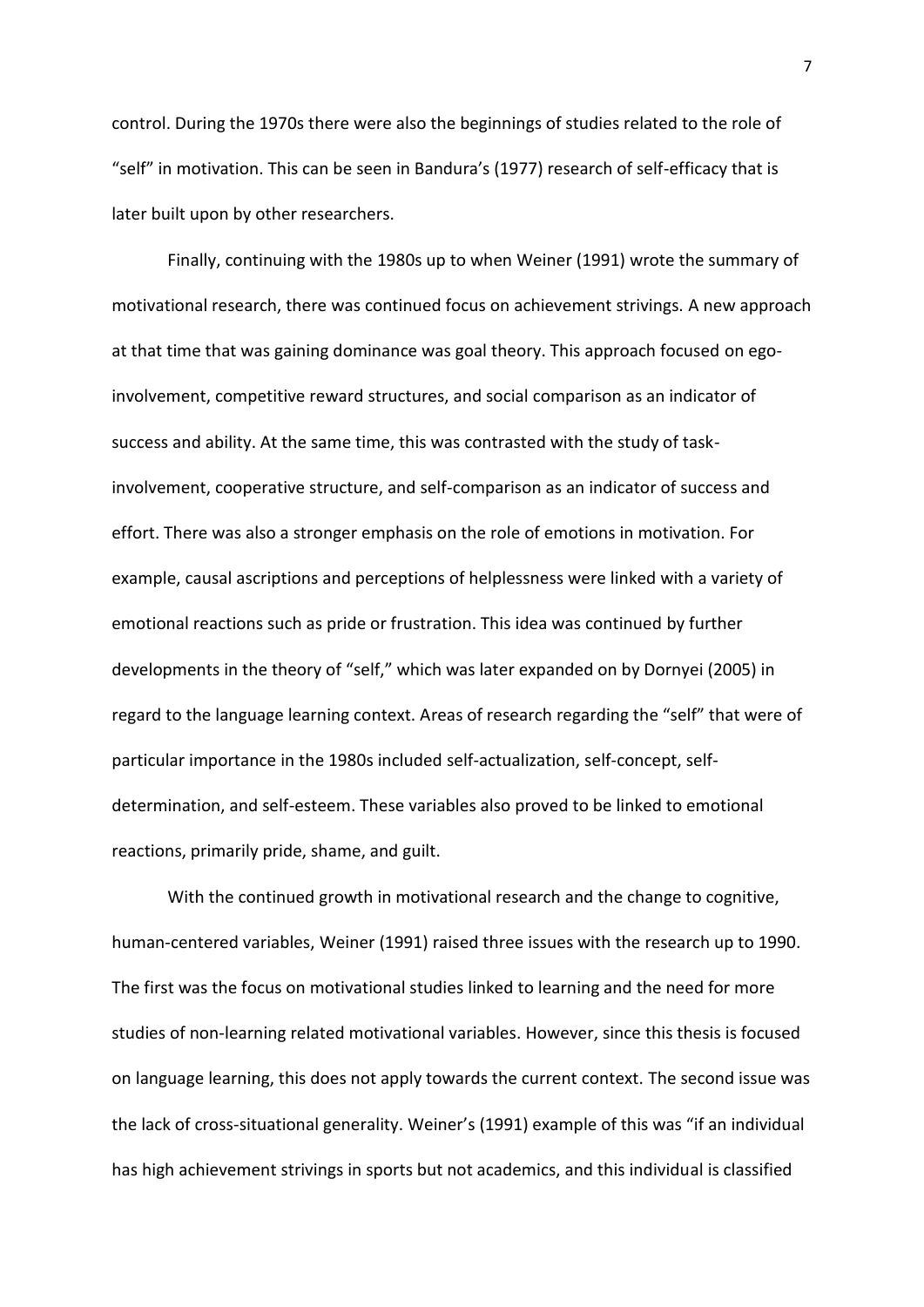as high in achievement needs, then predictions will be upheld in one situation but disconfirmed in the other" (p. 621). The third issue was the recent focus on the self. He pointed out that in many contexts researchers must consider frameworks larger than the self that are embedded in the social context of the learner. An example of this is if a person was particularly interested in sports, but not interested in other school-related concerns, they may be viewed as unmotivated by teachers. However, if they were a professional basketball player with the same attitude they would be viewed as highly motivated. This portrays the importance of social context in perceiving individual motivation. These issues will be seen in much of the research being summarized in chapter two, but there will also be an expansion over time to address these and other related problems with the research.

#### **Motivation in Education Applied to Language Learning**

<span id="page-8-0"></span>In the three theories being discussed in this thesis, many of the attributes for motivation in education are applied to the field of language learning. Researchers therefore began to define the kind of motivation that applied to this specific context. Gardner (1985) defines motivation to learn an L2, a second or other language besides the language learner's native language, as "the extent to which the individual works or strives to learn the language because of a desire to do so and the satisfaction experienced in this activity" (p. 10). Dornyei and Csizer (1998) add to this definition by saying, "…it provides the primary impetus to initiate learning the L2 and later the driving force to sustain the long and often tedious learning process" (p. 203). From these two definitions we see that motivation plays an important role in beginning the desired language learning process as well as sustaining it over time. Motivation is like adding fuel to a car before a long journey. If you add plenty of fuel at the beginning you can travel quite far, but if you forget to add more fuel as you go your car will eventually stall.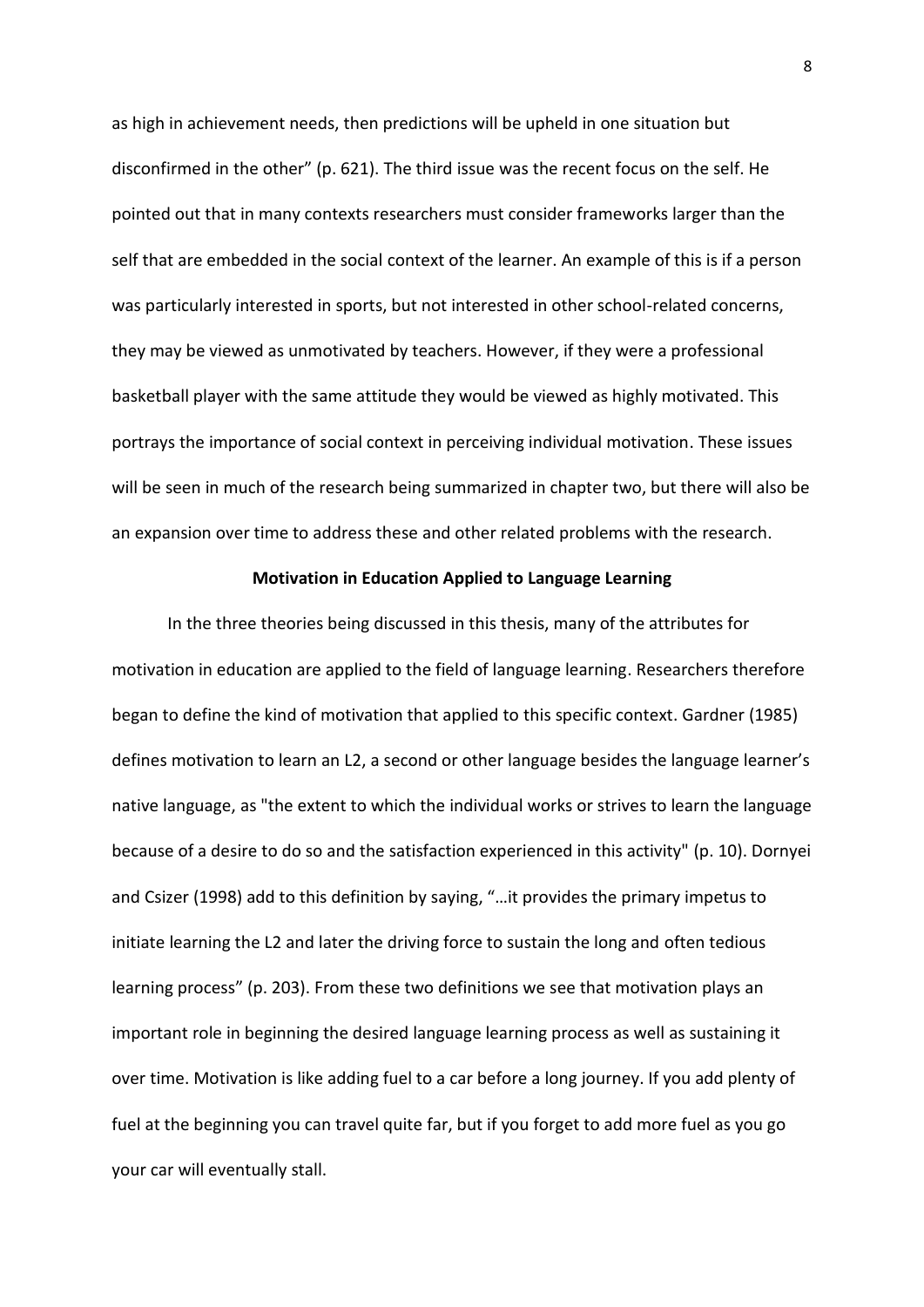#### **Scope and Guiding Questions**

<span id="page-9-0"></span>An important note regarding the scope of this paper is that the focus will be placed on the research of second language learning in general, rather than only English language learning. This was done to show the universality of the research towards all language acquisition situations and to highlight similar key features of human psychology around the world. However, research touching on cultural differences of language learning will also be presented to show how specific situations can also alter views of language acquisition and affect student motivation and academic performance.

 In order to consolidate research for L2 learning motivation, the following research questions were used, "What factors affect student motivation when learning another language?" and "How does motivation affect academic performance?" By narrowing research to these two guiding questions, we can better understand what influences a language learner's motivation and what the impact of that influence would be, either positive or negative relative to the educational setting.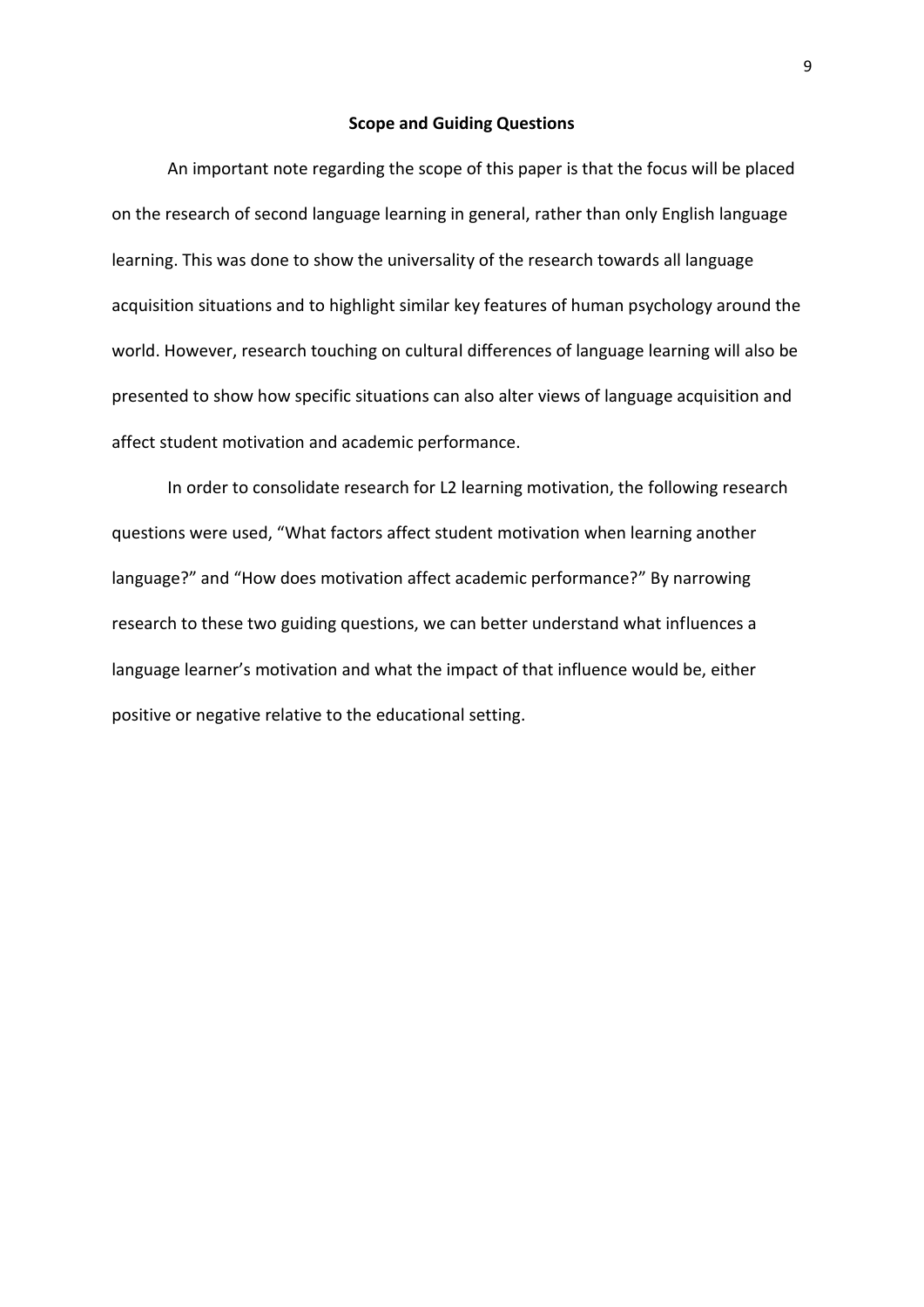#### **CHAPTER II: LITERATURE REVIEW**

#### **Student Motivation in Language Learning**

<span id="page-10-1"></span><span id="page-10-0"></span>In order to locate theories and research regarding the scope of this thesis, searches of Google Scholar, Education Journals, ERIC, JSTOR, and EBSCO were conducted for publications from 1970 to 2019. Search results were chosen based on their use of evidencebased studies, a clear hypothesis, and an application of research to the field of language learning. The key words that were used to search for these studies were "student motivation," "second language learners," "student self-efficacy," "L2 self," and "motivation in second language learning." In this chapter, studies regarding three of the most pervasive theories in student motivation will be reviewed and compared, also showing their recorded effects on student academic performance. They are the socio-educational model, the motivational self-system, and self-determination theory.

#### **Socio-Educational Model**

<span id="page-10-2"></span>Initial research and testing of L2 motivation regarding the Socio-Educational model was originally published by R.C. Gardner and W.E. Lambert (1972), who have since done much more research regarding the theory in a variety of cultural contexts, including Canada, Spain, Croatia, Poland, Romania, Brazil and Japan. The theory applies to human psychology at the micro level, looking at two specific concepts that Gardner believes to be the driving forces for why people learn another language (Gardner, 1985). These are integrative motivation and attitudes toward the learning situation. However, with further research in the field of language learning motivation, Gardner continued to study other variables that might have a noticeable effect on student motivation. In researching additional variables, we see an expansion of the Socio-Educational Model over time (Tremblay & Gardner, 1995).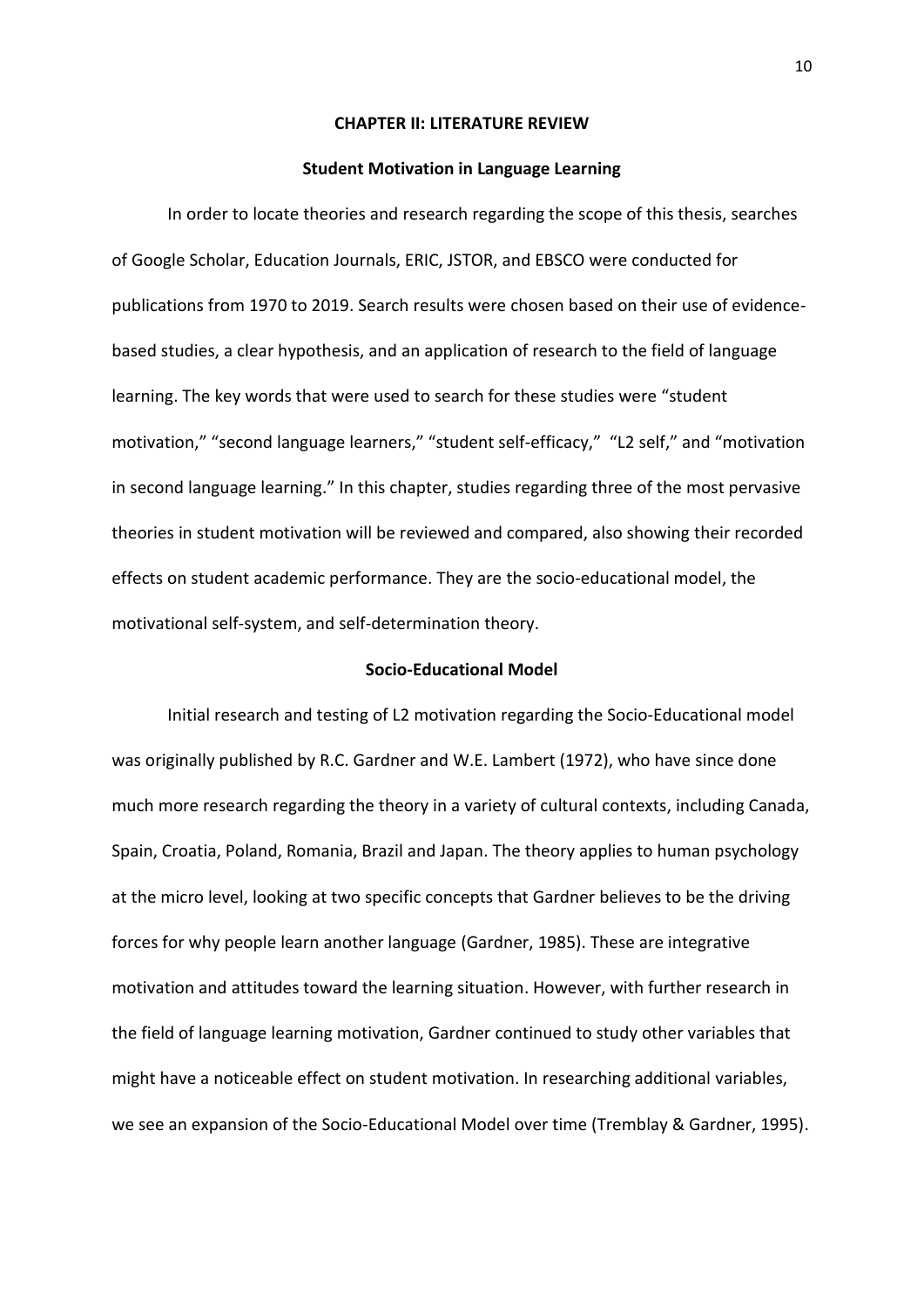First, this thesis will outline Gardner's original model. Then, it will summarize the specific research studies that show additional variables being added to the model.

As previously mentioned, Gardner (1985) posits two primary aspects of second language motivation. The first concept, integrative motivation, argues that second language learners are motivated by becoming a part of, or being immersed in, a culture whose native language is the learner's target language. By being immersed in a culture other than their own, the language learner is motivated by their current environment to study and improve their L2 capability so that they can interact in meaningful ways within the cultural setting. Gardner states that there are three measures for integrativeness, which are attitudes towards the target language group, interest in foreign languages, and integrative orientation (Gardner, 1985).

The second concept, attitudes toward the learning situation, argues that second language learners are also motivated by the environment of the language learning situation. This includes their attitude towards the language course as well as the language teacher. This concept can be either positive or negative. An example of a positive attitude would be an interest in the methods implemented by the teacher or the teacher's enthusiasm while presenting the material. A negative attitude might be anxiety toward the class setting or being asked to perform an action using target content (Gardner, 1985).

Gardner (2007) later adds to his theory the existence of two different contexts for language learning motivation, educational context and cultural context. While students usually learn a language in an academic setting, it is different than other subjects in that languages often involve taking on elements of another culture. Thus, we have two different contexts within which the language learner must develop motivation. These two contexts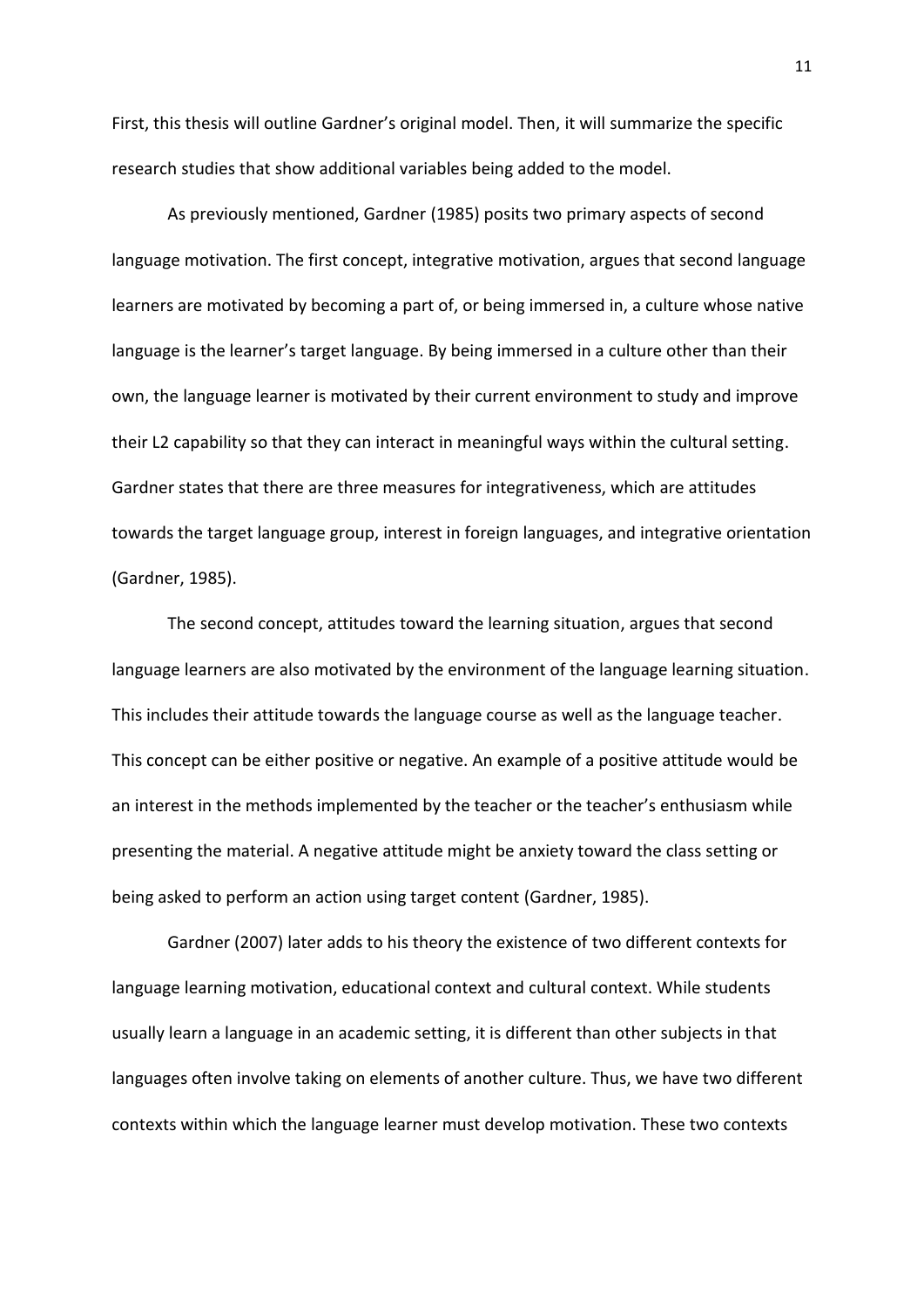reflect Gardner's earlier research and theories of integrativeness and attitudes toward the learning situation.

The cultural context can refer to a student's motivation to adopt new cultural aspects in line with the concept of integrativeness. However, it can also refer to the culture that a student is a part being expressed differently in ways that affect language learning motivation. "In the individual, this cultural context is expressed in terms of ones attitudes, beliefs, personality characteristics, ideals, expectations, etc.…the individual will have various attitudes that might apply to language learning…" (p. 13). The learner is influenced by both their native culture as well as that of the L2 they are learning.

The Educational context applies to language learning primarily in areas related to the education system and teacher interaction. Some examples of this would include the curriculum, quality of teaching resources and materials, teacher enthusiasm, and class atmosphere. It is also important to note that although these two contexts refer to different aspects of the language learning environment, they coexist and ultimately influence each other. Meaning cultural context can affect a student's reaction to the school environment and educational context can also affect a learner's level of integrativeness.

Looking at research studies conducted by Gardner and his associates, we can see the level to which his motivational model holds true for second language learners as well as areas where it needed to be expanded.

#### <span id="page-12-0"></span>**Expansion of the Motivational Construct**

 After Gardner and Lambert (1972) published their findings and established a more polished version of the Socio-Educational Model, discussions and research regarding the motivations of second language learners expanded. Research by others in the education field both supported and conflicted with the research done by Gardner and Lambert. In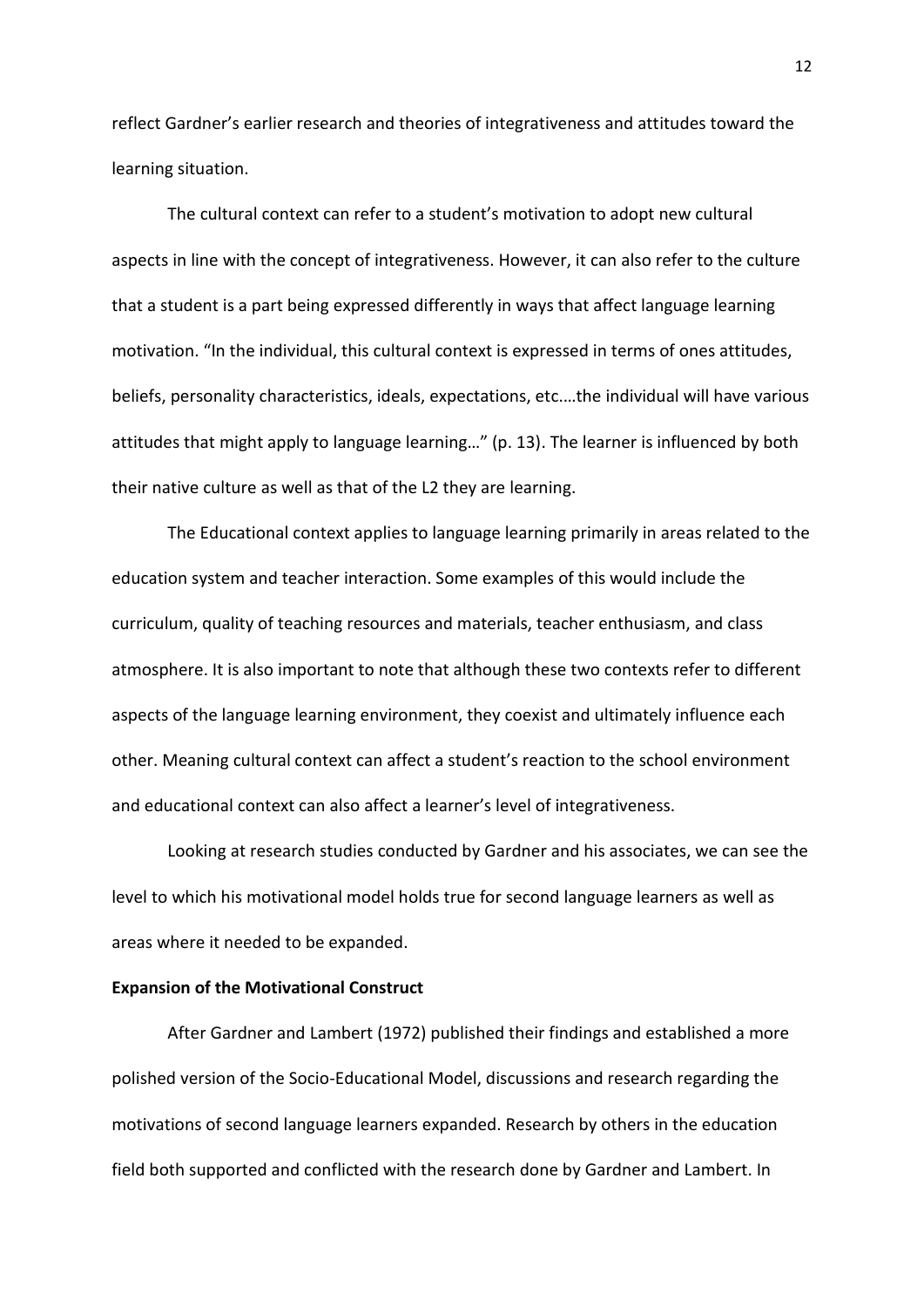many ways the Socio-Educational Model lacked depth and specificity, which led other researchers to begin creating newer models that could fill the gaps (Clement & Kruidenier, 1983; Dornyei, 1990; McDonough, 1981).

 The realization that there were gaps in the Socio-Educational Model led Gardner to begin conducting research in other elements of language learning motivation in order to expand the scope of his model. Tremblay and Gardner (1995) first decided to separate motivation into 2 categories for testing purposes. These categories were labeled motivational behavior and motivational antecedents. Motivational behavior refers to behaviors that can be viewed by others, while motivational antecedents are more difficult for others to observe, but can be self-reported by individuals. In this study, Tremblay and Gardner (1995) added new measures of motivation to be tested, including performance expectancy, valence, causal attributions and goal specificity. They also related these measures to individual achievement through the use of an ungraded essay that was checked by a graduate student and senior investigator using five items of assessment.

 Tremblay and Gardner (1995) used a questionnaire with a variety of measures, including measures of attitude (including integrative orientation and instrumental orientation), motivation, anxiety, attention and persistence, and other areas mentioned above. Their results showed that three "mediators," variables mediating the relationship between language attitudes and motivational behavior, stood out. They were goal setting, valence, and self-efficacy.

By having specific goals and continually referring to said goals, students showed increased levels of motivational behavior. However, they also found that goal setting was influenced by language attitudes. Language attitudes that were measured in this study include attitudes toward French Canadians, interest in foreign languages, integrative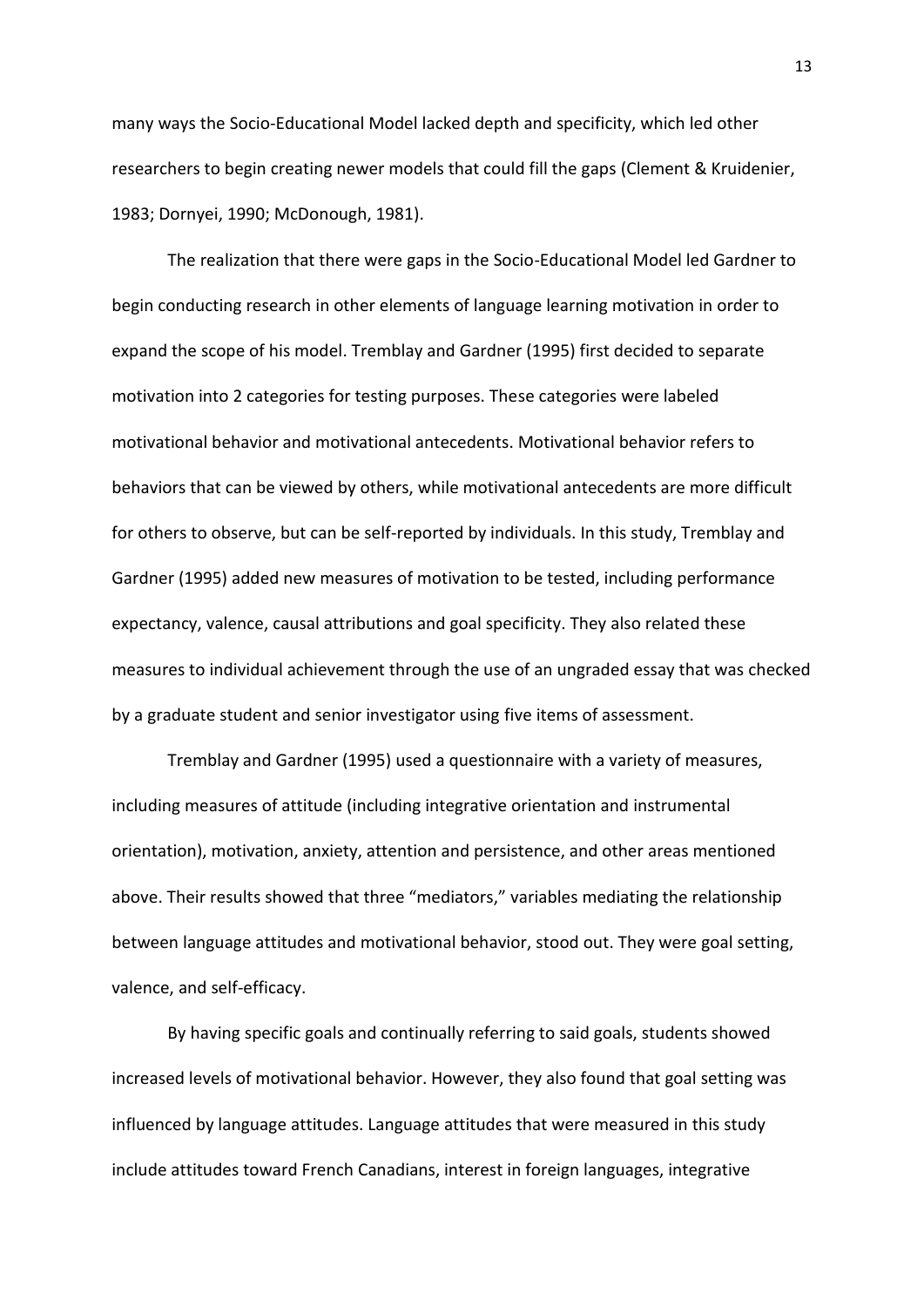orientation, instrumental orientation, motivational intensity, desire to learn French, attitudes toward learning French, attitudes toward the French teacher, attitudes toward the French class, and French use/class anxiety. They explain their reasoning for why language attitudes had an impact on goal setting by saying "…positive language attitudes will orient students to develop specific language learning goals. Students who have negative attitudes are more likely not to give much consideration to what they would like to achieve in the French course" (Tremblay & Gardner, 1995, p. 515).

Valence also had a noticeable impact on attitude/motivational behavior. In this study, Tremblay and Gardner use the term valence to refer to one's desire to learn a language and the satisfaction that comes with learning the language. The results found that when the learning was valued by the student, as measured with valence, there were higher levels of motivation shown.

The final mediator, self-efficacy, was also shown to be influenced by language attitudes, and in turn effected motivational behavior. Their results were linked to those found by Clement (1980), and replicated findings that showed self-confidence is one of the most important influencers of motivation in language learning.

 In another research study, Gardner (2007) revisited the constructs of Integrativeness and Attitudes toward the Learning Situation, language anxiety, and instrumental orientation, while adding a test category for parental encouragement in school aged language learners. An earlier project, Gardner applied previous findings in Canada to more cultural contexts, including Spain, Croatia, Poland, Romania, Brazil, and Japan. In this study, he presents the results from Spain.

 The results found in Spain showed data very similar to his findings in Canada. First, they found that motivation had the most impact on student grades in their English class.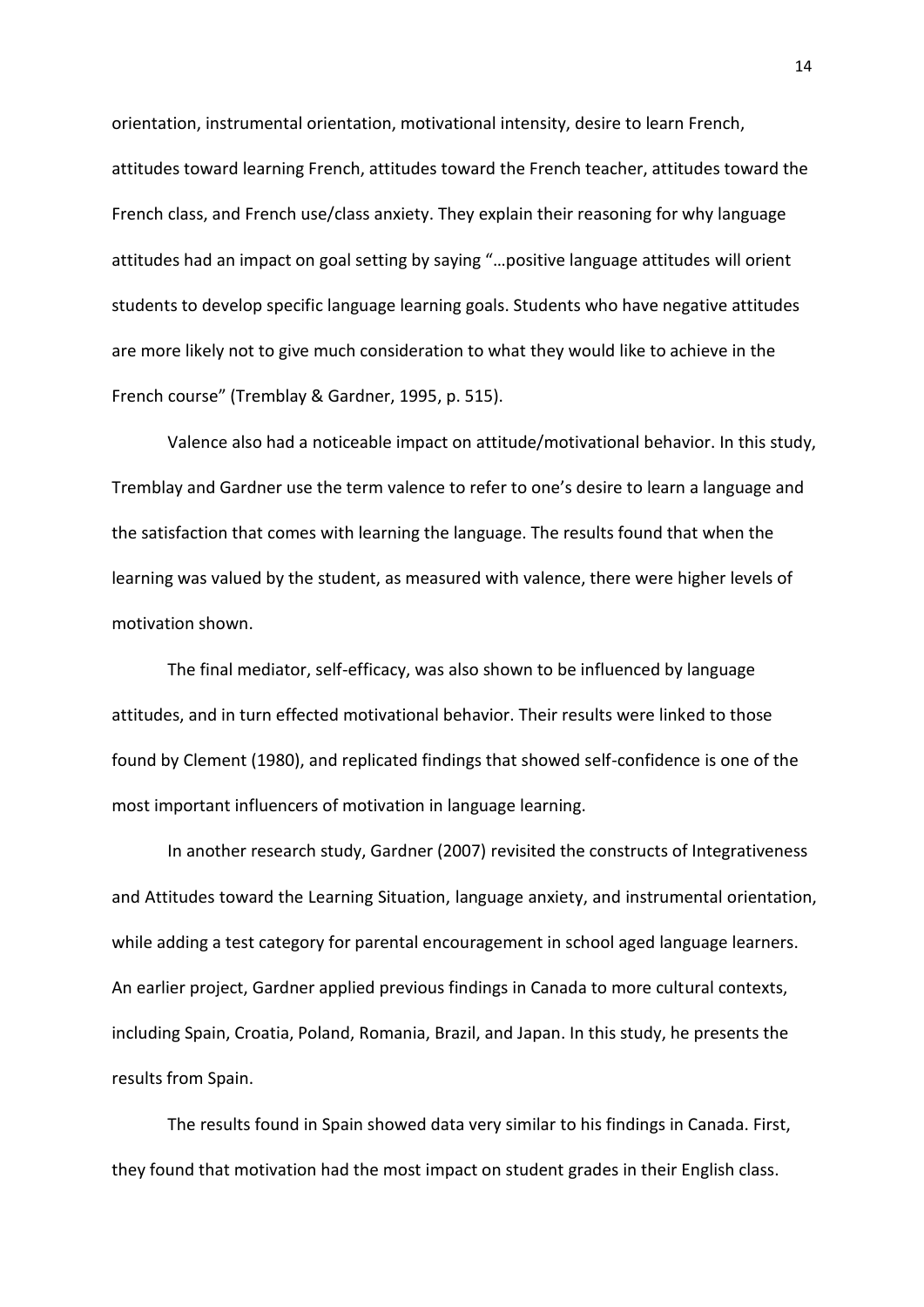Students with a higher level of motivation showed a higher grade than those with less motivation. The second variable with the most impact was language anxiety, which was a negative variable. The more anxiety a student had the lower their grade was in the class. The third highest variable was integrativeness. Students with an openness or good attitude toward English speaking communities had a higher grade in English. This was followed by instrumental orientation. Those who saw practical value in learning English also scored higher than those that did not, although this variable had a much smaller impact based on the results. The variable that scored the lowest was parental encouragement, but it should be noted that the results come from a survey regarding the child's perspective (Gardner, 2007).

 A surprising finding in this study was that attitudes toward the learning situation also scored relatively low. Gardner also mentions that this finding has been common in many of their studies, using grades as well as other measurements of achievement. It is expected that in a language learning classroom that focuses on cooperative learning students would have a more positive attitude towards learning, which would in turn lead to higher academic performance. However, Gardner does note that although these results show a low correlation between attitudes toward the learning situation and grades, he personally believes that what the teacher does or uses in class, and the students' evaluations of what is done or used, influences motivation and learning.

 Ultimately, the findings of this study show that all of the variables tested in this study have an impact on motivation and academic performance. Gardner also shows links between the variables to show that they can be interconnected. For example, parental encouragement can lead to improved attitudes toward the learning situation. Also, negative attitudes toward the learning situation could lead to a higher level of language anxiety. In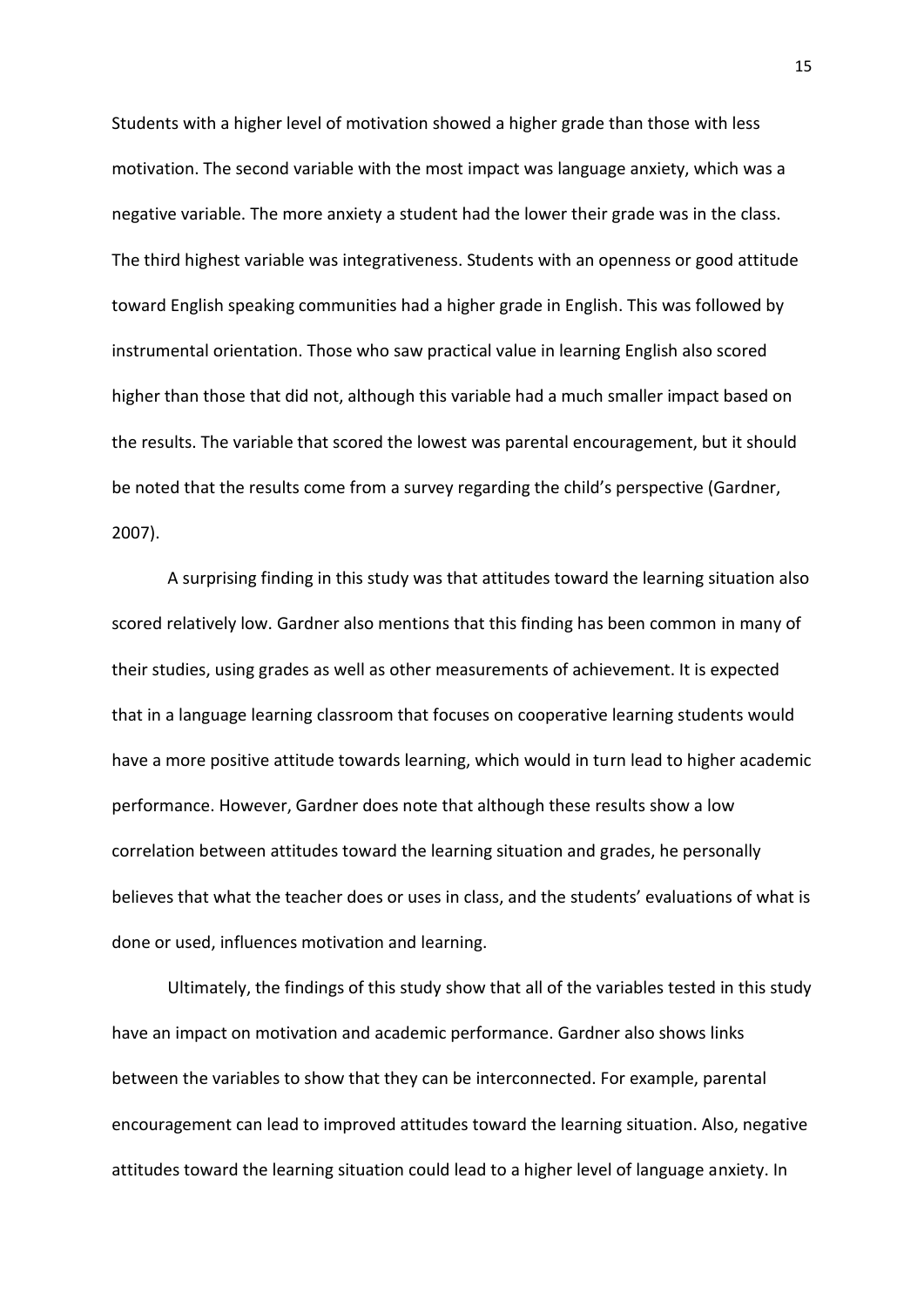this way, no one variable is the ultimate motivator. They must all be viewed together, each with its own purpose.

 The following year, Bernaus and Gardner (2008) published a study researching the connections between teacher motivation strategies, student perceptions of those strategies, student motivation, and student achievement in English. While the study revisited similar elements of student motivation and achievement, it now took into account the variety of strategies that could be used by a teacher in an academic setting. This would help to address results from Gardner's (2007) earlier study showing that student attitudes toward the learning situation scored relatively low in motivation. The attitudes toward the learning situation could then be separated out based on the kinds of activities or teaching styles being implemented in the classroom. For kinds of activities, the study also categorized teaching methods as being traditional or innovative. Traditional methods refer to activities involving written or individual work while innovative methods usually involve group work or more active work with others in the classroom. The study also separated how teachers perceive the strategies they use in the classroom and how the students perceive them while using the class grades as a measurement of achievement.

 The results of this study showed three things. The first was that for over half of the strategies, primarily traditional, that teachers reported using in class, the students were also aware of the strategies and how often they were used. However, for many of the other strategies that were reported by the teachers, such as small-group work, students were not aware of a change in frequency. A second observation that resulted from the first result was that when students perceived a difference in strategy use it affected the class motivation and achievement. However, when the teacher defined strategy use, it did not show evidence of affecting the class motivation and achievement. This means that when students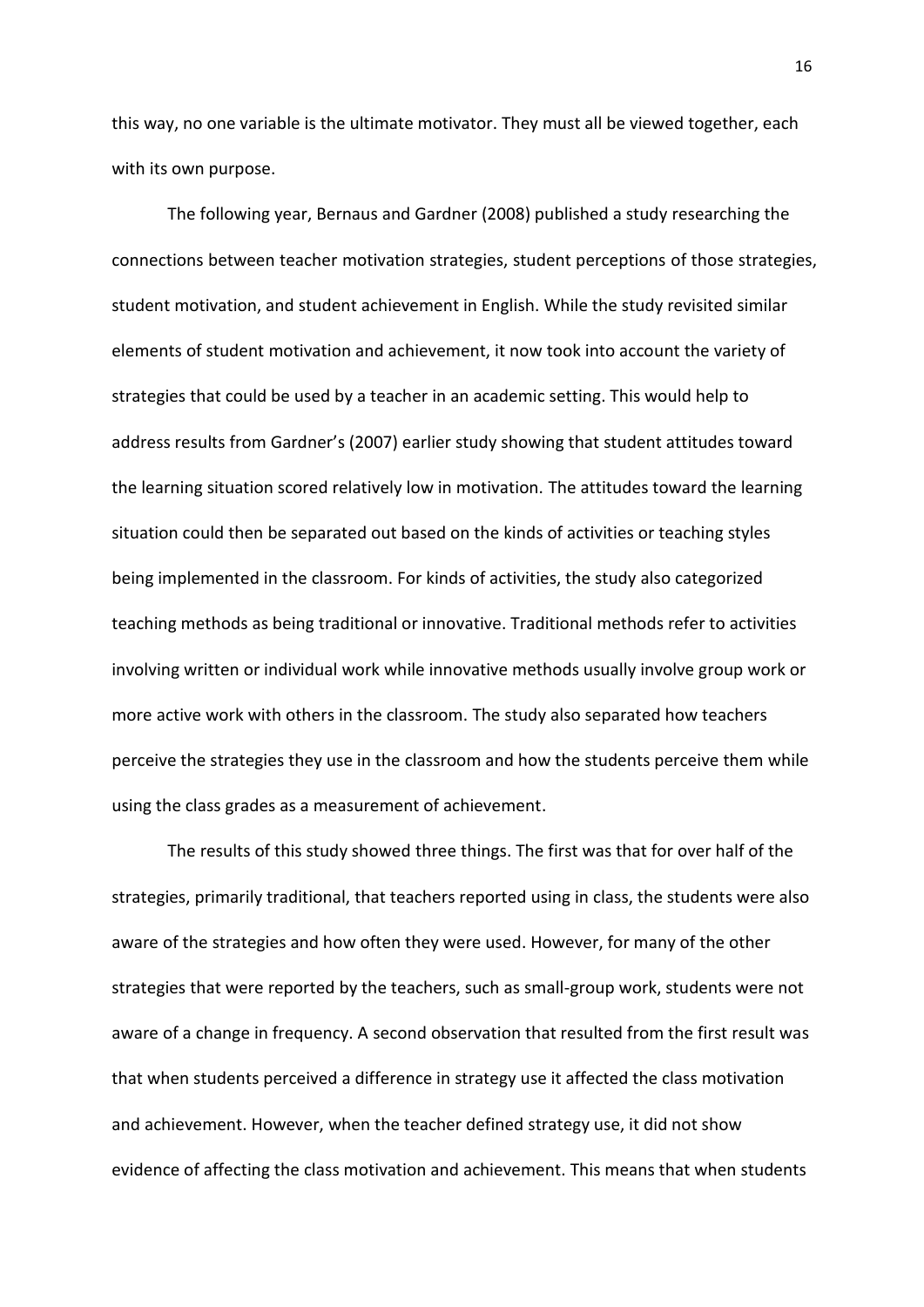were not aware of a change in strategy use, it did not have a large impact on classroom performance. A third finding was that the students perceived differences in the traditional strategies more often than the innovative ones. One possible explanation for this is that they were more aware of the traditional strategies and less aware of the innovative strategies when they were used in the classroom.

 As a summation, Bernaus and Gardner (2008) found that Motivation and Attitudes toward the Learning Situation had a direct influence on English Achievement. Also, the effect of Motivation on English Achievement is greater when students perceive frequent use of teaching strategies by their teachers. Ultimately, it is not the use of teaching strategies that makes an impact on motivation and achievement, but rather the students' perceived strategy use that makes an impact. However, this does not mean that unperceived strategies are not of value to the students. It only shows that unperceived strategies do not affect students' attitudes and motivation toward the subject.

#### <span id="page-17-0"></span>**Effects on Academic Performance**

 In the studies mentioned previously (Bernaus & Gardner, 2008; Gardner, 2007) there are select variables that showed an impact on student achievement using a class grade or other graded measurement. They include student perception of motivational and traditional teaching strategies, attitudes toward the learning situation, integrativeness, language anxiety, instrumental orientation, parental encouragement, and motivation. The variables listed above also showed both positive and negative correlations with student achievement.

 Gardner (2007) did a study in Spain where he used students' course grades as a measurement of achievement. He found that the highest correlating variable with student achievement was motivation. The next highest correlate was language anxiety, which correlated negatively with student achievement. This shows that the more anxiety a student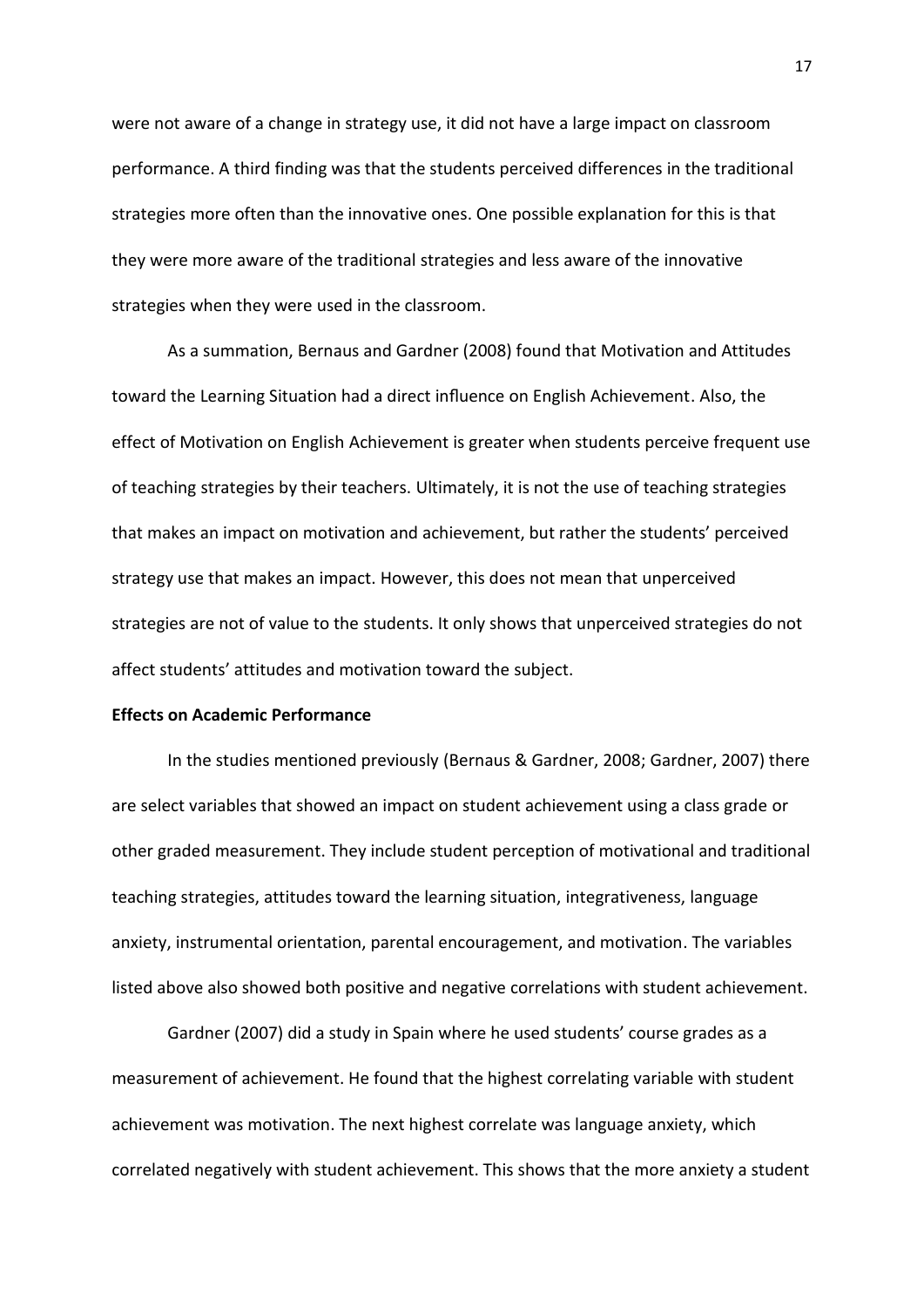has, the lower their academic performance will be. He also found that other variables such as integrativeness, attitudes towards the learning situation, and parental encouragement showed a positive correlation with student achievement because they positively influenced motivation. This means that while they showed lower correlations with student achievement than motivation, they directly influenced student motivation in a positive way which in turn affected academic performance.

 Bernaus and Gardner (2008) had similar results as Gardner in 2007. In this study, they gathered 31 teachers and their 694 students in the final year of secondary school. Fifty percent of the sample came from public schools and fifty percent came from private schools. The subjects completed a questionnaire designed to identify strategies used by teachers in the EFL classroom and measure students' language attitudes, motivation, and language anxiety. They found supporting evidence showing that attitudes towards the learning situation, when linked to motivation, showed a positive correlation. However, when attitudes towards the learning situation did not affect motivation it showed a negative correlation. This supports Gardner's (2007) previous findings that some variables only have a positive correlation with student achievement when linked to motivation. In this study, they also showed that student perception of teaching strategies used in class plays an important role in achievement because it is linked to motivation. When the teacher used strategies that students were unaware of, there was no impact on motivation and therefore no positive correlation in student achievement. However, when students perceived strategies used by the teachers, it had a direct impact on motivation and student achievement.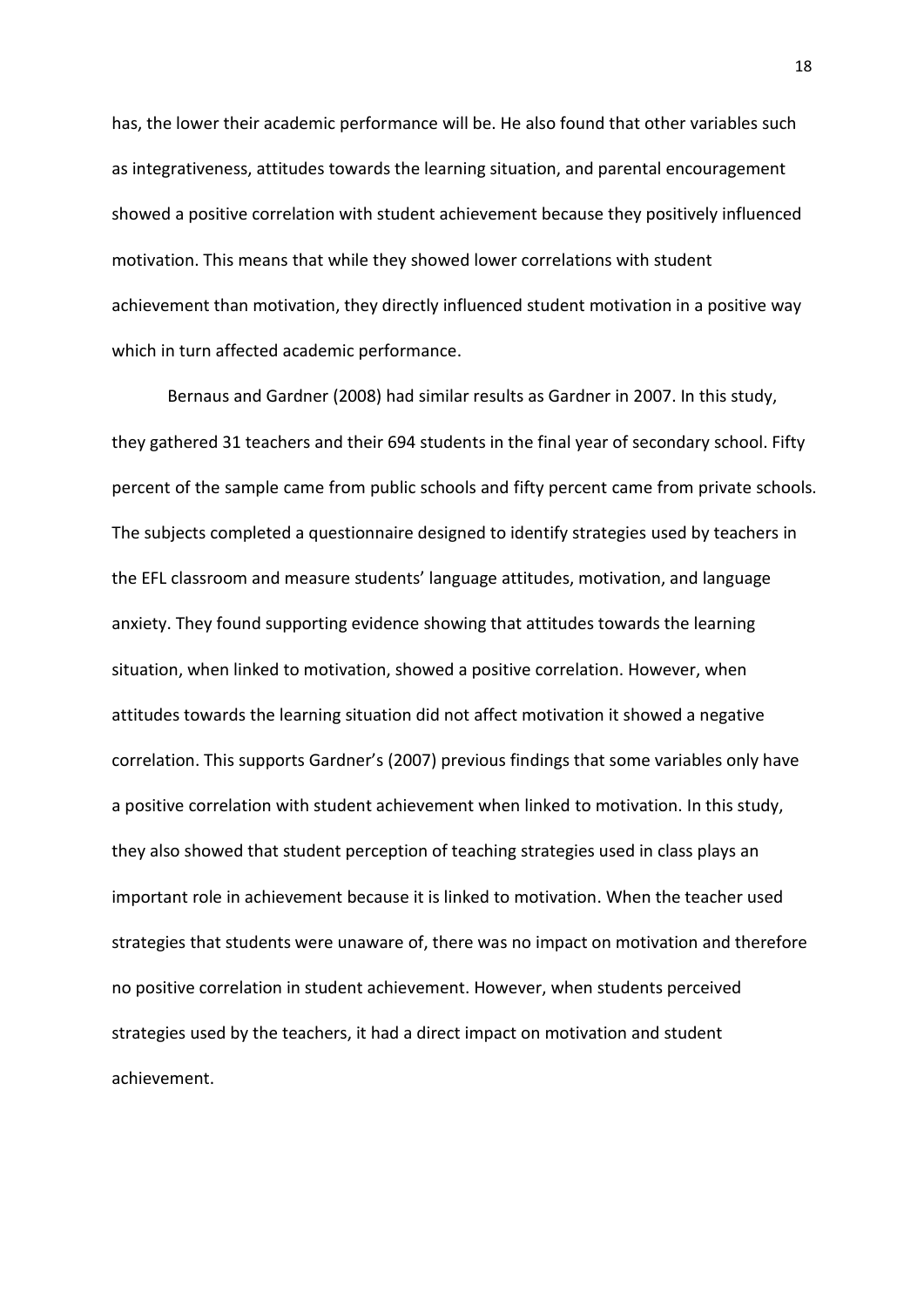#### **Process Model**

<span id="page-19-0"></span>A second influential theory regarding student motivation in language learning is a theory posited by Dornyei and Otto (1998) that they named the Process Model. This model was created not only to define motivation and show what it looks like in the language learning classroom, but also to find ways of applying teaching methods practically to support language learners. While previous research had done a good job at identifying different motivators and outlining the effects they had on language learners, "the amount of psychological research devoted to analyzing *how* to motivate language learners has been rather meagre relative to the amount of research conducted on *what* motivation is…" (p. 44). Their goal was to create a practical set of guidelines that could be used to ensure student motivation and success in the language learning classroom.

Key areas where Dornyei and Otto (1998) looked to improve on previous research regarding motivation in second language learning included a comprehensive summary of motivational influences on classroom behavior, a focus on motivational sources of executing goal-directed behavior, and viewing motivation as a dynamically evolving entity over time. They chose these areas due to the fact that previous research had taken a psychological standpoint in order to find out what motivation is but had very little research showing how to motivate language learners in a practical methodological manner.

To address the first problem, a comprehensive summary of motivational influences on classroom behavior, Dornyei and Otto (1998) considered a large list of theories that had been developing overtime. Some of these include self-efficacy, goal theories, selfdetermination theory, and social psychology regarding attitudes. Each of these theories focuses on a single aspect of human psychology that affects one's motivation to learn. Ultimately, they concur with Weiner (1984) that any single concept dealing with classroom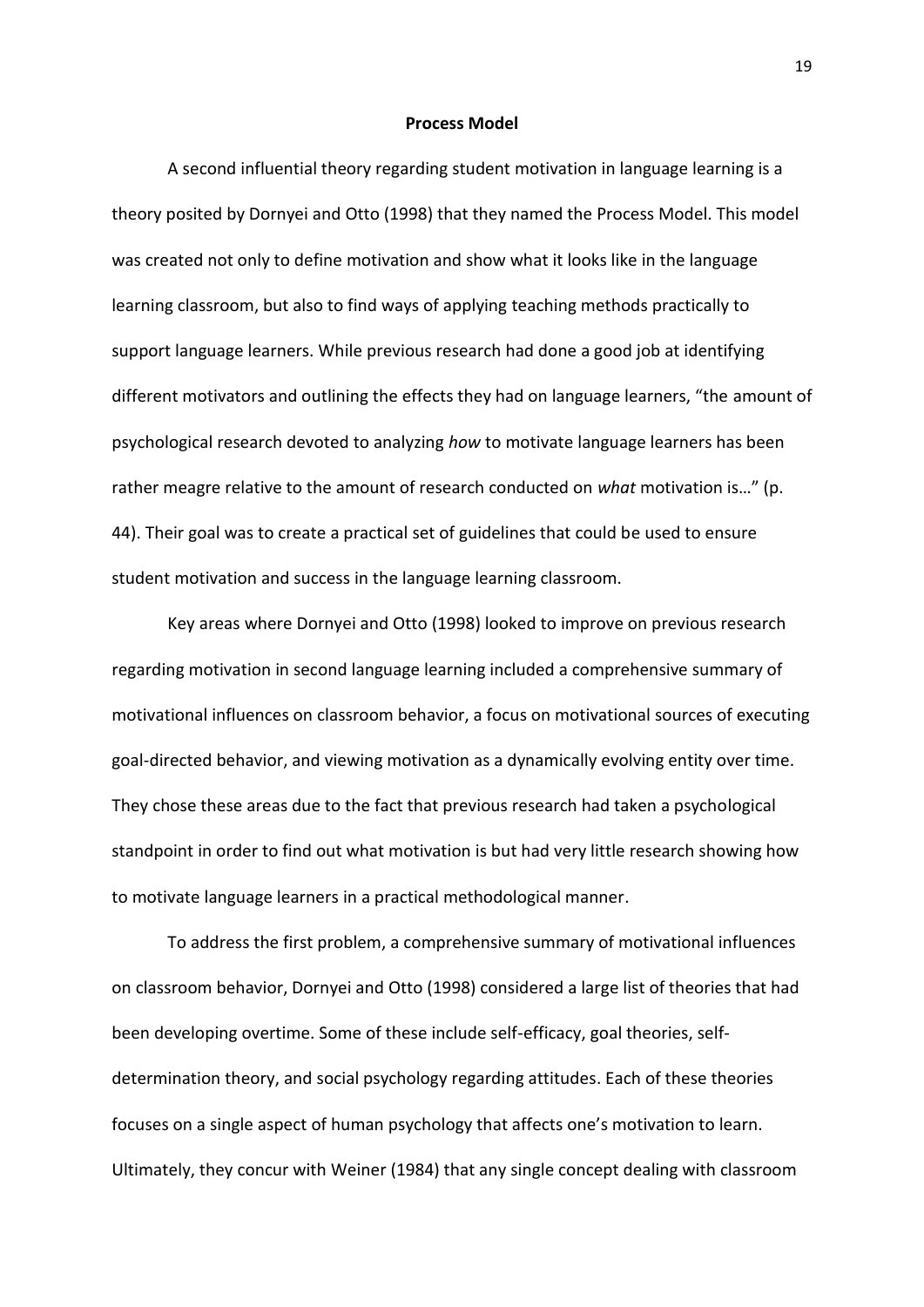activity is insufficient. To truly understand motivation one must consider every aspect and variable that might have an influence.

Regarding the second area of research, a focus on motivational sources of executing goal-directed behavior, Dornyei and Otto (1998) refer to Kanfer's (1996) research that separates short-term and long-term learning tasks in their effects on motivation. In shortterm learning tasks the goal is reached quickly, which provides a strong motivational force. However, in long-term learning tasks the student must maintain the motivation to acquire the incentive over a much longer time period. Language learning would therefore fall into the long-term category. The focus of motivation is then on action during goal implementation rather than the initial choice to pursue a goal. They use Heckhausen's (1991) terms to refer to these 2 different kinds of motivation, choice motivation and executive motivation. Since, in an educational setting, decisions and goals are often imposed on the learner, this limits the choice motivation. Thus, Dornyei and Otto (1998) decided to focus on executive motivation in this study.

Addressing the final area of research, viewing motivation as a dynamically evolving entity over time, Dornyei and Otto (1998) believe that since language learning is a long-term activity and motivation can often fluctuate on a day-to-day basis, it is important to focus on the different decision-making processes that are relevant to motivation. They develop their theory by building on research done by Heckhausen and Kuhl (1985) called the Theory of Action Control. In this theory, Heckhausen and Kuhl (1985) posit that motivation has two primary phases, forming intentions and implementing them. The first phase is where Dornyei and Otto believe most research in L2 motivation has been focused, dealing with initial goal-setting process and evaluation of wishes and desires. The second phase is where motivation has a tendency to fluctuate and need more maintenance. In the Theory of Action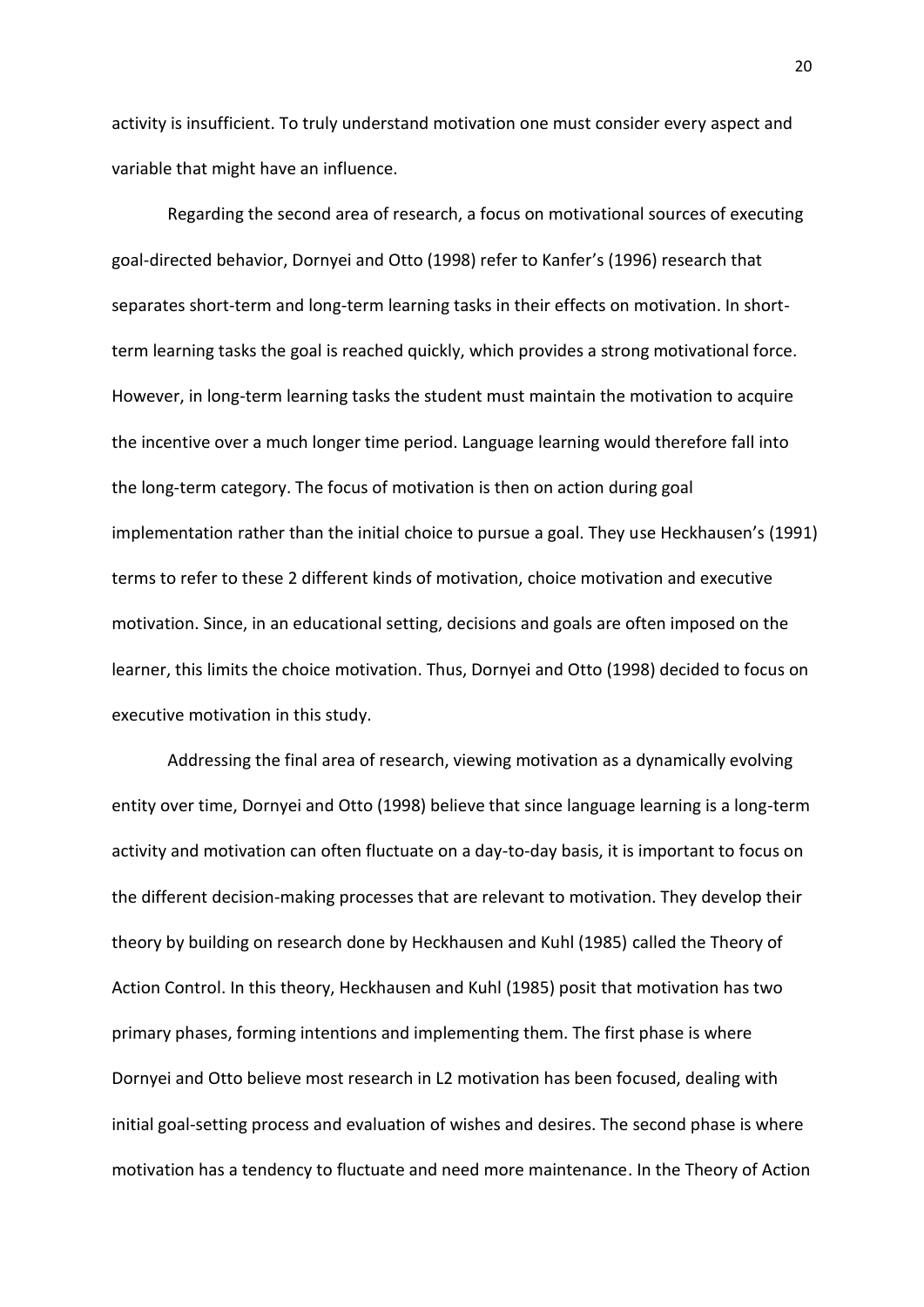Control, there is an observation that people do not always behave according to their expectation or intentions. This is the domain that Dornyei and Otto (1998) planned to shed more light on through research of how to maintain motivation in long-term learning.

From these initial areas of research, Dornyei and Otto (1998) created their Process Model. They split their model into three phases: preactional phase, actional phase, and postactional phase. The preactional phase involves goal setting, forming intentions, initiating intention enactment. In defining these terms, Dornyei and Otto (1998) separated goals from intentions by defining goals as the "first concrete mental representations of a desired end state" (p.49) and intentions as goals that have been committed to and are expected to be carried out. This phase of the process model involves the imagination and creation of a goal that turns into an intended action and plan. In order to turn the intention into action, it is sometimes necessary to have the means or a specific condition, which is why the initiating intention enactment sub-phase is included in the preactional phase.

The actional phase involves subtask generation and implementation, an ongoing appraisal process, and application of action control mechanisms. The actional phase can also be seen as a transition from choice motivation to executive motivation meaning the individual is now concerned with how to implement their actions on a day-to-day basis. In this phase, an individual implements subtasks that were specified in the action plan. However, during the course of action new subtasks are continuously created, showing the need for continuous appraisal. Along with appraising the need for new subtasks, the individual is also evaluating external stimuli to gauge progress and compare actual outcomes with predicted or alternative outcomes. The appraisal process can also become more complicated since an appraisal of one aspect of the action can easily transfer to another aspect. For example, if a student fails at accomplishing a single task in the language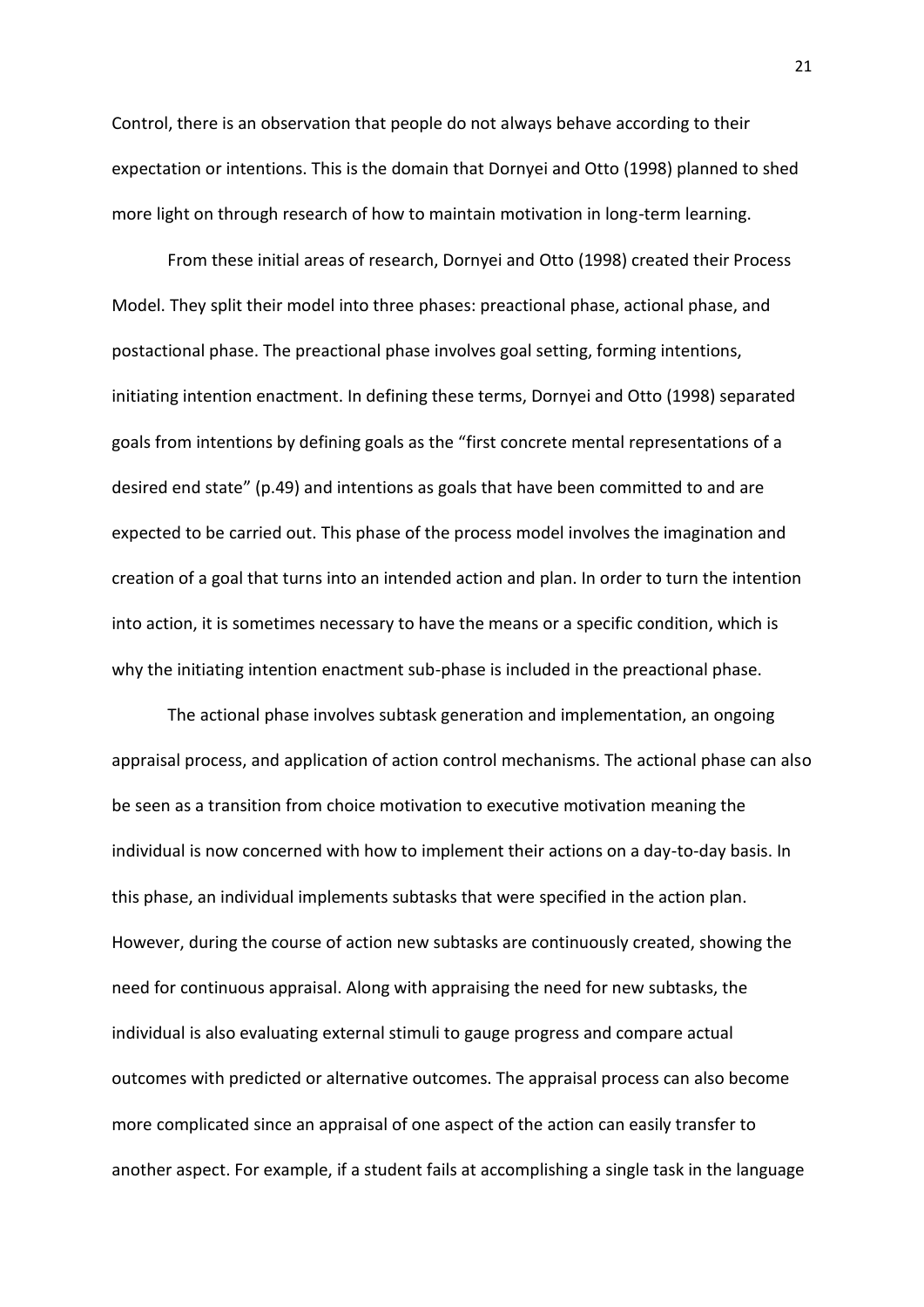classroom, it can easily be generalized to the language classroom or language learning. Finally, action control mechanisms are used to "protect a current intention from being replaced should one of the competing tendencies increase in strength before the intended action is completed" (Kuhl, 1994, p. 102). This could take the form of keeping concentration when there are environmental distractions or, when faced with a failed action, modifying strategies and subtasks.

The postactional phase consists of evaluating the accomplished action outcome. This phase takes place when the action has been completed, terminated or interrupted for a long period of time. The individual is no longer involved in the action, giving them a broader view of the motivated behavioral process and its effects. They compare initial plans of action with their results. By doing this, they internalize experience, standards and strategies to help create an identity as a successful learner.

From this research, Dornyei and Csizer (1998) were able to create a set of methodology that could be implemented practically by teachers in the language learning classroom. They base the connection of motivation and classroom methodology on previous research by Clement et al. (1994) that showed three important motivating factors in the language classroom: integrative motivation, linguistic self-confidence, and the appraisal of the classroom environment. This last category shows the importance of teaching methods for motivating language learners.

In order to find which teaching methods aligned with the previous summary of language learning motivational components, Dornyei and Csizer (1998) surveyed 200 English teachers in Hungary on how important they found different motivational strategies and how frequently they were used. Out of 51 strategies, they chose the ones that ranked in the top 10 to include as their "Ten commandments." All of these methods correlate to different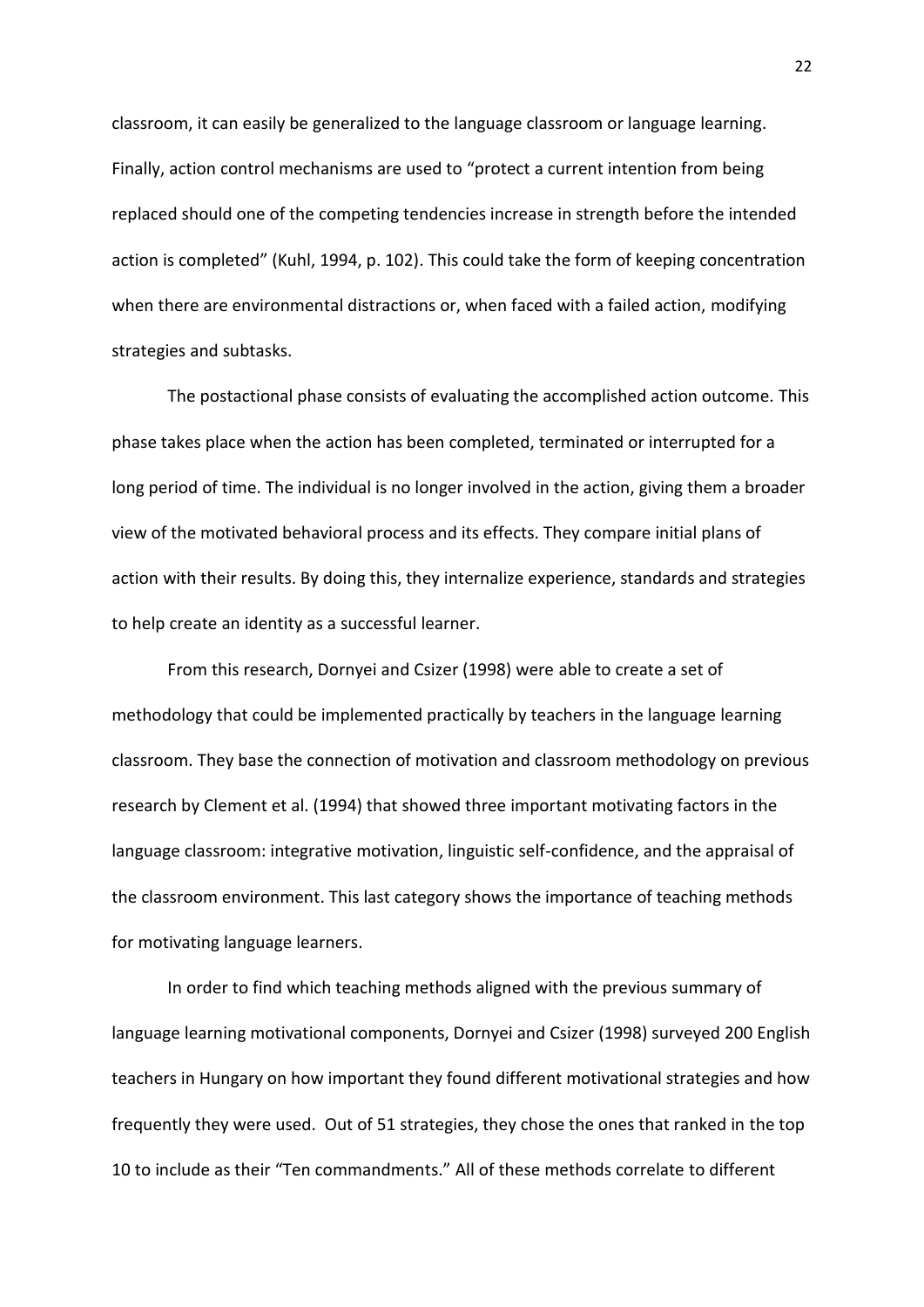areas of research in the field of motivation for language learners, with Dornyei and Csizer (1998) providing research to support the finalized list of effective methods for motivating students.

The first method, "set a personal example with your own behavior", is supported by research on the effect of role models and their influence on students (Pintrich & Schunk, 1996). The second method, "create a relaxed atmosphere in the classroom", has roots in Gardner's (1985) model, labeled "attitudes toward the learning situation", that was discussed earlier in this thesis. The third method, "present tasks properly", helps to both raise student interest and increase the expectancy of task fulfillment by setting goals and providing effective strategies to reach these goals, which is supported by Dornyei and Otto (1998). The fourth method, "develop a good relationship with the learners", is supported by research showing the motivating factor of pleasing the teacher that is built on good rapport and is used to support student-centered learning (e.g. Rogers, 1983). The Fifth method, "increase the learners' linguistic self-confidence", reflects research that shows one's perceptions of their own competence or ability determines whether or not they will engage in a goal-directed action (Clément et al., 1994). The sixth method, "make language classes interesting", is a general observation that is supported by many research studies (Deci & Ryan, 1985; Gardner, 1985). The seventh method, "promote learner autonomy", was a relatively new area being examined around the time that this study was published, but was reinforced by research from Ushioda (1996) and later expanded on by Dornyei (2005). The eighth method, "personalize the learning process", promotes peer relations and group development in the classroom. The ninth method, "increase the learners' goalorientedness", reflects the importance of goal-setting that is reflected by many research studies (Dornyei & Otto, 1998; Tremblay & Gardner, 1995). The final method, "familiarize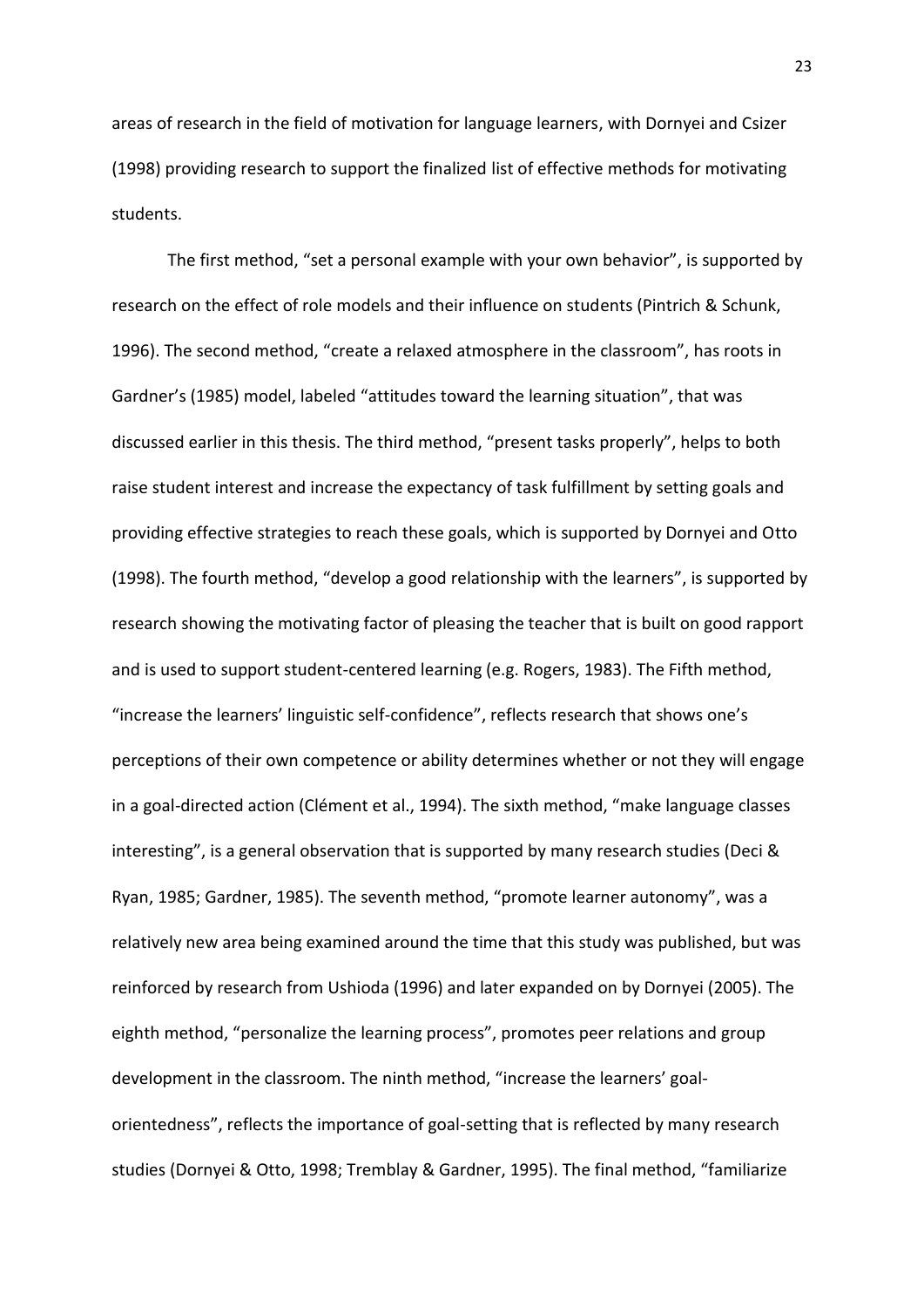learners with the target language culture", is heavily supported by Gardner's (1985) theory of instrumental and integrative motivation.

From these two research studies, Dornyei was able to begin creating a large consortium of language learning motivation research to continue building his own model. From this time, there is a shift in Dornyei's work to focus more on student's self-confidence and sense of self and the effect it has on learner autonomy. This continued research gives rise to an improved version of the Process Model that will be discussed in the next section.

#### <span id="page-24-0"></span>**Motivational Self-System**

The Process Model was also adapted over time, with the addition of further research, to later become the Motivational Self-System, similar to the expansion of Gardner's Socio-Educational Model. The purpose of expanding the theoretical construct was to broaden the scope of L2 motivation research by combining motivational elements from both the field of education and the field of psychology (Dornyei, 2009). The Motivational Self-System builds on the previous research mentioned in this thesis but adds to it the concepts of possible selves and future self-guides found in motivational psychology. Possible selves represent ideas of what people could become, want to become, and are afraid of becoming (Markus & Nurius, 1986). They all refer to future self-states that have yet to be realized and often can be used to show how or why a certain change has occurred over time. Future self-guide refers to possible selves that have a guiding role. Usually, this consists of what people want to become and are afraid of becoming while excluding selves that they might become given certain circumstances (Dornyei, 2009). This temporal element of aligned very well with Dornyei's concept of motivational changes in the Process Model. With this new model, both educational and psychological elements play an important role in producing three key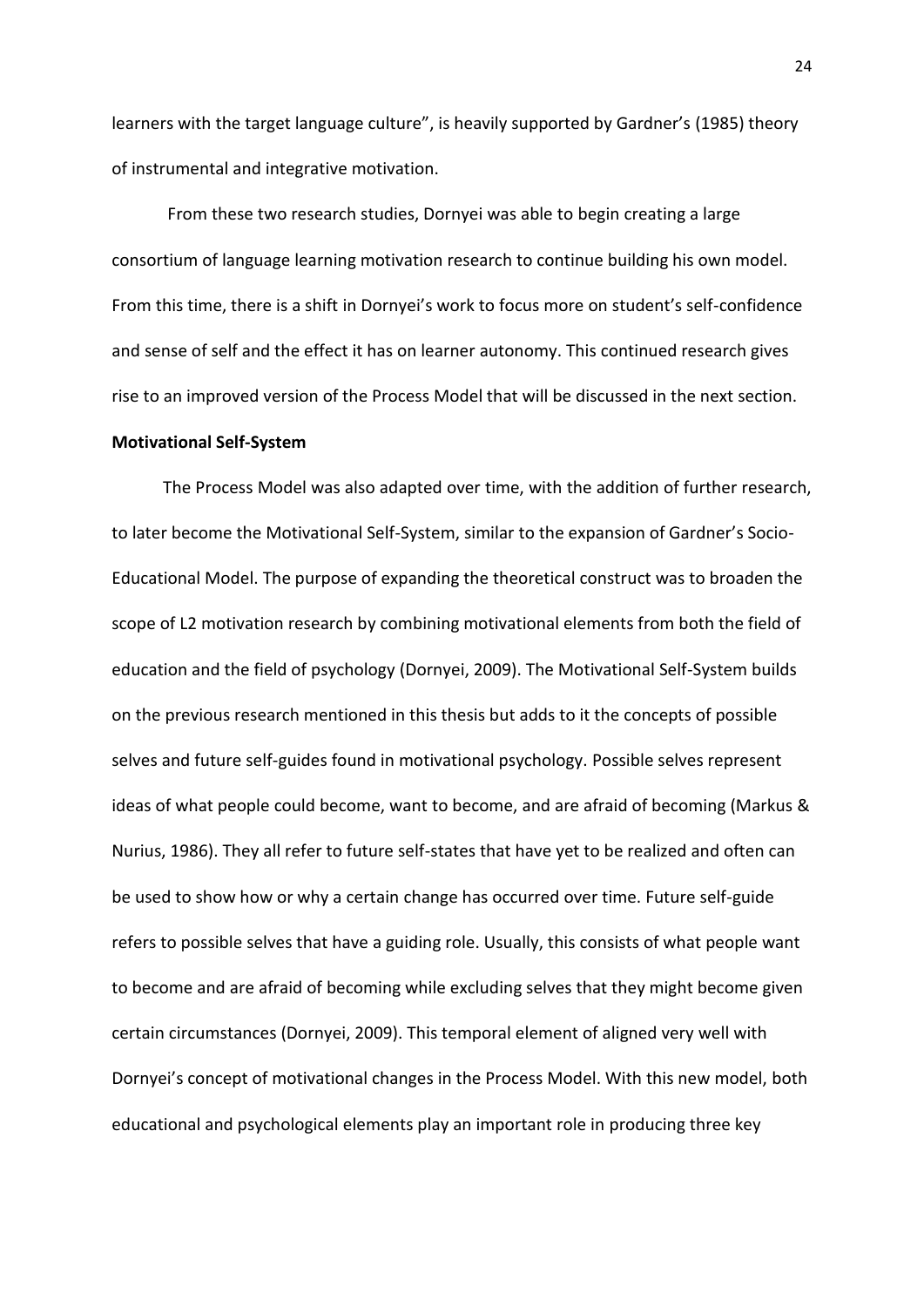components to student motivation in language learning. These include the ideal L2 self, the ought-to L2 self, and the L2 learning experience.

 The ideal L2 self and ought-to L2 self originate from research by Higgins et al. (1985) that is adapted to fit the realm of language learning motivation. Higgins et al. (1985) define the ideal self as the representation of attributes that one would ideally like to possess. The ought-to self is the representation of attributes that others believe the individual should possess, but these views may not align with the individuals own desires or wishes. There are also elements of external motives being internalized by an individual through socialization or other outside forces, which tends to blur the lines between the ideal L2 self and ought-to L2 self. This observation is also supported by Deci and Ryan's (1985) self-determination theory that will be discussed later in this thesis.

 The L2 learning experience refers to 'executive' motives, meaning the actions learners engage in while trying to achieve their goals, in relation to the learning environment and experience. This includes many of the elements of L2 motivation research in general, such as the impact of the teacher, the curriculum, and the social situation. While this aspect of the Motivational Self-System model is very important, it is placed at a different level from the 2 self-guides which draw the focus of Dornyei's (2009) current research.

One of the primary implications of Dornyei's model is that it allows for new avenues of research that are both internal and external to the student while still allowing a component that complements previous areas of research in language learning motivation, namely the L2 learning experience. It has also shown to be an effective motivator when it meets a few basic criteria. These criteria include the learner having a desired future self that is elaborate, is plausible, adheres to outside pressures, is regularly activated in the learner's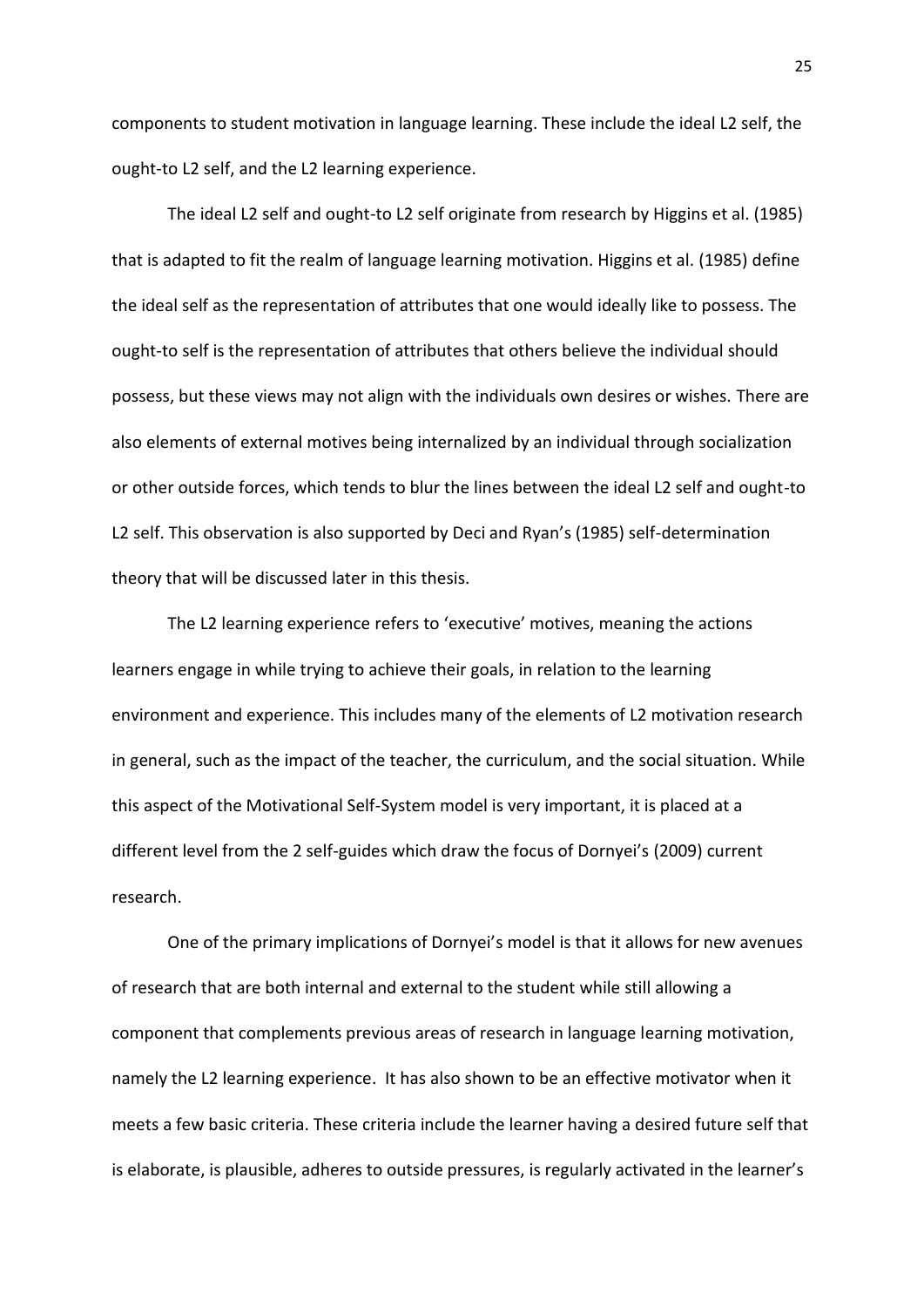working self-concept, is accompanied by procedural strategies, and contains information about negative consequences of failure. Dornyei continues by outlining each of these criteria and how it can be met by the learner.

 In order to implement the self-system in language learning, the first step is to create a vision of one's ideal L2 self. This process involves raising the learner's awareness and selection of aspirations they may have had in the past. These aspirations would have become imagined possible selves that come from several different avenues, including views held by others that influence them, social pressure, and observations of society. Thus, the process does not necessarily involve the actual creation of a possible self, rather it increases their mindfulness toward the significance of having an ideal self, guides them through a number of possible selves, and provides strong role models (Dornyei, 2009). Once a vision is created, it must be strengthened in order to be effectively used by the language learner. Dornyei cites research in psychology that supports imagery training that has been used in sport research and psychotherapy in the past. Imagery training involves a spectrum of exercises from simple detail imagination to more complex manipulation of image sequences. By reviewing these techniques used in content areas, there is potential for applying similar methods toward L2 language learning.

Even after a strong vision of the ideal L2 self has been created, there are still important elements to consider in order to "keep the vision alive". Dornyei (2009) believes that this is an area where classroom teachers play a very important role. One example of this is reinforcement in the classroom through activities such as inviting outside role models or experts, playing movies or music, and engaging in cultural activities. Another example is to support the vision with a clear action plan. This will include a variety of strategies that can be used by the language learner such as goal-setting, study plans, and methodological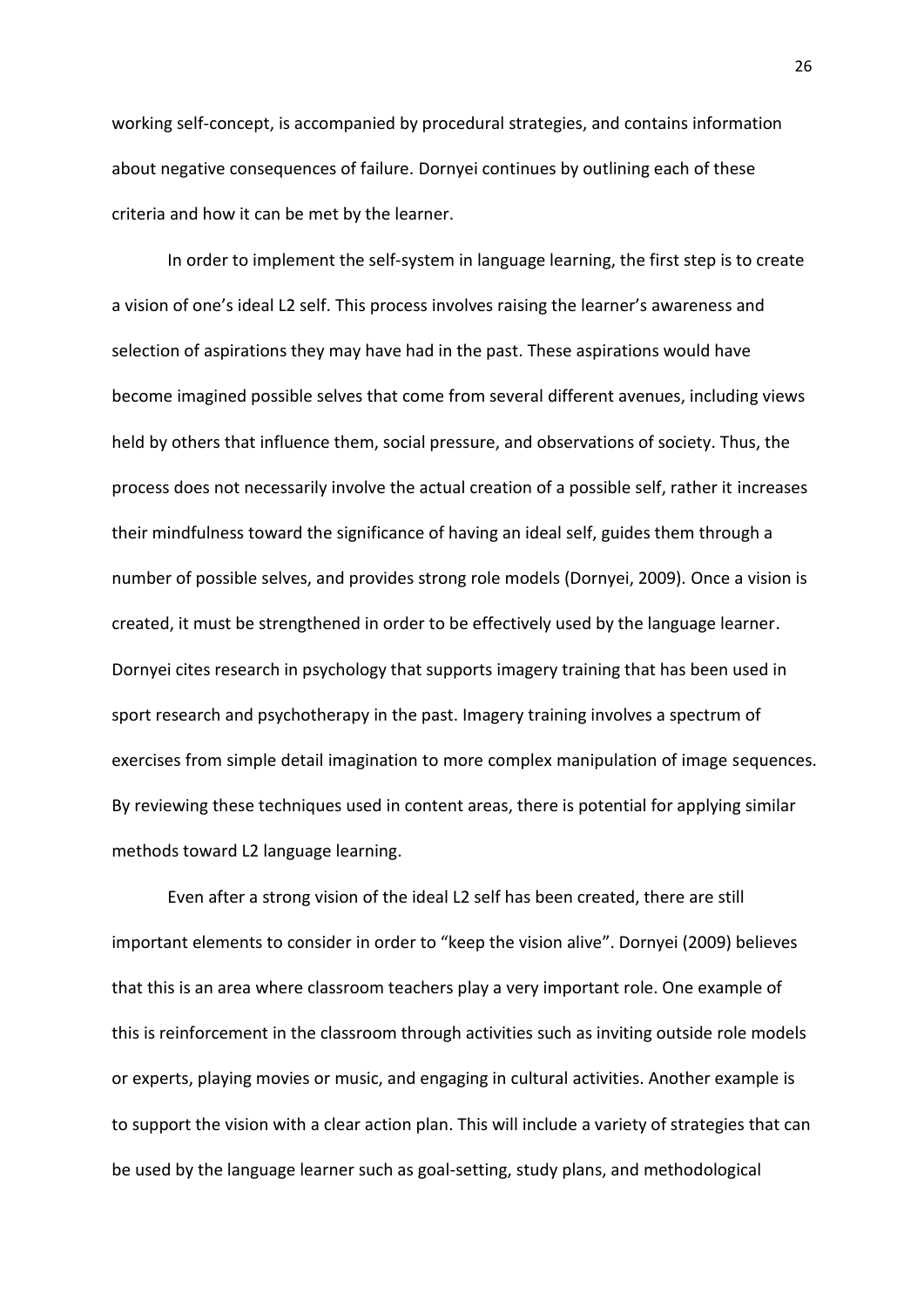instruction. Finally, we must consider how the learner can react when experiencing failure and how they can counterbalance the vision. This is where the concept of a "feared self" joins the mix. With both an ideal and a feared self the learner engages in activities both because they want to and because they do not want to experience the undesired results of not doing it. Acknowledging both the positive and the negative consequences helps to highlight the obligations that the learner has committed to.

Al-Shehri (2009) also conducted further research showing the need for the use of imagination in creating a strong L2 ideal self. However, he also added one more element that he believes to be important to creating a strong vision, which is 'visual style preference'. This term refers to learners that rely on visual elements for processing and internalizing information, such as pictures, charts, modelling, etc. In this study, Al-Shehri (2009) wanted to research whether or not visual learners would have a better capacity to imagine a strong ideal L2 self, which in turn would positively affect their language learning motivation. Al-Shehri (2009) found that the ideal L2 self had a major impact on student motivation, supporting Dornyei's concept of a Motivational Self-System using possible selves to improve motivation in language learning. He also found that there was a strong correlation between visual style, ideal L2 self, and imagination. This proved his hypothesis that visual learners were able to engage in imagination based activities and more likely to form a strong vision of the ideal L2 self, which would improve language learning motivation.

Ryan (2009) provided further supporting evidence for the Motivational Self-System's impact on L2 motivation of students in Japan. This study had three main goals. The first was to see if Dornyei's (2005) findings in Hungary regarding the use of an ideal L2 self as a source of motivation in language learning. The second goal was to compare Gardner's (1985) concept of integrativeness with Dornyei's (2009) concept of an ideal L2 self by looking at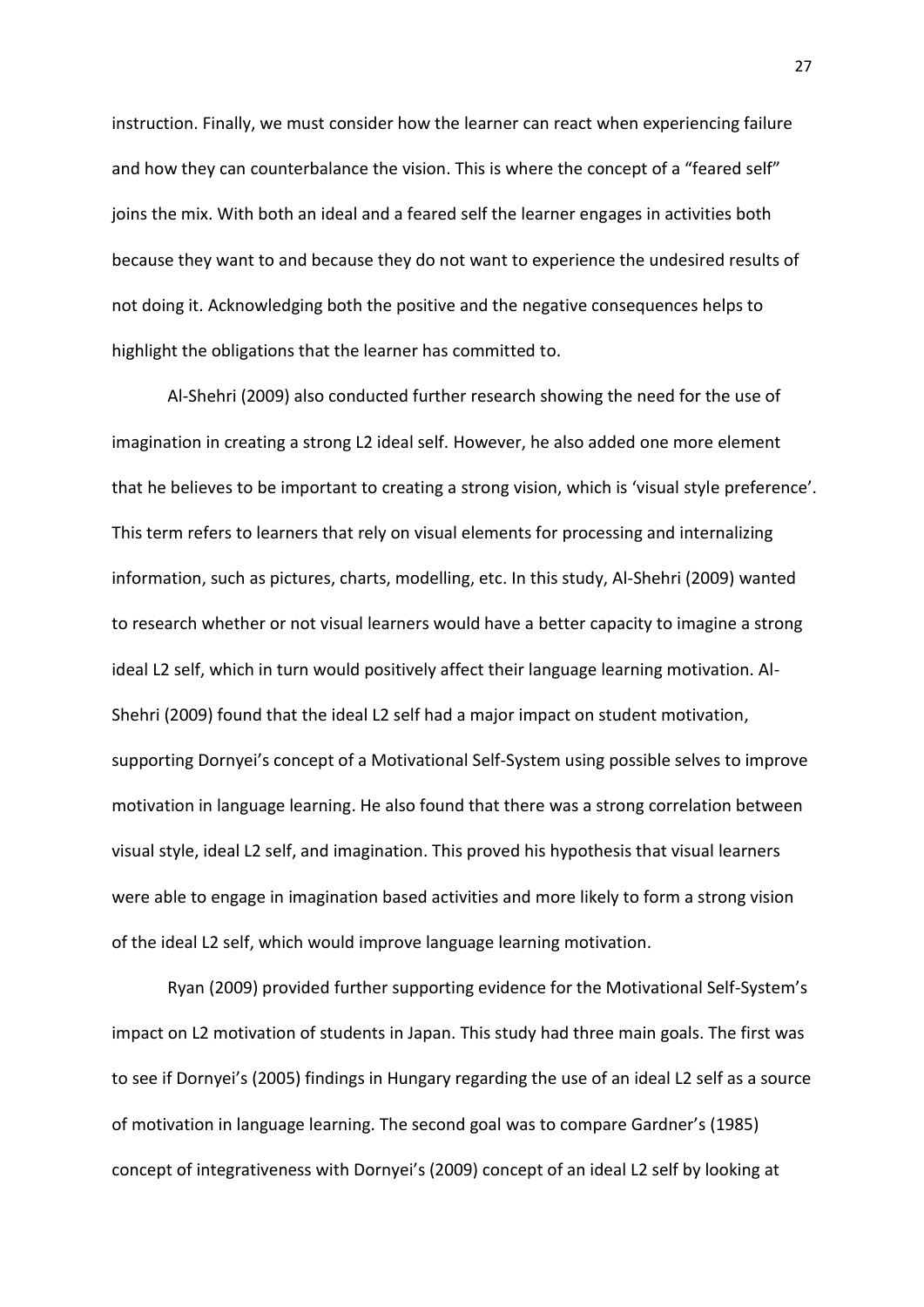their relative strengths. His final goal was to compare the effectiveness of these two concepts to see if either showed greater effectiveness at motivating language learners.

The results of this study found that integrativeness and the ideal L2 self had a strong correlation, suggesting they both involve similar feelings from the learners towards values of the language and its speakers. However, Ryan also found that the ideal L2 self scored higher in student motivation than integrativeness at all educational levels, most significantly in university students and slightly in secondary school students, which shows that integrativeness is just one manifestation of a more complex concept for student motivation in language and "…that it is the ideal L2 self that has a more direct relationship with motivated behavior" (p. 127). This finding also showed that the ideal L2 self was a better measure of separating kinds of motivated behavior with the separation of English major university students, scoring very high in motivation, and non-English major university students as well as secondary students, scoring much lower. He also found that there was a significant gap between genders with females scoring much higher than males in this study, but this was expected from previous studies showing a perception of language learning as a female subject.

#### <span id="page-28-0"></span>**Effects on Academic Performance**

 Csizér and Kormos (2009) conducted a study to further test the applicability of the L2 self-system. They investigated the impact of the ideal L2 self, ought-to L2 self, and L2 learning experience on Hungarian secondary school and university students' motivation and academic achievement. They found that in both secondary school and university students, motivated learning behavior was partly determined by the ideal L2 self. Another important determinant of language learning motivation was the language learning experiences. The language learning experience was found to impact motivation more than the ideal L2 self in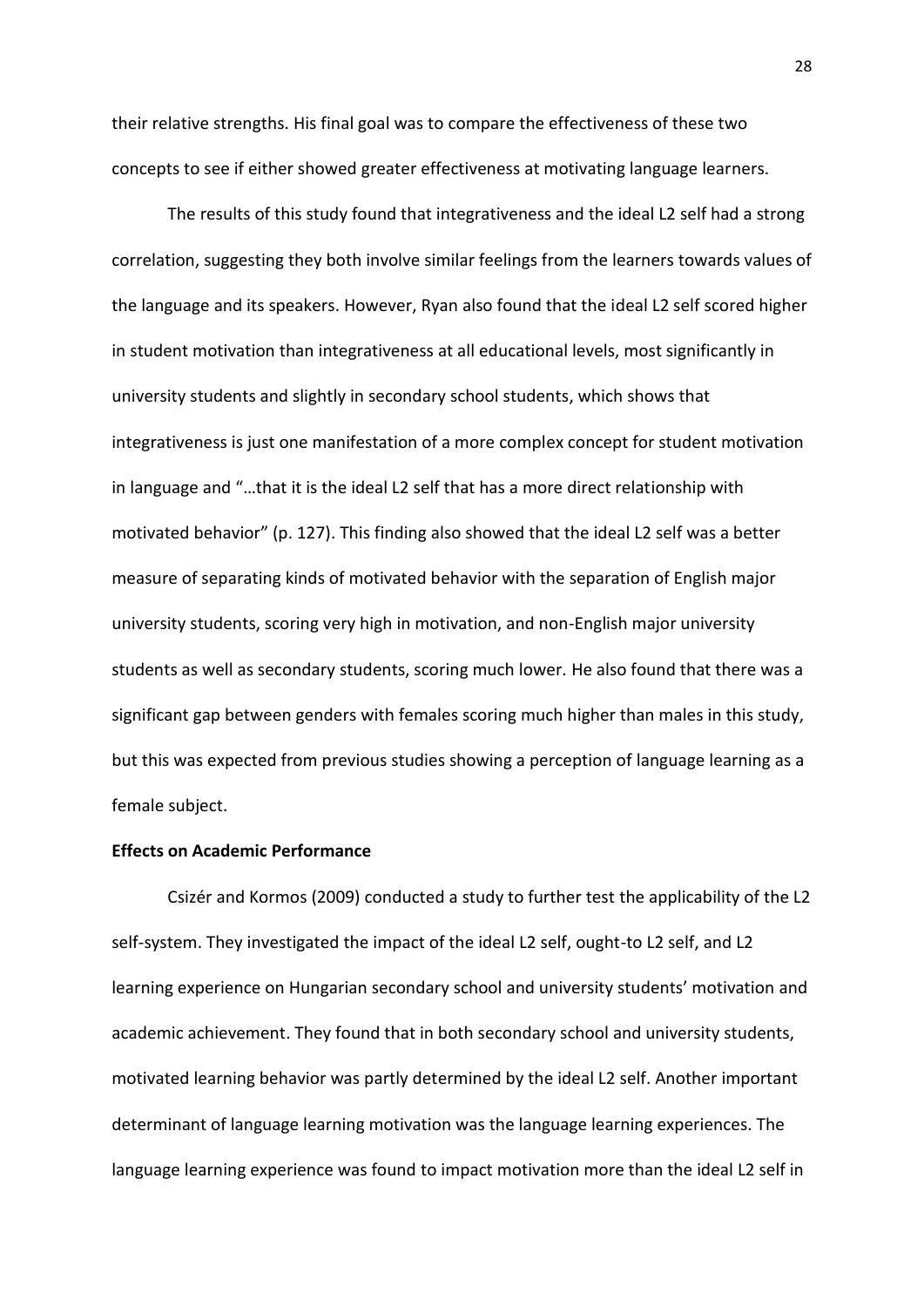secondary school students, while for university students the ideal L2 self and language learning experiences played an equally important role. This finding highlights the importance of motivational factors originating in the classroom and the importance of motivational teaching practices in motivation and academic achievement in language learning. The ought-to L2 self was found to only be significant in university students. It was also constructed socially by parental encouragement. While this study shows that the L2 self-system does have meaningful impacts on students' motivation and performance, it also showed that the extent of the impact varies with age and therefore varies in its effectiveness.

#### **Self-Determination Theory**

<span id="page-29-0"></span>The third theory of language learning motivation that will be discussed in this thesis comes from Edward Deci and Richard Ryan (1980), who take a psychological standpoint when looking at motivation. They believe that behavior, and in this case motivation, is influenced by both the person and the environment. They first separated variables that affect the person into two categories, mechanistic and phenomenological. Mechanistic variables refer to things that are done non-consciously, while phenomenological variables are conscious processes that can be influenced by the person. These two variables for the person became the foundation for their self-determination theory. In this theory, there are self-determined (phenomenological) behaviors based on intrinsic or extrinsic needs, and there are automatic (mechanistic) behaviors that are not consciously chosen. Therefore, their theory took into account these different kinds of variables and the role they play in language learning motivation.

To explain self-determined behaviors, Deci and Ryan (1980) first looked at how the brain processes information and establishes wants or needs. The first step is actively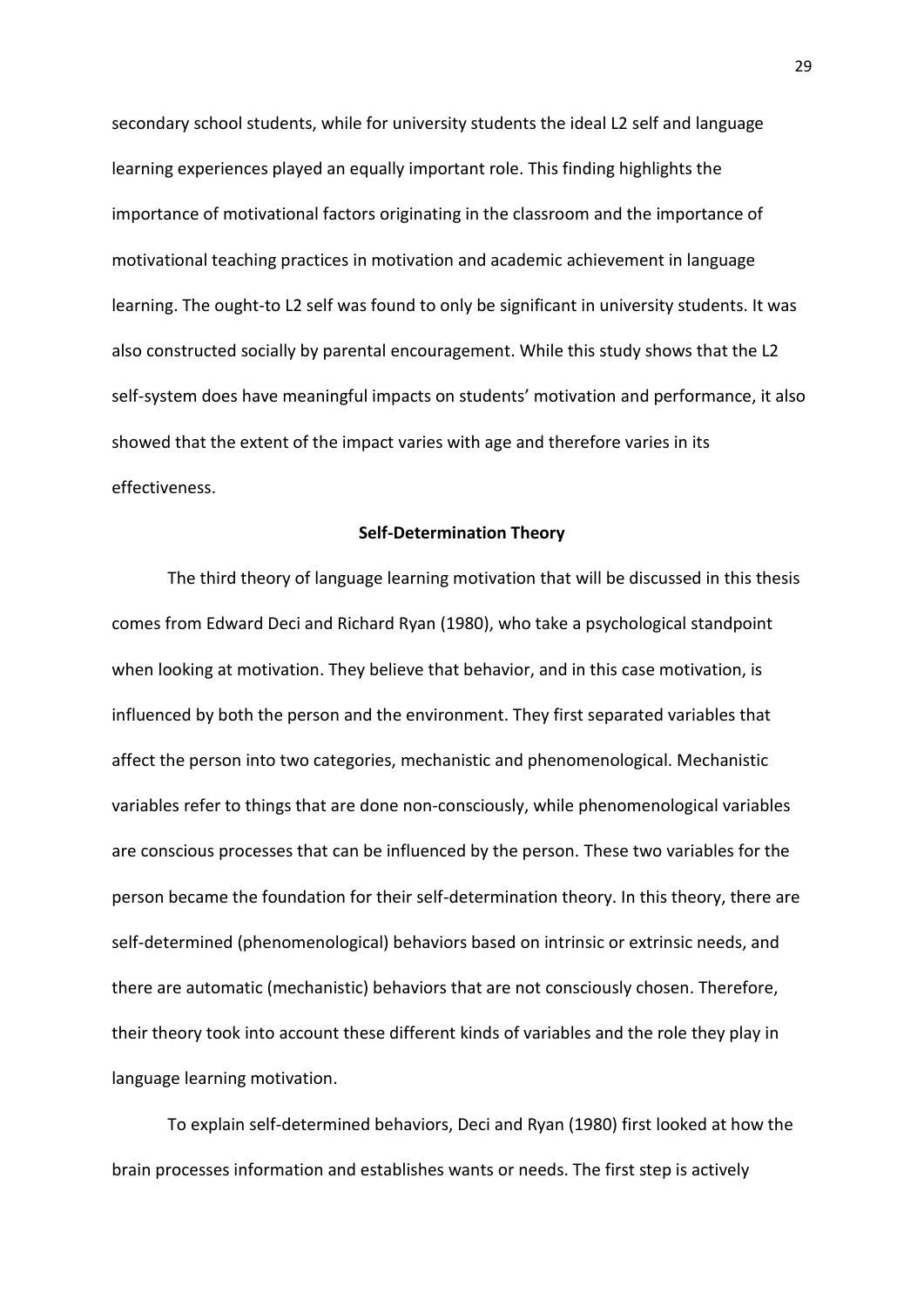selecting information from the environment based on one's needs. The perceived information may or may not enter conscious awareness, but the information that does is referred to as conscious motives or representations of future satisfying states, similar to Markus and Nurius' (1986) theory on possible selves. Based on these conscious motives, people then choose behaviors that provide the greatest satisfaction. While there may be many possible motives, they cannot all be satisfied at one time. Therefore people must choose the one that provides the greatest motive satisfaction and suspend motives that cannot be satisfied at the time.

From this need to establish conscious motives and to achieve motive satisfaction, Deci and Ryan (1980) further develop their theory by connecting it to three subsystems: intrinsic motivation, extrinsic motivation, and amotivation. Intrinsic motivation is based on the need for achievement and has no reward outside the experience and its accompanying effect. Extrinsic motivation is based on acquiring external needs outside of one's own accomplishment, such as money or status. These two types of motivation can be clearly separated as being based on the behavior itself or being a reward to be gained as a result of the behavior. Amotivation, on the other hand, "involves a belief in a nonrelationship between behaviors and outcomes" (Deci & Ryan, 1980, p. 39). Rather than having intrinsic or extrinsic motivators that lead to a behavior and its result, amotivated behavior relies on not acting due to a feeling of futility or hopelessness.

Deci and Ryan (1980) also draw particular focus on the effectiveness of intrinsic motivation and how it is related to the brain processes mentioned previously. By making choices that motivate behavior and sustaining alternate motives that cannot be presently satisfied, there is an "active" function that requires an "energy source" or stimulator to accomplish the function. Deci and Ryan posit that this energy source is primarily intrinsic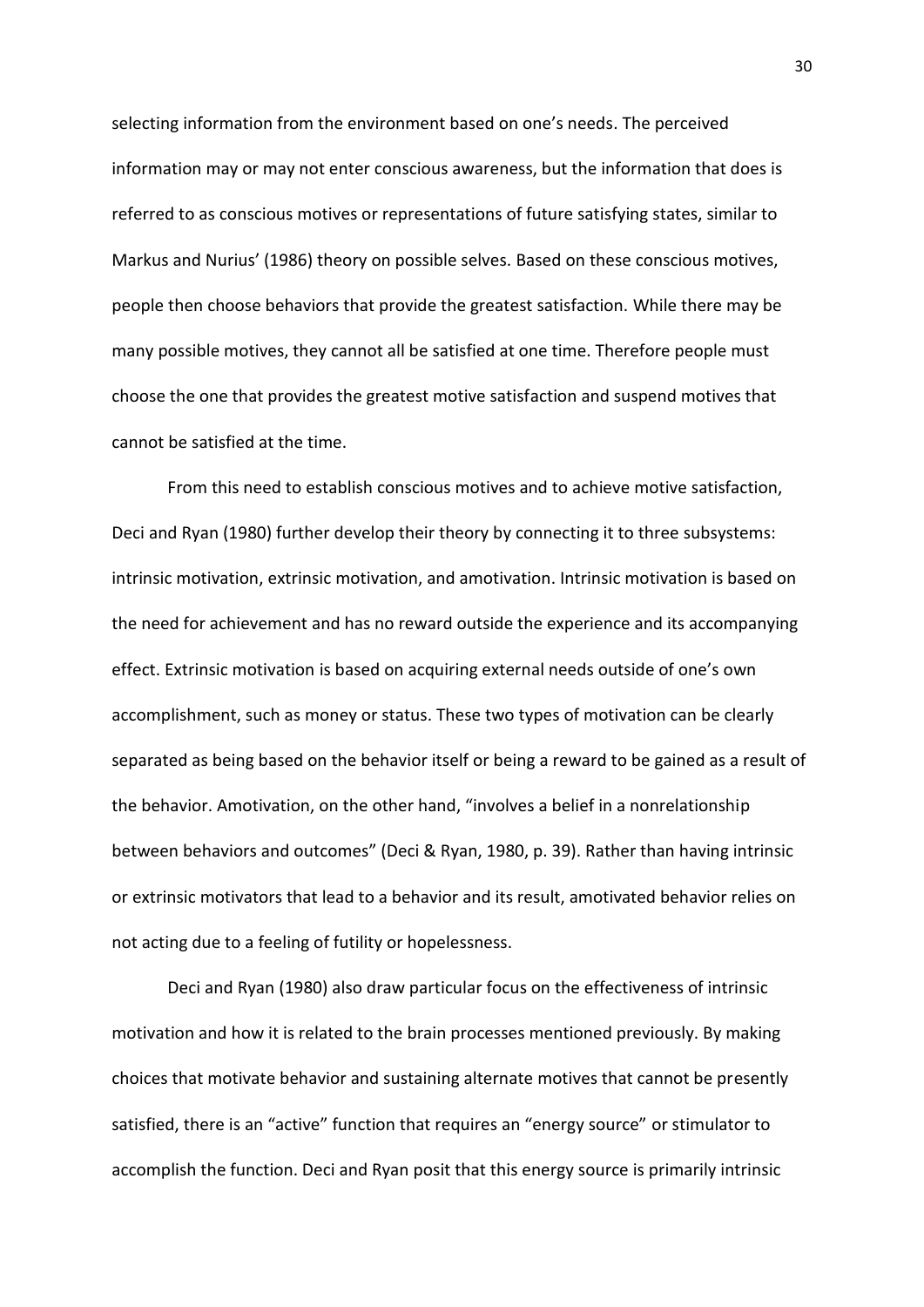motivation. Two examples of how intrinsic motivation plays a role in stimulating behavior are in what they call "overt and covert activity". Overt activities would be visible to others and require intrinsic motivation, such as practicing a sport, while covert activities such as cognitive processes or choice of motives would be nonvisible to others and still require intrinsic motivation. From this theory, we see that even when a behavior is extrinsically motivated, for example a money-making activity, it still requires a level of intrinsic motivation to choose motives and behaviors to act on. The overt activities that often provide a clear extrinsic motivation still require the intrinsic motivation to think about and act on.

Furthermore, Deci and Ryan (1980) believe that people's experiences with their surroundings or environmental factors influence the intrinsic, extrinsic and amotivational subsystems. They call this theory the cognitive evaluation theory. They also mention two primary processes based on this theory that affect intrinsic motivation. The first is that when one believes the result of a behavior is internal and self-determined they will have more intrinsic motivation. If they believe the result of behavior is external and less selfdetermined they will have less intrinsic motivation. The second states when behavior is controlled externally and focused on extrinsic rewards, one will view results of behavior as external and less self-determined. If there are less external controls and rewards, one will view results of behavior to be more internal and self-determined. They also mention that information that implies incompetence tends to weaken intrinsic motivation and promote a shift to amotivation. Without a strong sense of competence and self-determination people shift to an amotivational state that begins to block many environmental stimuli and relies on automatic responses rather than self-determined ones.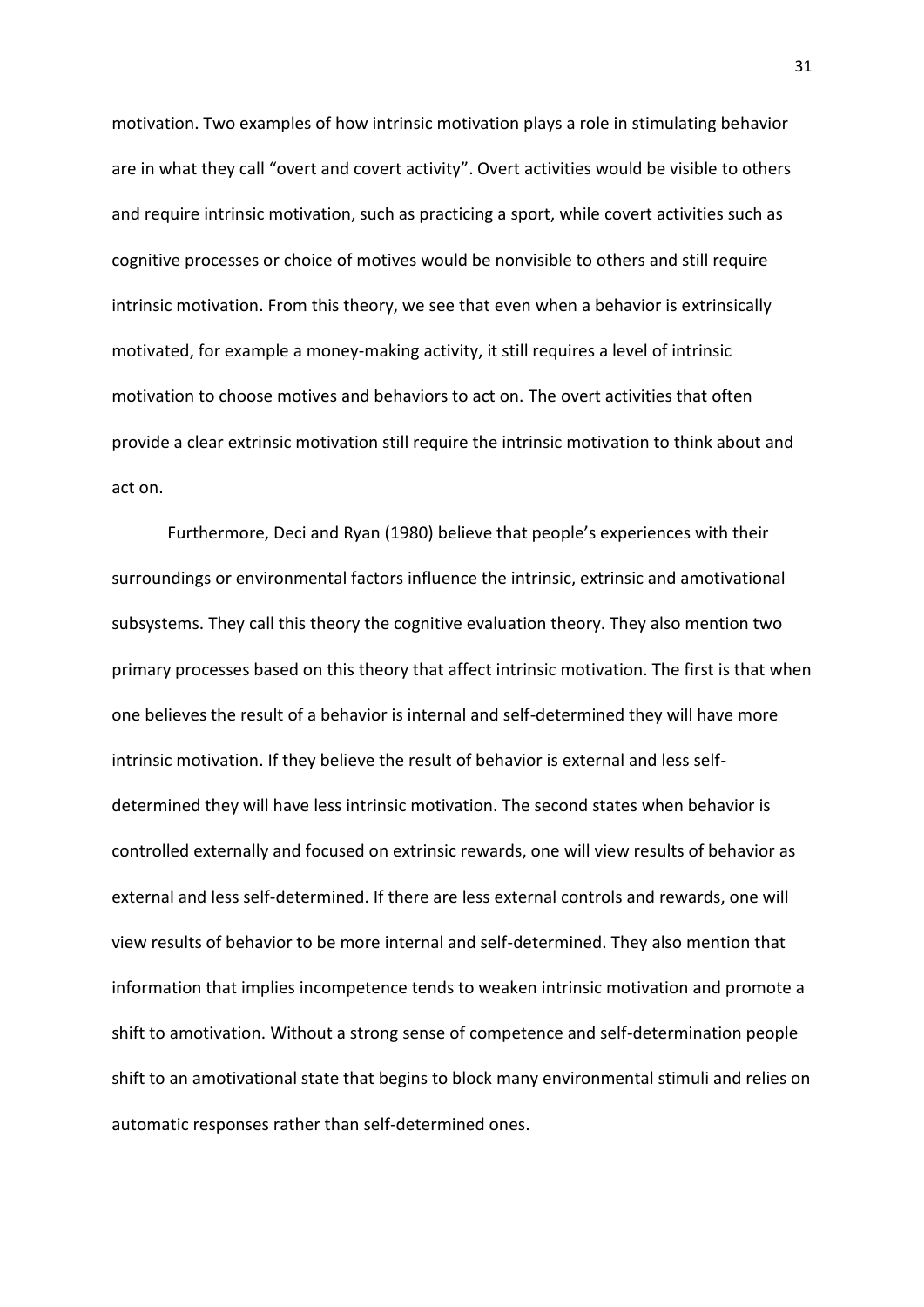Noels et al. (1999) engaged in a study to investigate the relationship between intrinsic/extrinsic motivation and language learning. Their results showed that amotivation was associated with greater language anxiety, lower motivational intensity, and less intent to continue studying the language. Higher extrinsic motivation was not found to be associated with language anxiety and motivational intensity. Students were also more likely to continue studying the language, at least until they achieved their external goal. However, higher intrinsic motivation was found to be associated with less language anxiety, higher motivation intensity, and intention to continue learning the language. They also found that students' self-evaluation of language competence was related to each motivation subtype, with lower competency ratings being linked with amotivation and higher competency ratings being linked to higher intrinsic motivation.

In a study in 1981, Deci, Nezlek and Sheinman researched the effects that controloriented and autonomy-oriented teachers would have on student motivation in grades four through six. They also looked at how these two different kinds of teachers would use rewards as motivation. They hypothesized that the children's motivation would become more intrinsic as they worked with autonomy-oriented teachers and less intrinsic as they worked with control-oriented teachers. The results of the study showed that there is a clear relationship between teacher orientation and student intrinsic motivation and self-esteem, with autonomy-oriented teaching leading to increased intrinsic motivation. It also showed that students perceived the classroom environment as being more supportive of autonomy and had increased perception of competency in the subject matter. However, they found that the relationship between the teachers' characteristics and the children's motivation was established in the first six weeks and stayed relatively stable for the next seven months. This suggests that the teacher had a very important impact on student motivation within the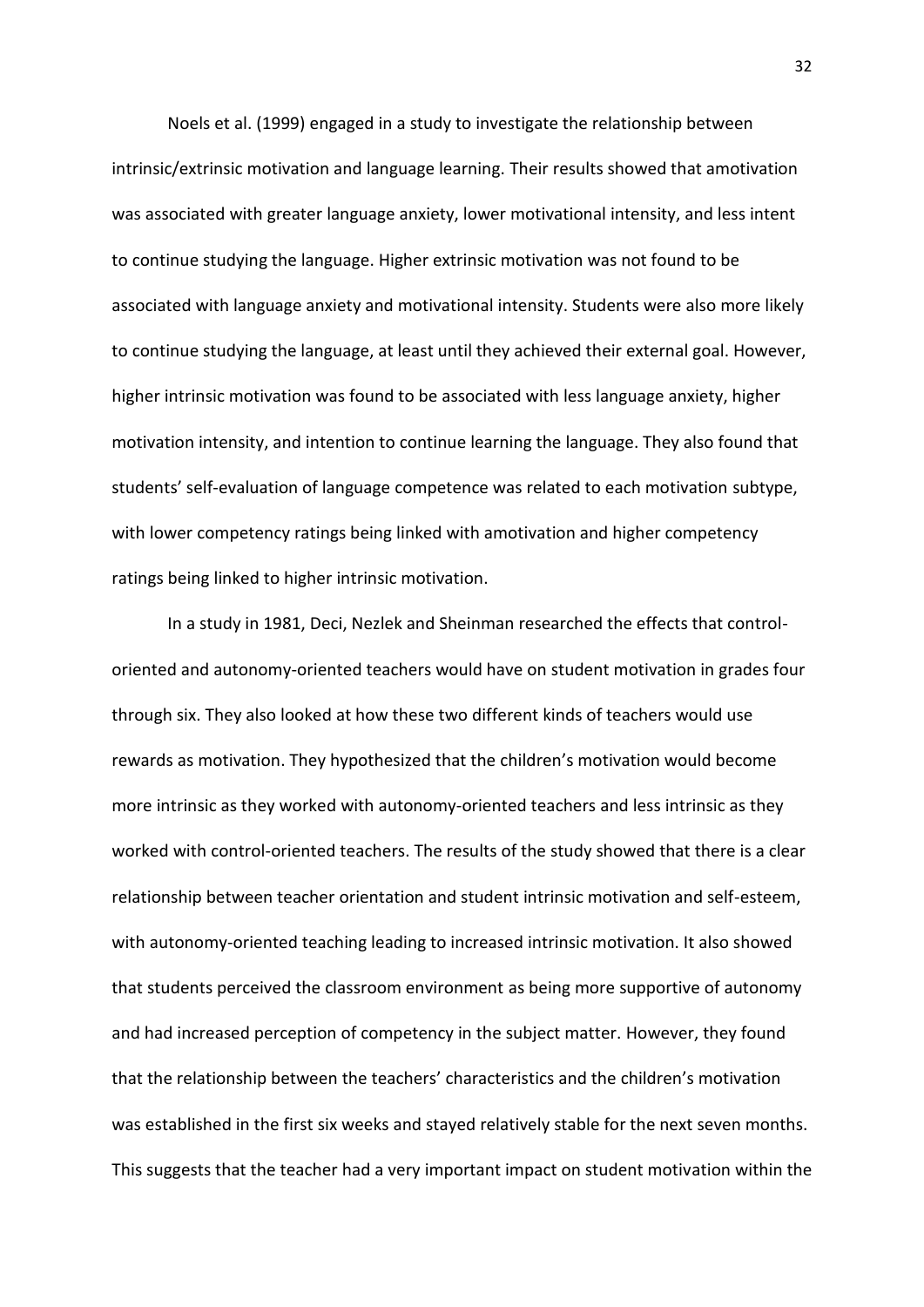first six weeks, but soon the students adapted to the teacher and the situation remained constant. They also speculated that the schools had a traditional structure of periods, grading, breaks, and so on, creating a generally controlling environment with limits on the impact of the teachers.

In a later study, Noels et al. (1999) also measured the effects of teachers' communicative styles in relation to the motivational subtypes posited by Deci and Ryan (1980). They found that when students perceived greater control by the teacher they also showed greater feelings of amotivation. Extrinsic motivations were generally unrelated to teacher control, while intrinsic motivation was linked with lower perception of being controlled. Ultimately, when the teacher was perceived as controlling, students showed greater language anxiety, less motivational intensity, less intention to continue studying the language, and a lower self-assessment of language competence. When the teacher was perceived as informative and less controlling, students showed less language anxiety, greater motivational intensity, greater intention to study, and a higher self-assessment of language competence. Although these results show a strong effect of communicative styles on study perception and subsystems, these results were not associated to final grades in the class. The results of this study showed that any goal, whether extrinsic or intrinsic, is better than no goal. Lacking a goal or plan leads to amotivation and decreased motivation. This research also supports theories on goal-setting and self-orientation posited by other researchers (Deci & Ryan, 1980; Dornyei, 2005; Markus & Nurius, 1986).

The importance of intrinsic motivation in language learning was also supported by another study mentioned previously regarding the Motivational Self-System (Ryan, 2009). In that study, the researcher found that English majors in university had higher levels of achievement and a stronger positive reaction to the use of an ideal L2 self to support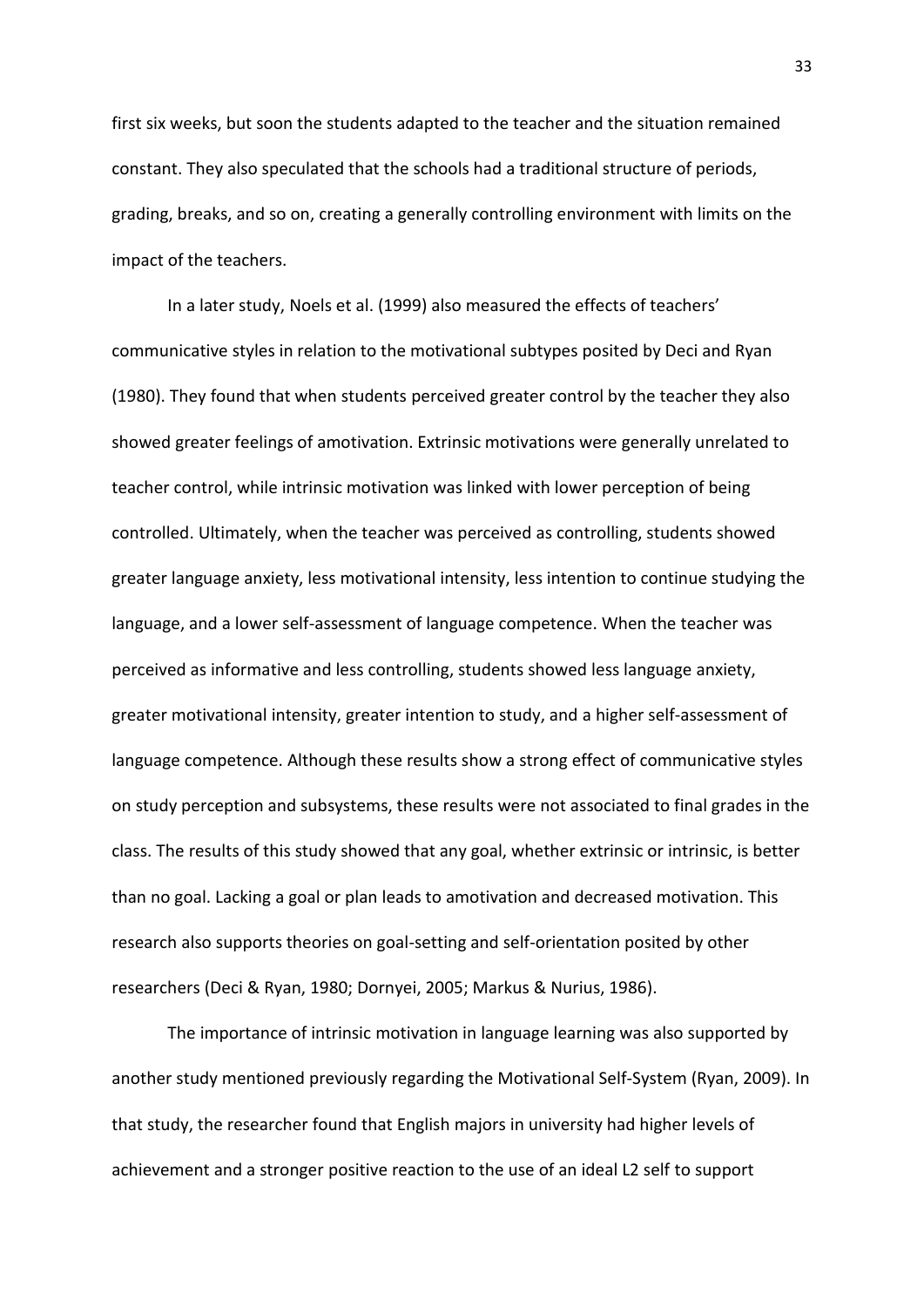language learning than non-English majors and secondary school students. He hypothesized that this was due to stronger intrinsic motivation to study the language in English majors, while the others had external motivations that are often see in academic settings with the use of course requirements or school policies to control student participation through extrinsic consequences. With the increased enjoyment and interest in learning a second language, they were more susceptible to the concept of an ideal L2 self.

In order to further expand their model to include more specific criteria in reference to extrinsic and intrinsic motivation, Deci and Ryan (1985) added an additional theory called "Organismic Integration Theory". In this additional theory, they created more categories to separate out the kinds of extrinsic motivation that might be implemented in teaching and their effects on learners. They also put amotivation, extrinsic motivation and instrinsic motivation on a continuum showing the behavioral processes and the perceived cause of behavioral outcomes. Look at this new continuum, you will notice some of what was designated intrinsic motivation before has been categorized as more autonomous extrinsic motivation.

They separated extrinsic motivation into four categories: external regulation, introjection, identification, and integration. These categories move from amotivation toward intrinsic motivation respectively. External motivation is the least autonomous form of extrinsic motivation. It involves behaviors that are performed to satisfy an external demand or obtain an external reward, which is how extrinsic motivation was viewed in the original theory. Introjected regulation is when a person performs an act to maintain a feeling of worth. It is partially internal to the person, but there is outside pressure to achieve a desired state to avoid feelings of guilt or anxiety. The third category, identification, refers to when a person has identified the importance of a behavior, accepting it as their own. The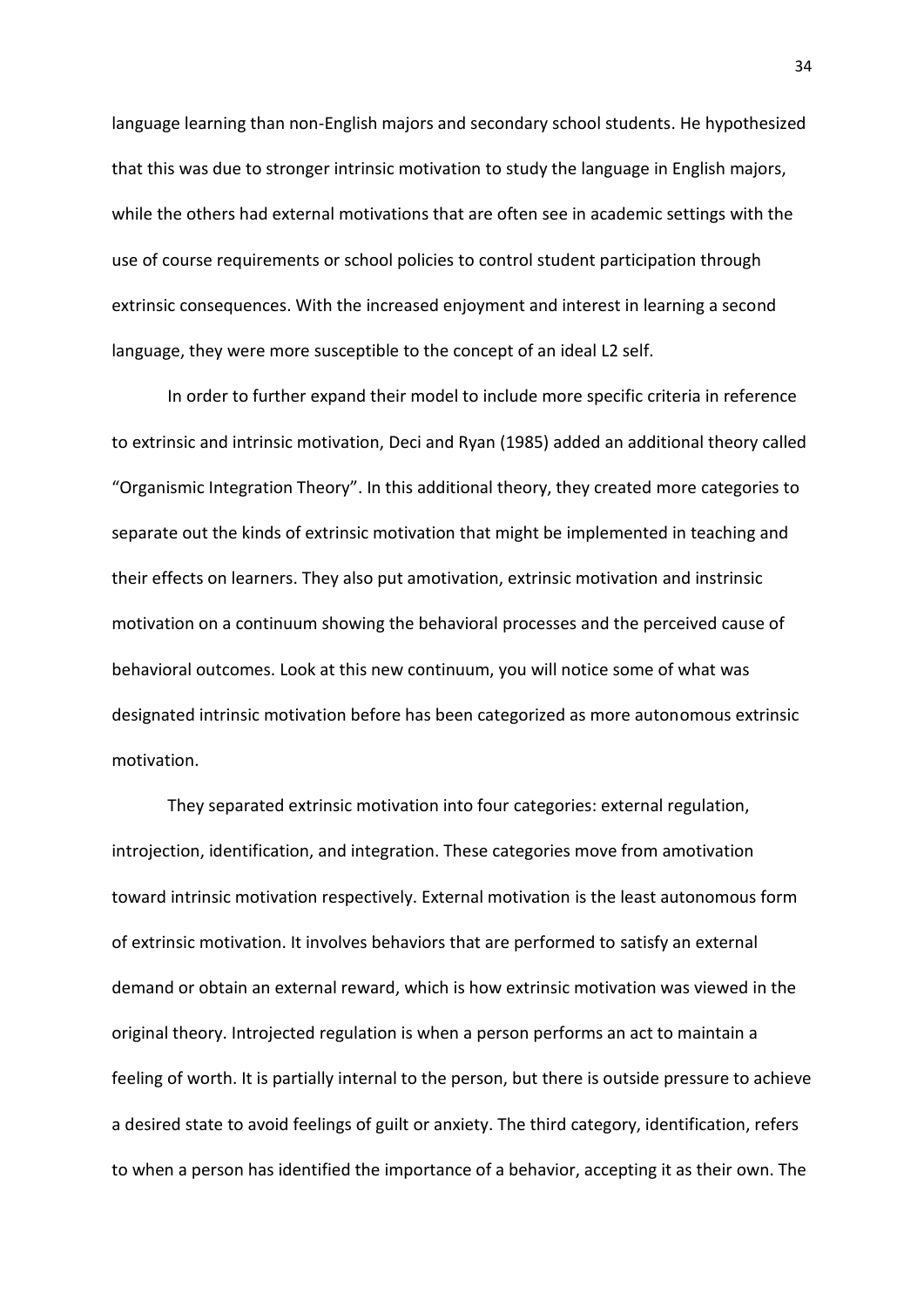final and most autonomous category of extrinsic motivation is integrated regulation. This refers to when the identified behaviors have been fully assimilated by self-evaluation and correspondence with other values and needs. With the expansion of extrinsic motivations, the aspects of purely intrinsic motivations were reduced to include interest, enjoyment and inherent satisfaction.

Ryan and Connell (1989) conducted a research study to prove the reliability of this new theoretical model and continuum of motivation. They used the four types of extrinsic motivation to find if elementary students, grades four to six, could differentiate the categories and their effects in academic and prosocial behavior. They found that students could understand the difference between categories using a self-reporting method with "why" questions. Also, it reflected previous findings of the four extrinsic motivation categories being on a spectrum. This study showed that students with external and introjected extrinsic motivation related more closely in their results, and students with identification and integration extrinsic motivation were also paired closely in their results. These two pairs often showed opposite results. For example, external and introjected students were more likely to have amplified anxiety as a coping strategy, more cognitive anxiety, and show low amounts of effort and enjoyment. Identification and integration students, on the other hand, showed positive coping strategies, less cognitive anxiety, and higher amounts of effort and enjoyment.

Noels et al. (2003) further developed this theory by conducting a case study to further analyze the integrative orientation, which is the fourth category of extrinsic motivation closest to intrinsic motivation on the continuum discussed previously. In this study, they reported very low amotivation since it was a summer English course that the students chose to enroll in. Their findings were largely consistent with previous studies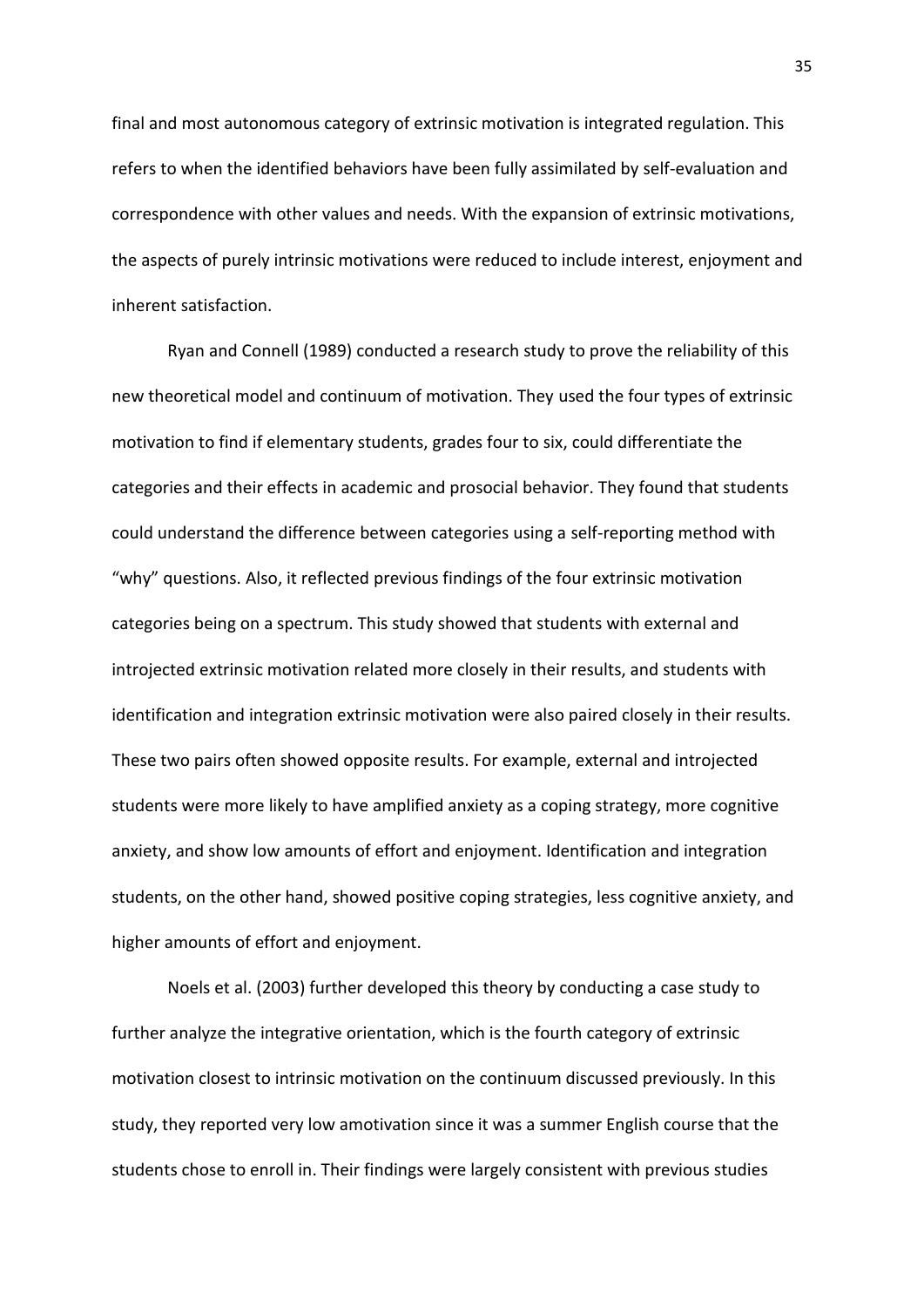indicating the results of autonomous and controlled learning in language acquisition (Noels et al., 1999). They also found that integrative orientation aligns with self-determined forms of motivation and is the most similar to intrinsic motivation. This finding supports previous studies in self-determination theory, but also contradicts Gardner's (1985) suggestion that integrative orientation is most similar to extrinsic motivation. In this study, students who enjoyed learning English also desired to interact with members of the English community. The larger the autonomy and competency in English, the more the students wished to interact with English speakers. However, the authors also admit that this could be a sociopolitical factor. Nevertheless, the study did show that that integrative orientation is related to communicative purposes and predicted relatively strong English achievement.

#### <span id="page-36-0"></span>**Effects on Academic Performance**

Grolnick and Ryan (1987) conducted a study on ninety-one fifth grade students to test the effects of two directed learning contexts, one controlling and one non-controlling, and a third non-directed, spontaneous learning context. Each student took part in a twosession experiment wherein they first read a grade level text, rating their interest/enjoyment and feelings of pressure. They were then separated randomly within sex to each of the three experimental learning groups. To measure the effects of each of these groups they again read and rated a passage, followed by a summarized recall of the text, an essay format, and a vocabulary subtest. In the recall of the second passage, the noncontrolling directed students were told they would be asked questions, but the questions would not be graded like a test and that it was just to see what they could remember. The controlling-directed students were told that they would be tested and graded on what they could remember. Finally, the non-directed students were told they would answer similar questions to the first passage.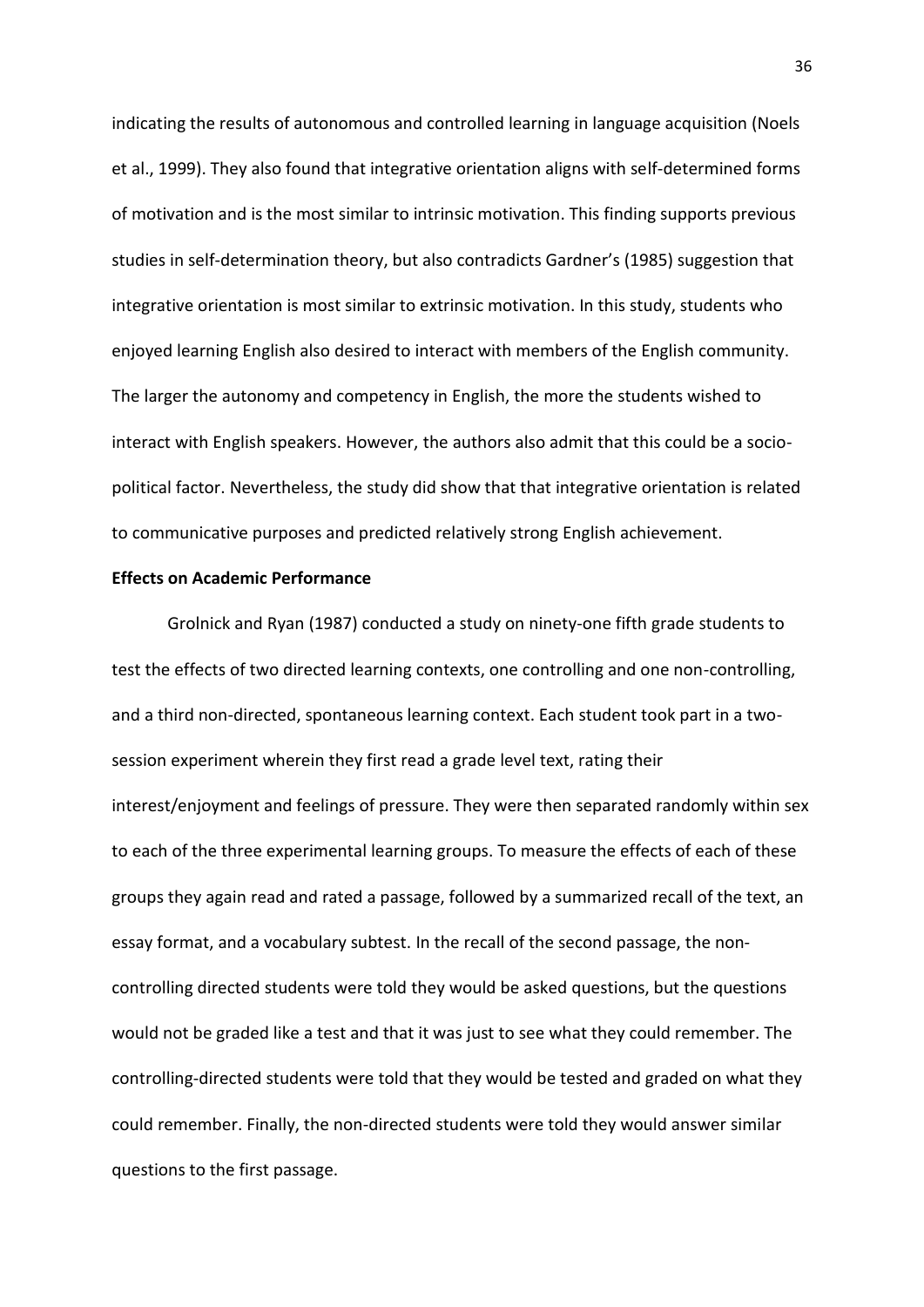The results of Grolnick and Ryan's (1987) study found that the method for all three groups resulted in learning, but each outcome resulted in different subjective responses. In the two directed groups, controlling and non-controlling, there was better accuracy of recall because of the greater attention to detail. However, subjects from the directed controlling group showed deteriorated recall over the extended eight day follow-up, which suggests that material learned with strong external pressure is less likely to be maintained. They also found that the conceptual learning followed a similar pattern, with non-controlling and nondirected groups being stronger relative to the directed controlling group. Grolnick and Ryan (1987) support this result with the students' from the directed controlling subgroup selfreporting that they were more pressured and slightly less interested than those in the other subgroups. They also found that the results differed by the students' individual differences. They found that the students with more self-determined styles correlated with greater conceptual learning across the subgroups. Ultimately, this study shows that directed learning results in better rote-memorization and the more autonomous styles of learning, non-directed and non-controlling, result in greater interest and conceptual learning.

 Miserandino (1996) also performed a study to detect the impact of perceived competence and autonomy on engagement and performance in school. The lack of competency is related to Deci and Ryan's (1980) idea of amotivation in learning, while autonomy is related to intrinsic and extrinsic motivation. This study was conducted on 77 above-average third and fourth grade students. Students were classified as above-average by scoring higher than the median on the Stanford Achievement Test. The students completed a questionnaire assessing their perceived competence, autonomy, and perceived engagement or disaffection in school. The results showed that students who were uncertain about their ability and students who felt controlled in school reported feeling anxious, angry,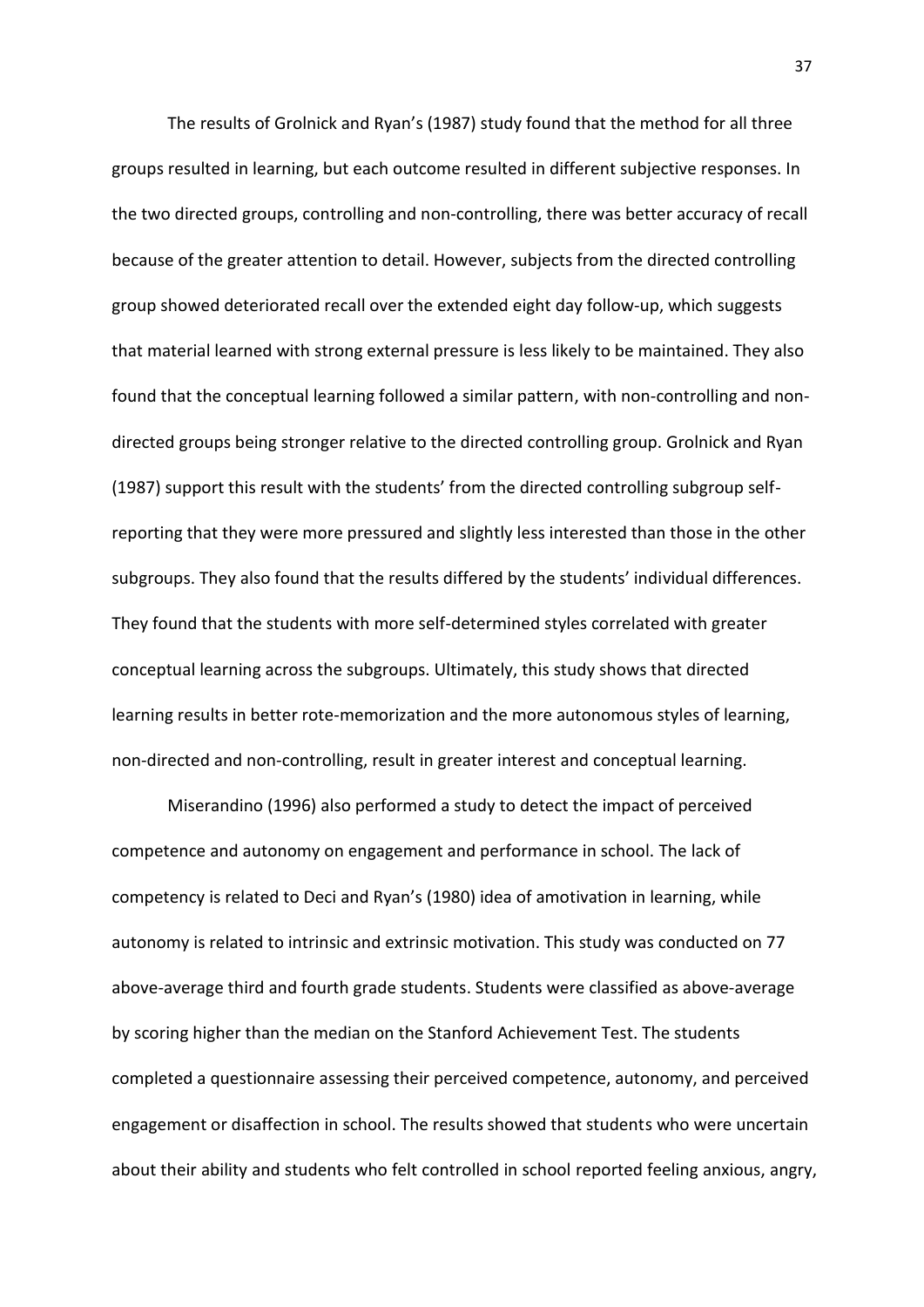and bored in school and reported avoiding, ignoring, and faking schoolwork. On the other hand, students who were certain of their abilities or who felt autonomy in school reported feeling curious while participating in, persisting at, and enjoying more school tasks. These results suggest that the lack of fulfillment in competence or autonomy associates with negative affect and avoidance behavior, similar to amotivation. This creates less involvement, more avoidance behaviors, feelings of boredom, and a lack of curiosity. It may also result in anger, anxiety, and less enjoyment which ultimately leads to a decline in academic performance. The results of the study also predict a magnified effect by showing changes in grade from the beginning to the end of the year based on perceived competence and autonomy. Children that have those needs met may develop skills and abilities and develop positive beliefs about themselves resulting in continual academic improvement, while those that do not have these needs met do not develop skills and abilities and often come to hold negative beliefs about themselves resulting in academic decline.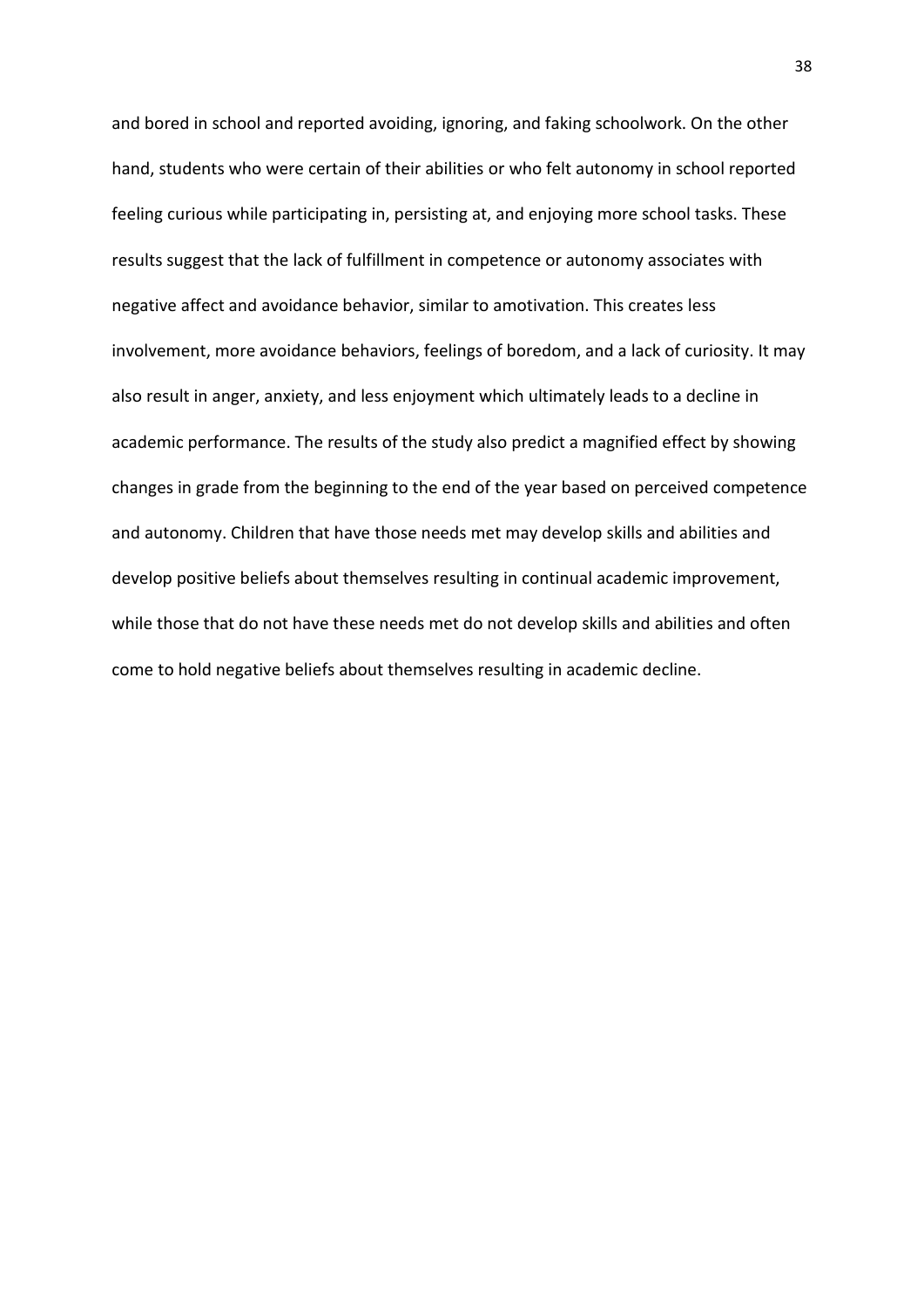#### **CHAPTER III: DISCUSSION AND CONCLUSION**

#### **Summary of Literature**

<span id="page-39-1"></span><span id="page-39-0"></span>In this thesis, an outline and summary was provided for studies and theoretical changes in the most influential concepts for L2 motivation, including the Socio-Educational Model, the Motivational Self-System, and Self-Determination Theory. In the first theory, the Socio-Educational Model, there was much more history involved, which led to new concepts being added to the model over time. The original concepts of integrative and instrumental motivation were combined with concepts from related research, including student attitudes toward the learning situation, language anxiety, and the teacher/parent influence (Gardner, 1985; Tremblay & Gardner, 1995). This allowed for some of its foundational elements to be adapted to new findings as research in this field continued to grow. However, the two original concepts posited in this model, integrative and instrumental motivation, have continued to be adapted within many other theories regarding student motivation in language learning.

In the Motivational Self-System, there was a push to build off of previous research, including Gardner's (1985) Socio-Educational Model, and combine these theories with further research from the field of psychology. This is first apparent in Dornyei and Otto's (1998) Process Model that views language learning as a dynamically evolving entity. They also applied Kanfer's (1996) concept of short-term and long-term learning tasks to explain the kind of motivation that is required in language learning, which is classified as a longterm learning task. This was also combined with the concepts of choice motivation/executive motivation (Heckhausen, 1991) and the Theory of Action Control (Heckhausen & Kuhl, 1985) to apply motivation to the academic setting by better establishing the kind of motivation affecting students and how they could maintain control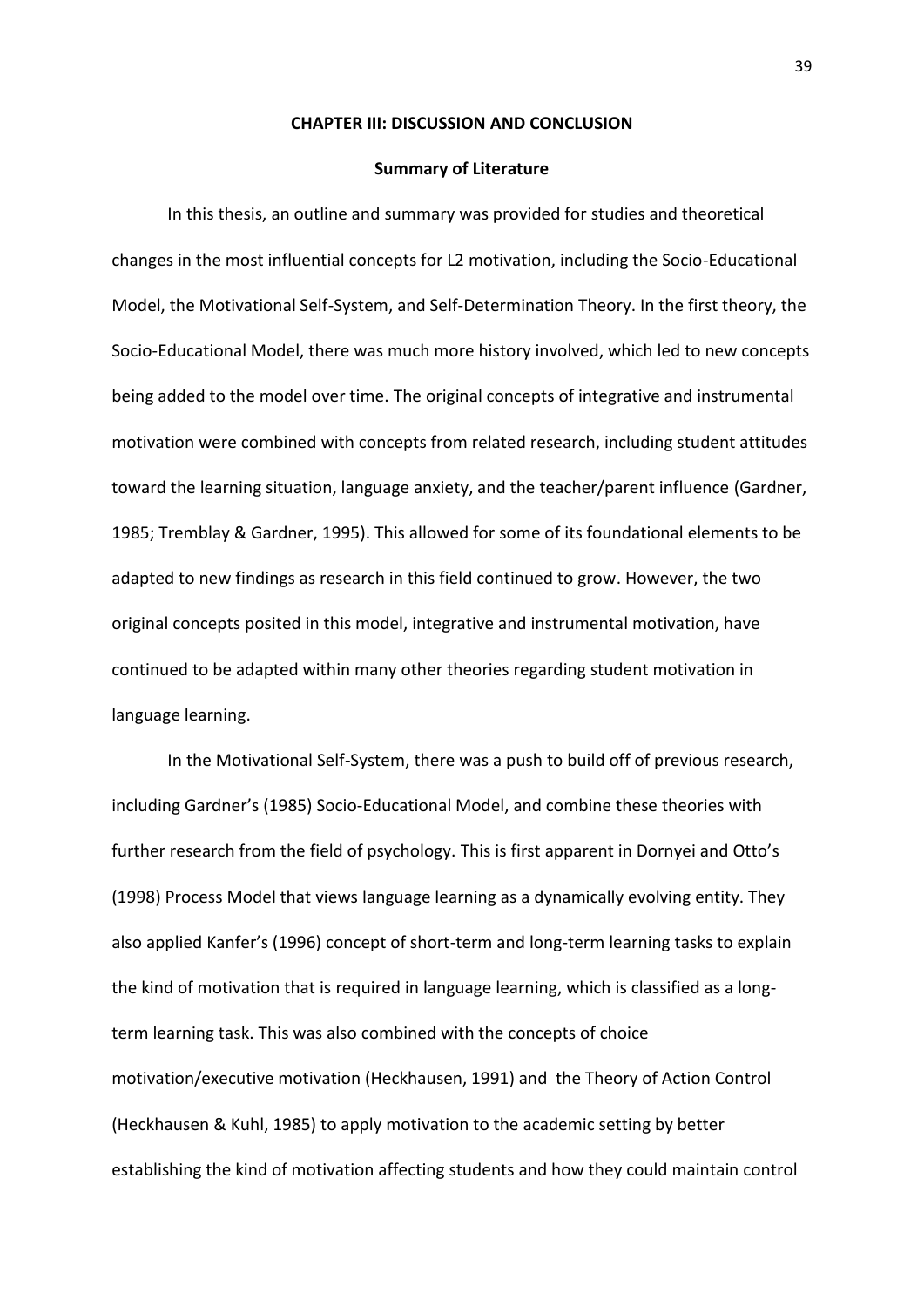over goal-setting. Improvement and application of outside research was also portrayed with the adaptation of possible selves (Markus & Nurius, 1986) to the field of second language learning, which Dornyei (2009) called the L2-self system. The concept of possible selves fit together well with educational concepts such as goal-orientation and language anxiety, since these elements are included in the descriptions of different L2-selves and thinking about the future. It was also a strong fit with the idea of extrinsic and intrinsic variables in language learning that we saw in Deci and Ryan's (1980) research.

 Finally, looking at Self-Determination Theory there were similar elements to the previous two theories, particularly in respect to the conscious awareness of environmental factors that relate to Markus and Nurius' (1986) concept of possible selves. There were also parallels between the Self-Determination Theory and the Motivational Self-System in respect to goal-orientation and self-orientation, as seen in the work by Noels et al. (1999). However, Deci and Ryan (1980) also add the concept of intrinsic, extrinsic, and amotivational variables which play a deciding role in increased/decreased student motivation. In studies relating to these three aspects of motivation, researchers found that intrinsic motivation was often the more powerful motivator, but they also found that the classification of extrinsic motivation was a bit static (Noels et al., 1999; Ryan, 2009). This led to the creation of four subcategories, which were placed on a spectrum from less intrinsic to more intrinsic (Deci & Ryan, 1985). Along with research on intrinsic and extrinsic motivation, there were also studies looking at these elements in respect to control and autonomy of learning (Deci et al., 1981). This was also connected to student amotivation, with the study showing increased control led to increased amotivational factors. This parallel research has supported the importance of not only the methodology of classroom teaching, but also the implementation of methodology in the classroom.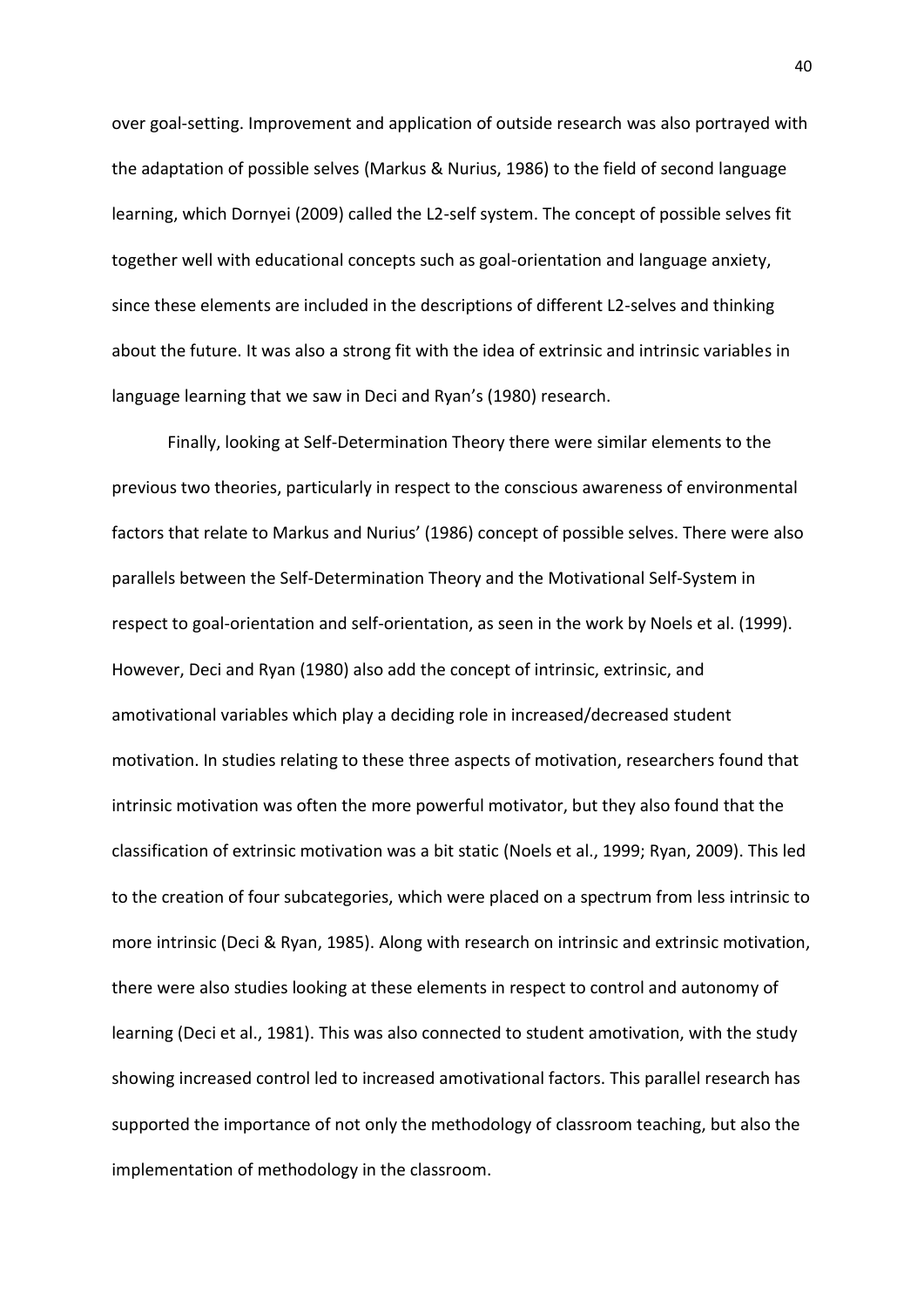#### **Limitations of the Research**

<span id="page-41-0"></span> The research for the topic of student motivation in language learning was limited to studies that pertained to second or other language classrooms. It did not include specific research conducted for other content areas or non-academic settings. The research was also limited to the three main theories talked about in this thesis, the Socio-educational model, the L2-self System, and Self-Determination theory, as well as theories that were closely related or built upon in the three main theories. Other theories within language learning motivation exist, but were not covered within the scope of this thesis.

One of the largest limitations of validity regarding the research covered in this thesis was the reliability of self-reporting, which could be found throughout all of the research studies. For all of the studies included in this thesis the method for reporting different variables and changes that occurred during each individual experiment were based on a self-report from students of varying ages, many of them being primary school students. This creates a less objective measurement affected by outside variables, such as boredom with answering long questionnaires, lack of complete understanding of questions, etc. Of course, when looking at research for concepts linked to psychology and sociology, a lot of the changes that occur during an experiment happen within an individual's conscious or subconscious and therefore must rely on self-reporting to be understood and made quantifiable. There was also a sizeable amount of research related to student perception of a variety of methods that relied on student self-reporting.

 In contrast to this limitation, several studies included teacher reporting, which helped to offset some of the unreliable results with the use of experts in their fields. Another element that also helped to offset the limitations of self-reporting was linking studies to achievement or competence in the classroom. This allowed for a graded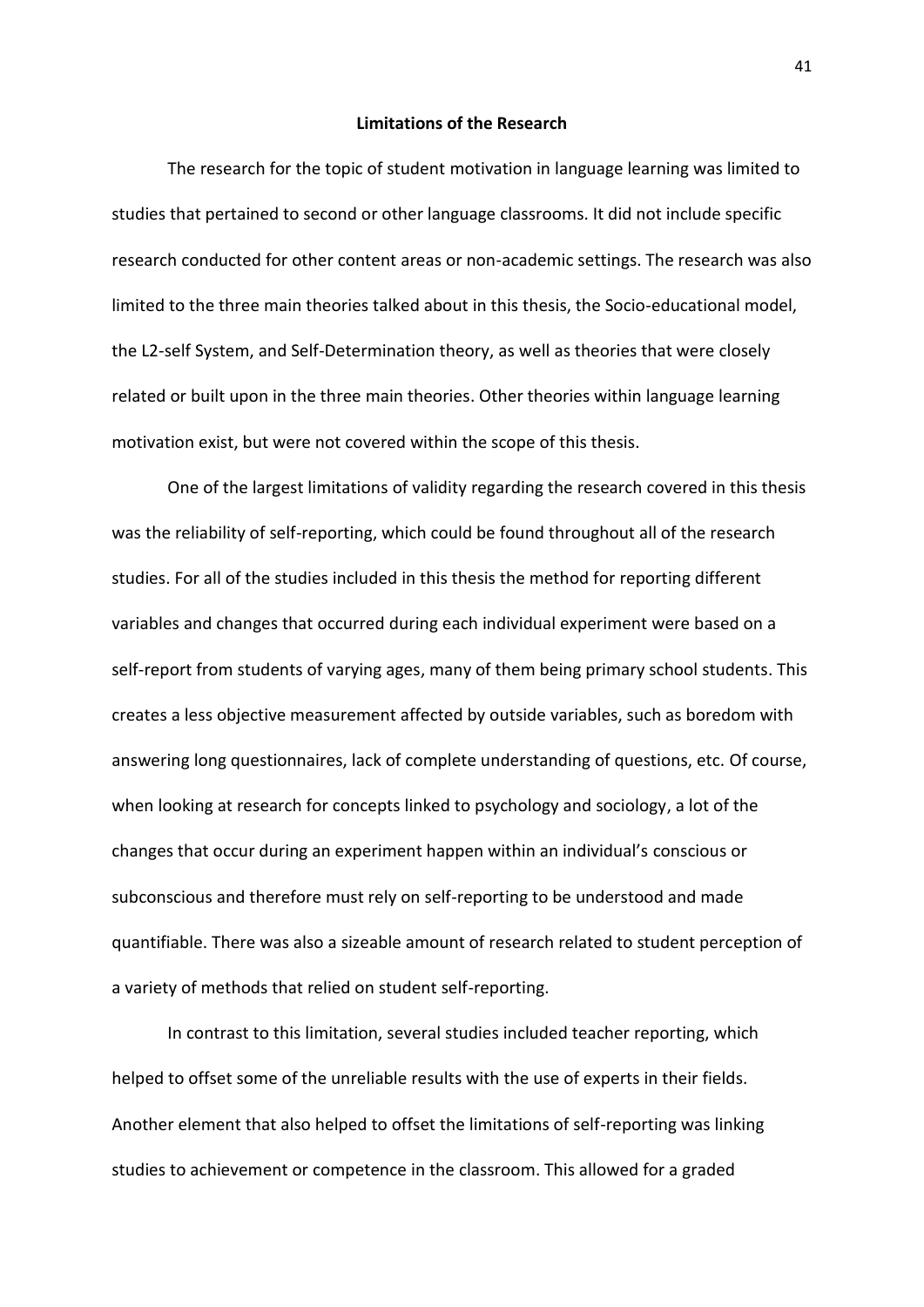measurement that was universal for all participants and which showed clear results from the study. These academic measurements occurred in many forms such as ungraded assignments using the target language and student scores from the actual class over the course of a year.

#### **Implications for Future Research**

<span id="page-42-0"></span> One area of research that comes out of Gardner's (1985) research is the importance of goal-orientedness. This has been expanded on by many different theories and research studies. For example, Dornyei's (2009) research also supports the importance of setting goals with the addition of a metacognitive aspect toward language learning. The importance for students to think reflectively about how they are learning, and not just the content of the class, has many different facets to be researched. There is potential for the study of particular teaching methods that help to support metacognitive learning in language acquisition. Deci and Ryan's (1995) work also showed the importance of guided learner autonomy. This could be explored further by looking at when autonomy is productive, or possibly counter-productive, and how student achievement and long-term learning is affected. There are many ways in which the concept of learner autonomy could be linked with metacognitive learning as well.

### **Implications for Professional Application**

<span id="page-42-1"></span> Many of the studies mentioned in this thesis discussed motivation in language learning from an academic perspective. This being the case, several of the studies also provided practical examples for how these theories could be applied in the classroom setting. One example of this was Bernaus and Gardner's (2008) study of teachers' classroom strategies and their effects on student motivation and achievement. The strategies being used included both traditional and innovative methods. The study found that when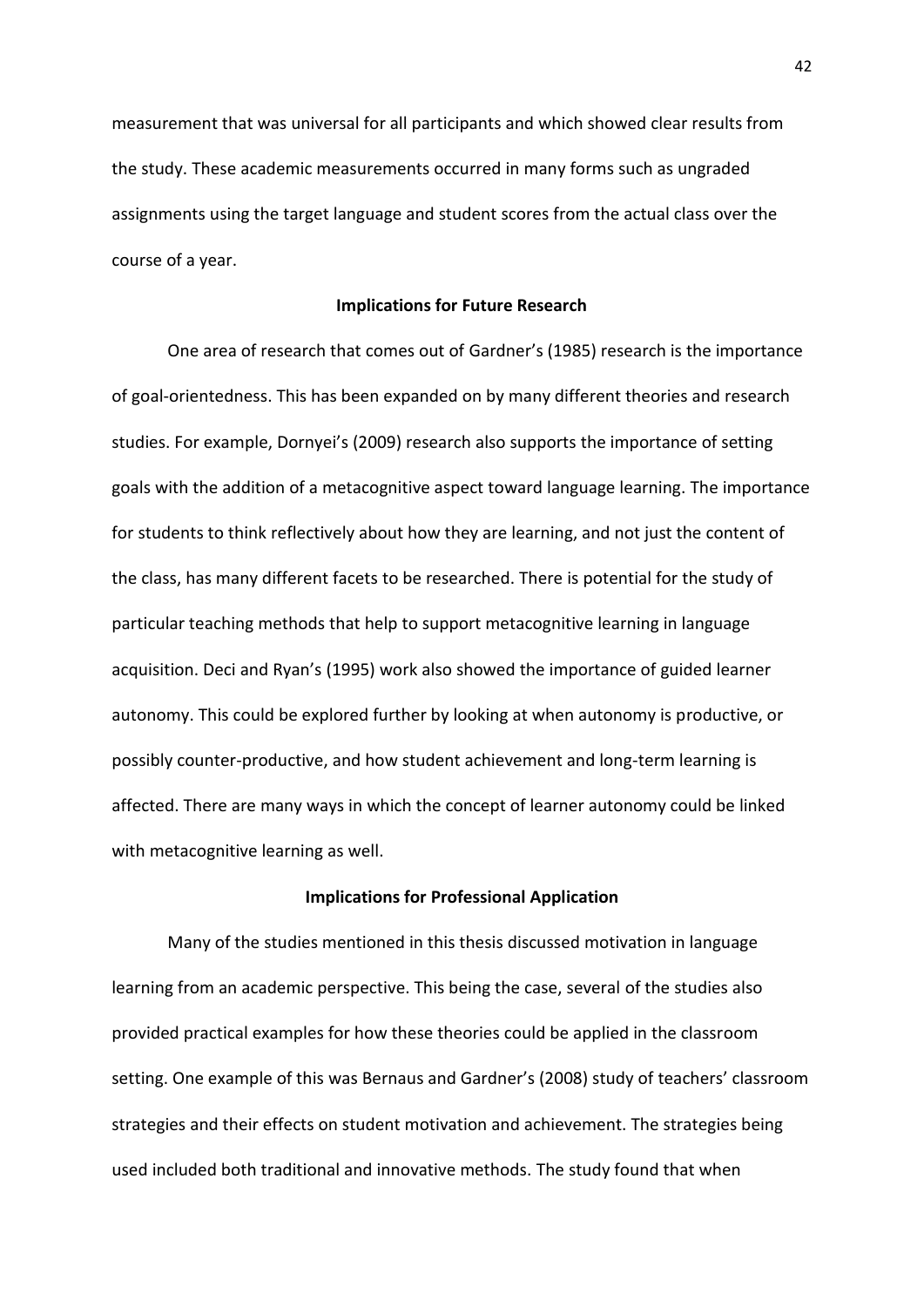strategies were perceived by students, either traditional or innovative, they would have a noticeable effect on student motivation and achievement, but when they were not perceived by students there were no noticeable effects. This finding supports the metacognitive approach of teaching students about their learning process as well as content knowledge which can be applied to classroom teaching as an additional support for the content knowledge.

In my own case, as a teacher of English language learners, I would use these findings through in-class reflection exercises to follow the use of specific teaching methods. In this way, students would engage in learning activities, then follow the activity by reflecting on the process they went through to gain the content knowledge. Over time, students would be more aware of different methods and activities as well as their intended effects. Instituting this form of teaching would reinforce student perception of the learning environment and also give them more control of their learning process.

Another example of theories in L2 motivation that can actively be applied in a professional context is Dornyei and Csizer's (1998) study, "Ten Commandments for Motivating Language Learners." They gave ten of the most common and most effective teaching strategies used by teachers in the language learning classroom and reinforced the strategies with empirical research showing their validity. The strategies mentioned in the study were also generalized so that they could apply to many different learning situations. They were supported by a variety of theoretical approaches toward motivation in a language learning classroom setting. Many of these strategies are quite common in the language learning classroom. In my own classroom, clear and simple instructions, building a relationship, building self-confidence through positive feedback, and selecting activities based on interest are often used to support language learning. Some of these methods were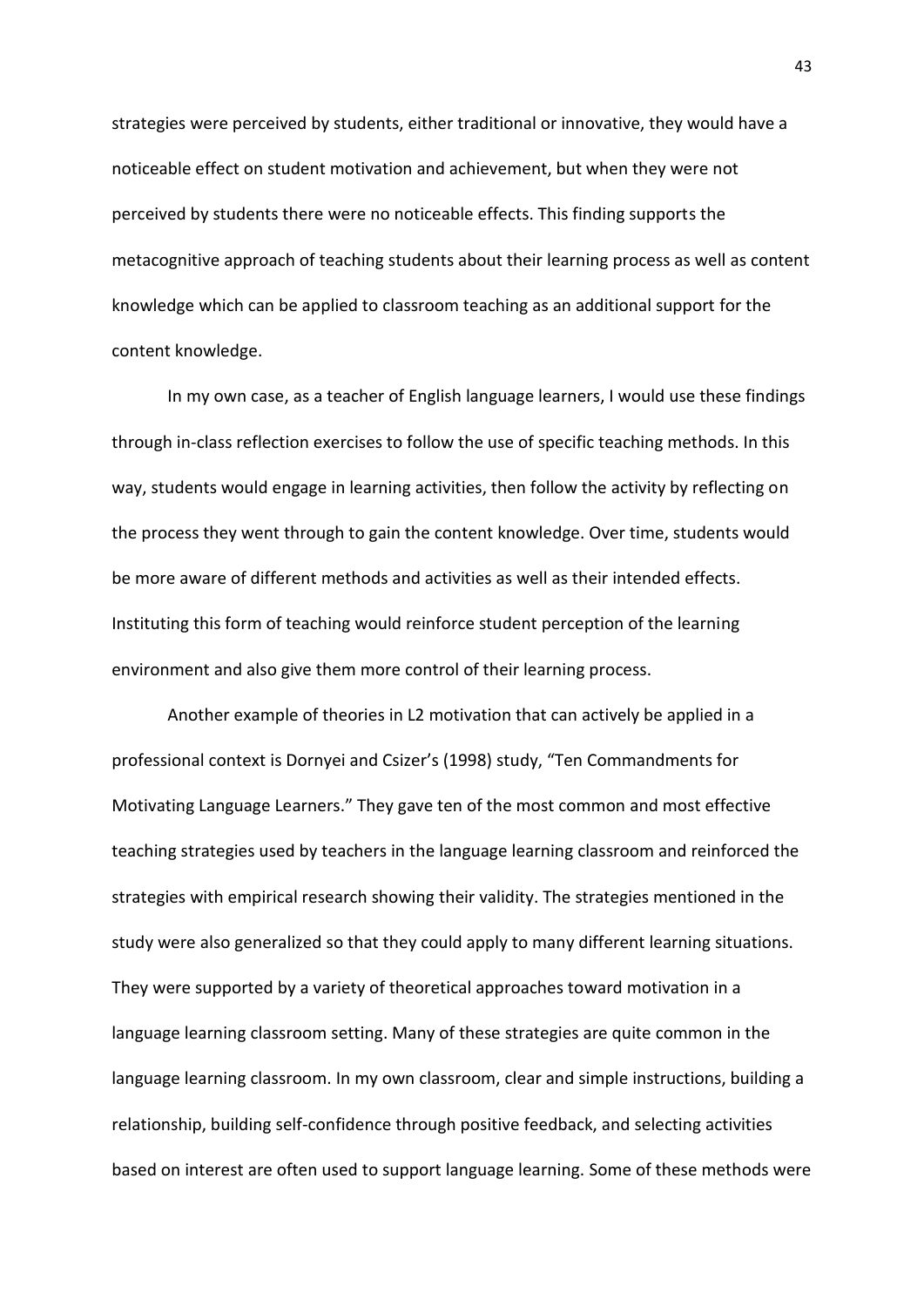also related to research findings by Gardner (1985), such as stimulating interest through cultural specific exercises that relate to integrative motivation.

Other applicable research for language learning motivation came from Grolnick and Ryan's (1987) study, with Self-Determination theory being rooted in how activities are carried out rather than the activities themselves. This allows for more flexibility in the classroom teacher's style of teaching and methodology while still providing evidence-based research that can be used to scaffold the learning. Another useful aspect of this theory was its universality that allows it to be used in many educational contexts, both inside and outside of language acquisition. In my own context, I could use the methods from this study to vary the level of control and guidance based on a variety of factors found in different classroom settings, such as student language proficiency, intended cognitive level, or the structure of the activity and intended effects.

#### **Conclusion**

<span id="page-44-0"></span>In all of the studies reviewed in this thesis there was a primary goal. That is, how can teachers motivate students to learn? In this thesis, the goal was refined specifically to the realm of L2 language acquisition Researchers have found a variety of theoretical concepts and motivational variables, each with its own impact on student motivation. Some variables were found to stem from environmental factors and others were found within the students themselves. The one thing that is certain is that each of these variables has a direct impact on student motivation, and as a result an impact on academic achievement and learning. By better understanding and taking into account these variables, students can become highly motivated to achieve in learning another language.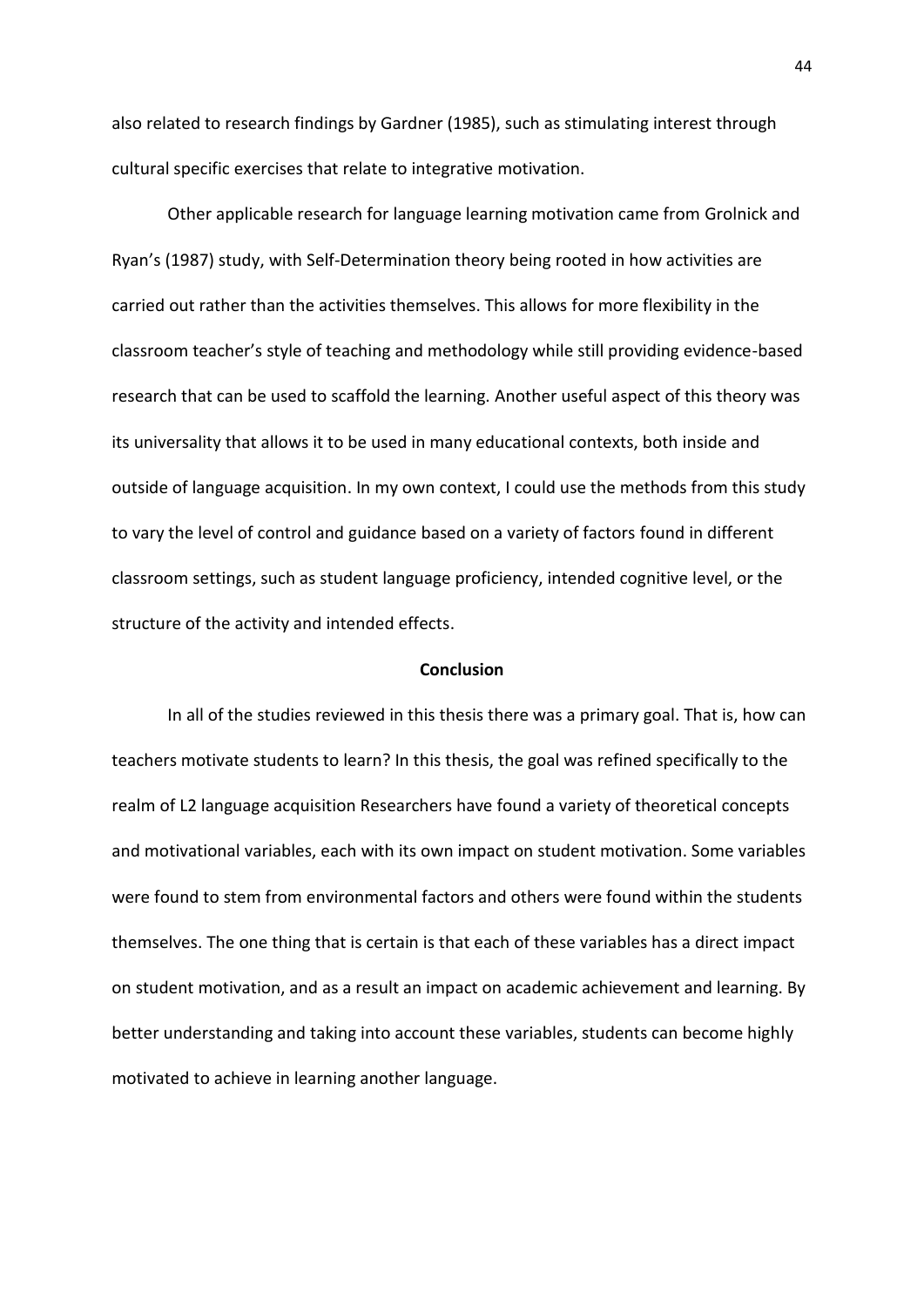#### **References**

<span id="page-45-0"></span>Al-Shehri, A. S. (2009). Motivation and Vision: The Relation between the Ideal L2 Self, Imagination and Visual Style. *Motivation, Language Identity and the L2 Self,* 164-171.

Atkinson, J. W. (1964). *An introduction to motivation*. Princeton, NJ: Van Nostrand.

- Bandura, A. (1977). Self-efficacy: Toward a unifying theory of behavioral change. *Psychological Review, 84*(2), 191-215.
- Bernaus, M., & Gardner, R. C. (2008). Teacher Motivation Strategies, Student Perceptions, Student Motivation, and English Achievement. *The Modern Language Journal*, 92(3), 387–401.
- Clement, R., Gardner, R. C., & Smythe, P. C. (1980). Social and individual factors in second language acquisition. *Canadian Journal of Behavioral Science*, 12, 293-302.
- Clement, R., & Kruidenier, B. G. (1983). Orientations in second language acquisition: I. The effects of ethnicity, milieu, and target language on their emergence. *Language Learning*, 33, 273-291.
- Clément, R., Dörnyei, Z., & Noels, K. A. (1994). Motivation, Self-confidence, and Group Cohesion in the Foreign Language Classroom. *Language Learning*, 44(3), 417-448.
- Csizér, K., & Kormos, J. (2009). Learning Experiences, Selves and Motivated Learning Behaviour: A Comparative Analysis of Structural Models for Hungarian Secondary and University Learners of English. *Motivation, Language Identity and the L2 Self,* 98- 119.
- Deci, E. L., Nezlek, J., & Sheinman, L. (1981). Characteristics of the rewarder and intrinsic motivation of the rewardee. *Journal of Personality and Social Psychology*, 40(1), 1-10.
- Deci, E. L., & Ryan, R. M. (1980). Self-determination theory: When mind mediates behavior. *Journal of Mind and Behavior, 1*(1), 33–43.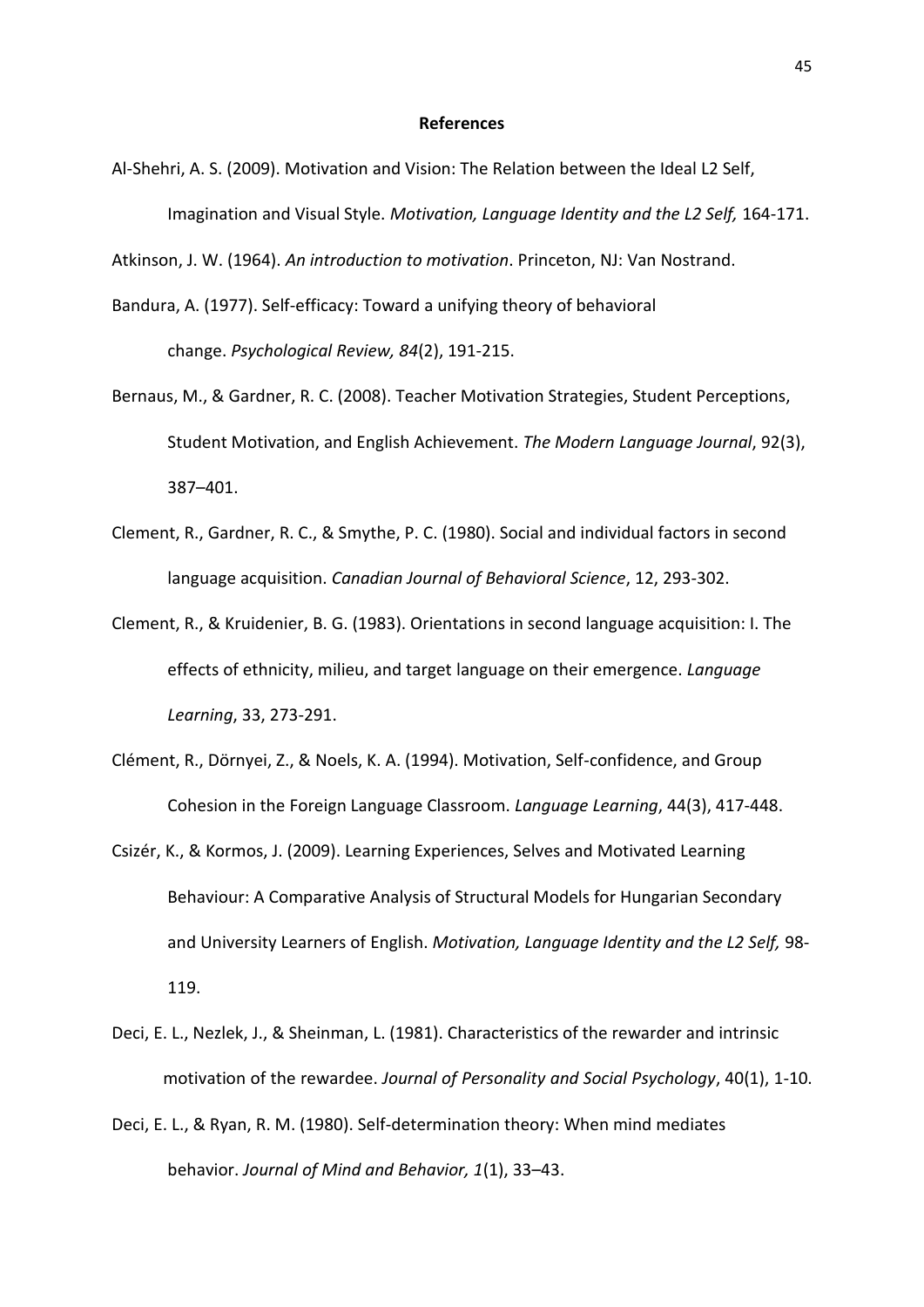- Deci, E.L., & Ryan, R.M. (1985). Intrinsic motivation and self-determination in human behavior. New York: Plenum.
- Deci, E.L., & Ryan, R.M. (1995). Human autonomy: The basis for true self-esteem. In M.H. Kemis (Ed.), Efficacy, agency and self-esteem (pp. 31-48). New York: Plenum
- Dimitroff, A., Dimitroff, A., & Alhashimi, R. (2018). Student Motivation: A Comparison and Investigation of ESL and EFL Environments. *International Journal of Curriculum and Instruction*, 10(2), 1–13.
- Dörnyei, Z., & Csizér, K. (1998). Ten commandments for motivating language learners: Results of an empirical study. *Language Teaching Research, 2*, 203–229.
- Dornyei, Z., & Otto, I. (1998). Motivation in Action: A Process Model of L2 Motivation. *Working Papers in Applied Linguistics,* 4, 43-69.
- Dornyei, Z., & Ushioda, E. (2009). *Motivation, language identity and the L2 self*. Multilingual Matters.
- Dörnyei, Z. (1990). Conceptualizing motivation in foreign language learning. *Language Learning*, 40, 45-78.
- Dörnyei, Z. (2005). *The Psychology of the Language Learner: Individual Differences in Second Language Acquisition*. Lawrence Erlbaum.
- Dörnyei, Z. (2009). The L2 Motivational Self System. *Motivation, Language Identity and the L2 Self,* 9-42.
- Gardner, R. C. (1985). Social psychology and second language learning: The role of attitudes and motivation. London: Edward Arnold Publishers.
- Gardner, R. C. (2007). Motivation and Second Language Acquisition. *Porta Linguarum*, 8, 9– 20.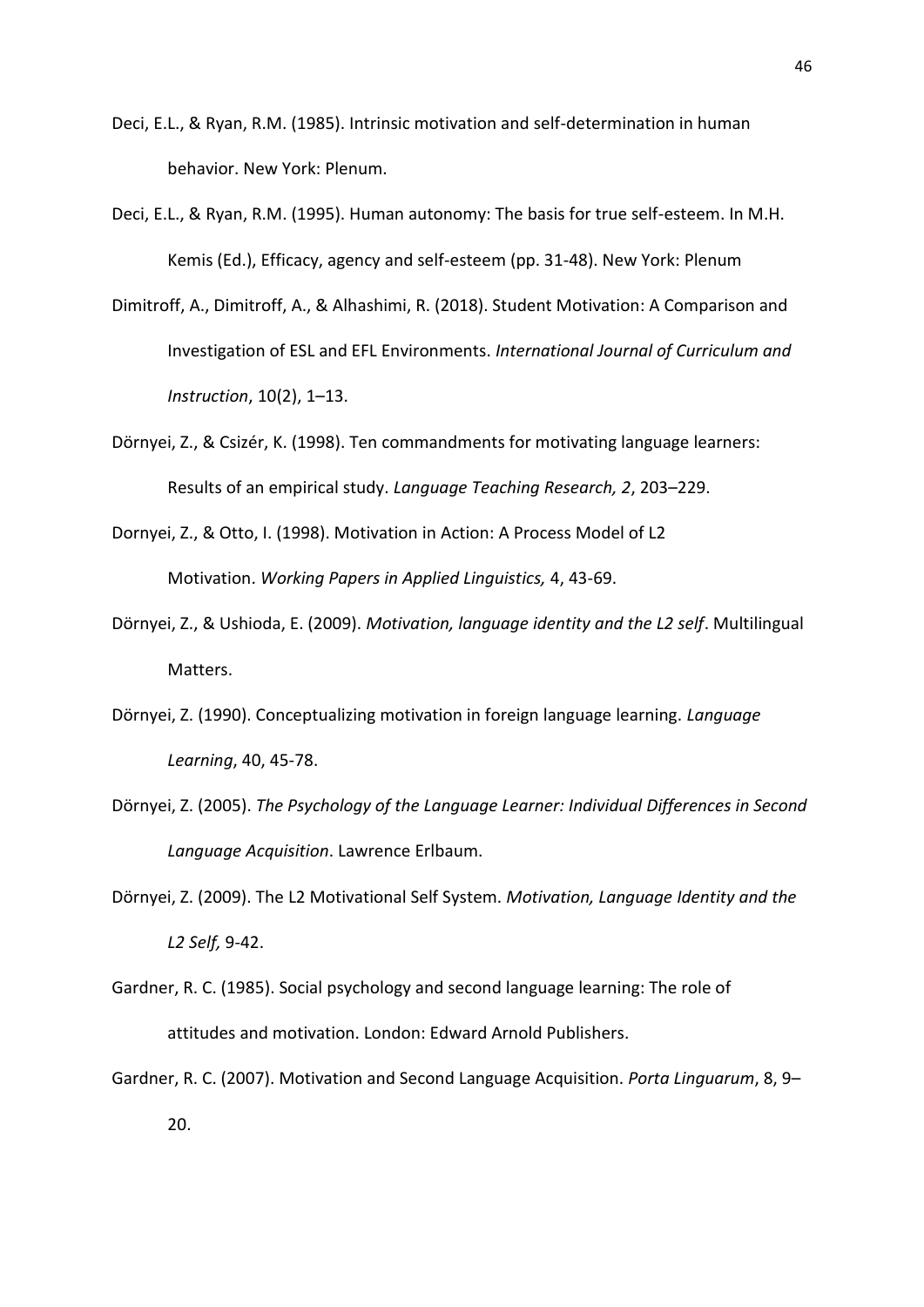Grolnick, W. S., & Ryan, R. M. (1987). Autonomy in childrens learning: An experimental and individual difference investigation. *Journal of Personality and Social Psychology,* 52(5), 890-898.

Heckhausen, H. (1991). *Motivation and Action*. Springer.

- Heckhausen, H., & Kuhl, J. (1985). From wishes to action: The dead ends and short cuts on the long way to action. *Goal-directed behaviour: The concept of action in psychology*. Lawrence Erlbaum.
- Higgins, E. T., Klein, R., & Strauman, T. (1985). Self-concept discrepancy theory: A psychological model for distinguishing among different aspects of depression and anxiety. *Social Cognition*, 3(1), 51-76.
- Kanfer, R. (1996). Self-regulatory and other non-ability determinants of skill acquisition. *The psychology of action: Linking cognition and motivation to behavior*, 404-423.
- Kassem, Hassan M. (2018). The Impact of Student-Centered Instruction on EFL Learners' Affect and Achievement. *English Language Teaching,* 12(1), 134-153.

Markus, H. R., & Nurius, P. (1986). Possible selves. *American Psychologist*, 41, 954-969.

- Miserandino, M. (1996). Children who do well in school: Individual differences in perceived competence and autonomy in above-average children. *Journal of Educational Psychology,* 88(2), 203-214.
- Mojavezi, A., & Tamiz, M.P. (2012). The impact of teacher self-efficacy on the students' motivation and achievement. *Theory and Practice in Language Studies,* 2(3)*,* 483-491.
- Noels, K.A., Clement, R., & Pelletier, L.G. (1999). Perceptions of teacher communicative style and students' intrinsic and extrinsic motivation. *Modem Language Journal, 83,* 23-3.